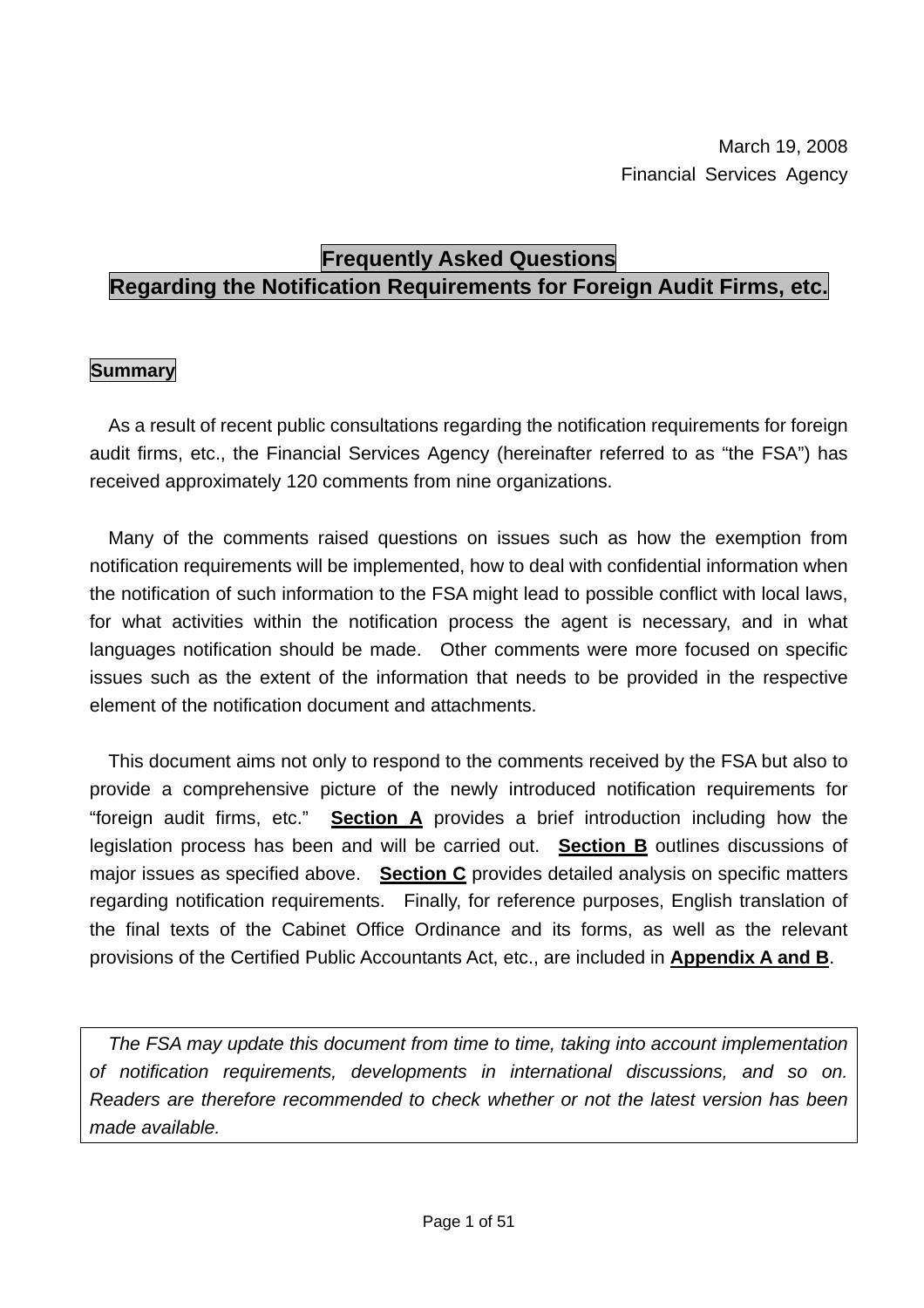#### **Section A** Introduction

**(1)** On September 28, 2007, the FSA published for public consultation the proposed Cabinet Orders<sup>1</sup> and Cabinet Office Ordinances<sup>2</sup>, to implement the revised Certified Public Accountants Act, etc., which were passed by the Diet in June 2007 and will take effect in April 2008, based on Article 39 of Administrative Procedure Act (Act No.88 of 1993), in the Japanese language on the FSA's website.

On October 16, 2007, English translation of the provisions of the proposed Cabinet Office Ordinance pertaining to the notification requirements for foreign audit firms, etc. and relevant documents were also published on the FSA's website for further public consultation. As a result of the public consultation in the English language, the FSA received approximately 120 comments from nine organizations. The FSA appreciates those who took the time to examine the proposed provisions for responding to the consultation.

This document aims not only to respond to the comments received by the FSA but also to provide a comprehensive picture of the newly introduced notification requirements for foreign audit firms, etc. under the revised Certified Public Accountants Act regime.

**(2)** As you may have noticed from the Appendix A, the proposed Articles 83 to 89 of the proposed Cabinet Office Ordinance at the time of public consultation is separated from other provisions, and now constitutes Articles 1 to 8 of the "Cabinet Office Ordinance Regarding Notification Requirements for Foreign Audit Firms, etc."

The decision to separate part of the proposed Cabinet Office Ordinance regarding notification requirements for foreign audit firms, etc. from other provisions came as the FSA found it necessary to conduct further analysis of the comments received, in light of the volume and quality of comments received. The "Cabinet Office Ordinance Regarding Notification Requirements for Foreign Audit Firms, etc." was promulgated on March 14, 2008.

 $\overline{a}$  $1$  A Cabinet Order is an order established by the Cabinet as a means of implementing an Act or stipulating provisions delegated by the Act. As a legislative instrument, the Cabinet Order is positioned below the Act.

<sup>2</sup> A Cabinet Office Ordinance is an ordinance issued by the Prime Minister, as a chief of the Cabinet Office, as a means of implementing an Act or a Cabinet Order or stipulating provisions delegated by the Act or Cabinet Order insofar as it is within the Prime Minister's administrative authority. As a legislative instrument, the Cabinet Office Ordinance is positioned below the Act and the Cabinet Order.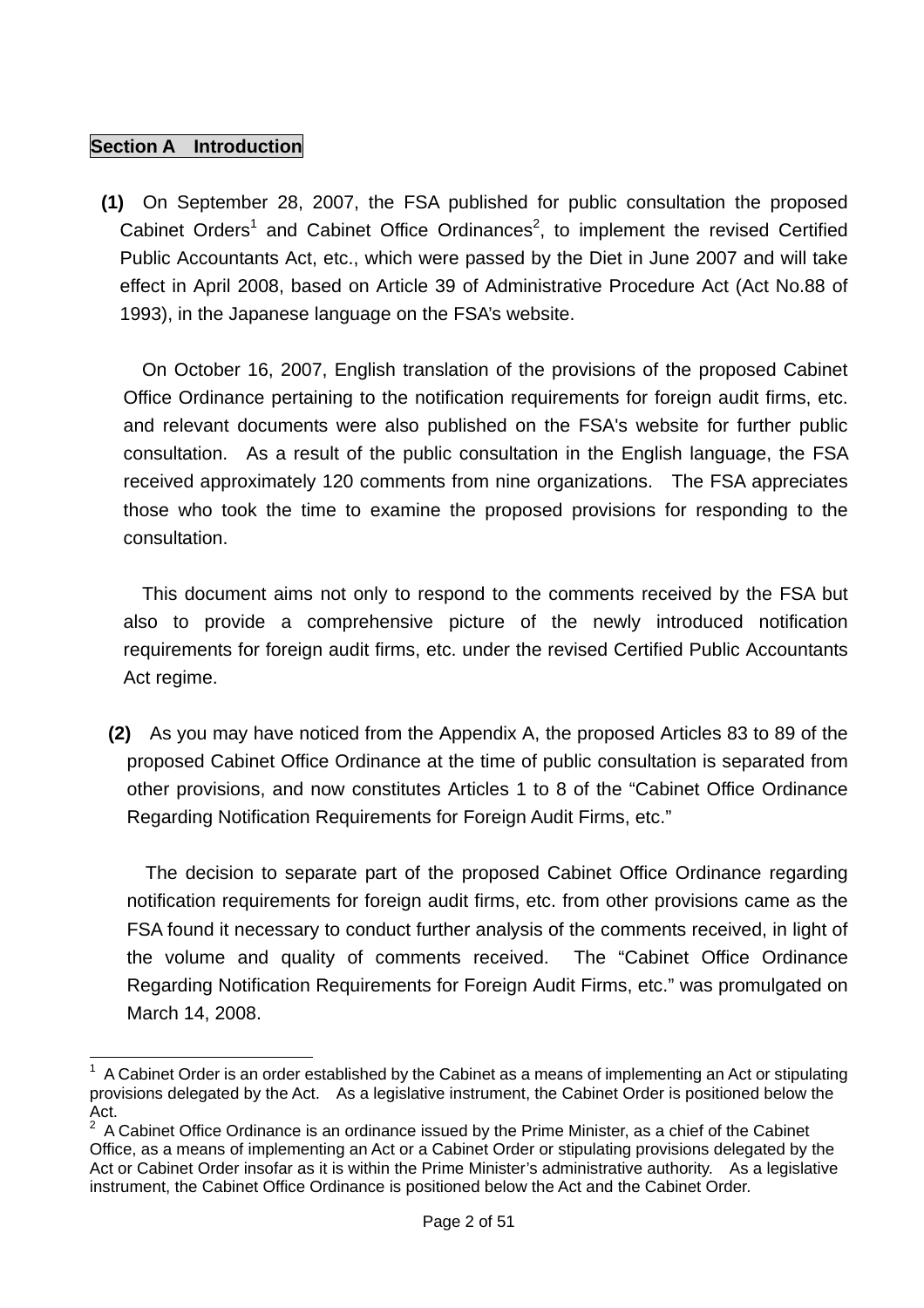Cabinet Office Ordinances other than those relating to the notification requirements for foreign audit firms, etc. was promulgated, on December 7, 2007, in the form of the "Cabinet Office Ordinance under the Certified Public Accountants Act", together with other relevant Ordinances<sup>3</sup>.

**(3)** Notwithstanding the difference in promulgation dates, the "Certified Public Accountants Act" (hereinafter referred to as "the CPA Act"), the "Cabinet Order for Implementing the Certified Public Accountants Act" (hereinafter referred to as "the Order") and the relevant Orders, as well as all the relevant Ordinances including the "Cabinet Office Ordinance Regarding Notification Requirements for Foreign Audit Firms, etc." (hereinafter referred to as "the Ordinance") will become effective on April 1, 2008, pursuant to Article 1, Supplementary Provisions of the Act for Partial Revision of the Certified Public Accountants Act, etc.

 $\overline{a}$ 

 $3$  The relevant Ordinances are: the "Cabinet Office Ordinance Regarding Administrative Monetary Penalty under the Certified Public Accountants Act", the "Registration Rule for the Non-Certified Public Accountant Partners of Audit Firms", the "Amended Cabinet Office Ordinance on Audit Certification of Financial Statements, etc. ", and the "Rule on Depository Money for Limited Liability Audit Firms." These Ordinances and Rules are not applicable to foreign audit firms, etc.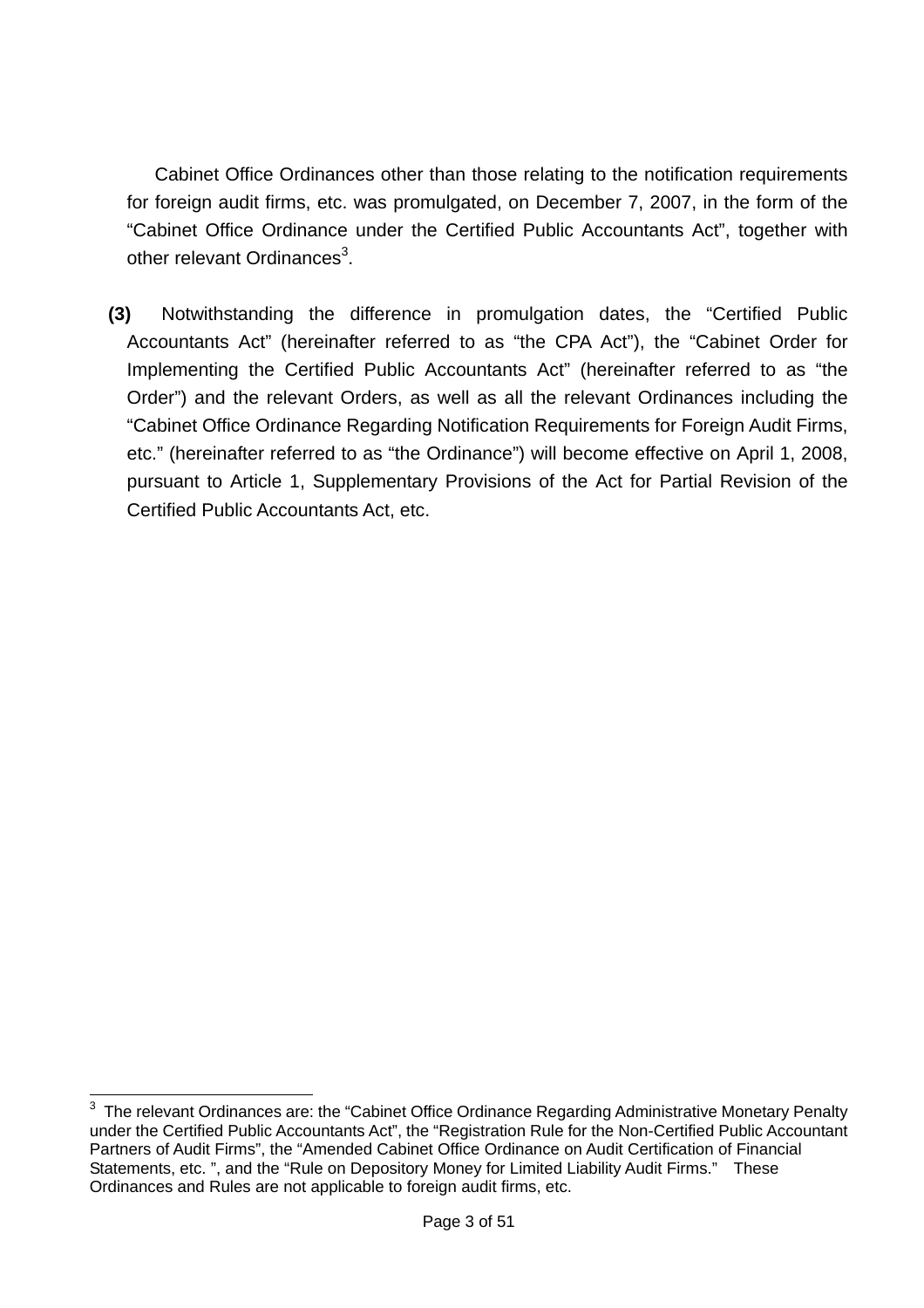#### **Section B Major Questions**

# **(1) Exemptions from notification requirements (proviso of Article 34-35 of the CPA Act)**

 Article 34-35 of the CPA Act states that "A person… shall notify the Prime Minister in advance, pursuant to the provisions of a Cabinet Office Ordinance, provided, however, that *this shall not apply to a person who is determined by a Cabinet Office Ordinance as one*  who is deemed to receive appropriate supervision of the administrative agency of the *foreign state that supervises persons who provide services*…".

A number of respondents pointed out that the proposed Ordinance did *not* specify a person who qualifies as one who is deemed to receive appropriate supervision of the administrative agency of a supervising foreign state *nor* a process to determine whether a person qualifies for the provision, and suggested that the FSA specify them.

Although the FSA does not preclude the possibility of establishing persons or processes for determining the aforementioned points in the future, we believe that it is premature to define them in a Cabinet Office Ordinance at this stage. The FSA has been aware of the global developments of audit oversight authorities in many jurisdictions<sup>4</sup>, but things are still fluid<sup>5</sup>. Despite the growing need for audit oversight authorities, many jurisdictions expect their audit oversight to develop in a longer time scale, wherein the experience necessary for the adequate and independent conducting of oversight and inspection have not been sufficiently accumulated.

The FSA continues to watch the global developments, with particular considerations given to the independence, quality and transparency of audit oversight functions as well as the need to ensure reciprocity in implementing the proviso of Article 34-35 of the CPA Act, and to maintain responsiveness to future developments as it considers necessary and appropriate.

 $\frac{1}{4}$ In the US, the Public Company Accounting Oversight Board (PCAOB) was established by the enactment of Sarbanes and Oxley Act of 2002. In the EU, member states are required to form a public oversight body in transposing the Statutory Audit Directives (2006/43/EC). In other jurisdictions, audit oversight bodies have been developed (e.g. Canada, Australia) or are being developed. 5

The PCAOB published a proposal for the policy statement aimed at establishing criteria for the application of Rule 4012 in December 2007. The EU published the draft decision concerning transitional measures for provisions concerning treatment of third country auditors in January 2008.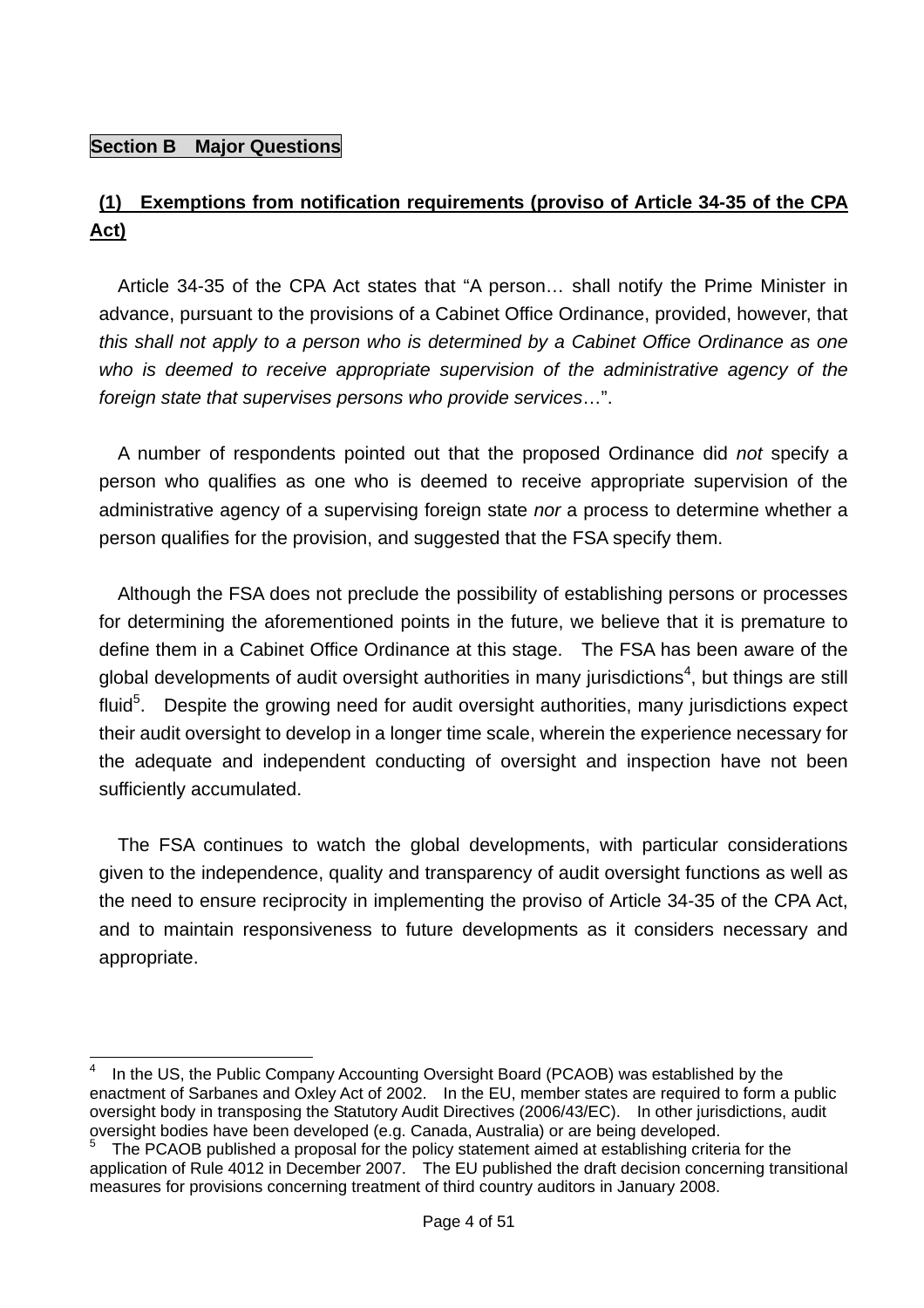#### **(2) Treatment of confidential information**

#### **a) Treatment of confidential information within the FSA and the CPAAOB**

First and foremost, neither the FSA nor the Certified Public Accountants and Auditing Oversight Board (hereinafter referred to as "the CPAAOB") shall disclose and use personal information for the purposes other than its intended purposes<sup>6</sup>.

In addition, the FSA officers/ the CPAAOB members and its officers, as national public officers, are subject to a strict confidentiality obligation, and shall not disclose any confidential information that they have obtained in the course of the performance of their duties, both during office and after resignation<sup>7</sup>. Failure to comply with this confidential obligation will lead to criminal penalties of either up to one year imprisonment or a fine of up to 500 thousand yen. $8<sup>8</sup>$ 

Even in case where disclosure of particular information is requested based upon the Act on Access to Information Held by Administrative Organs (Act No. 42 of 1999), disclosure of certain information is to be refused under the Act, as admitted as "Non-Disclosure Information" prescribed in Article 5 of the Act. For example, the following information (although the proceedings are not all-inclusive) is prescribed as "Non-Disclosure Information" in the Act.

- (a) Information concerning an individual (excluding information concerning the business of an individual who operates said business) or information the disclosure of which could specify the identity of the individual,
- (b) Information concerning a juridical person or other entities or information concerning the business of an individual who operates said business, the disclosure of which poses a risk of harm to the rights, competitive position, or other legitimate interests of such juridical persons or individuals, and

<sup>————————————————————&</sup>lt;br><sup>6</sup> Unless laws or regulations require otherwise. For example, Paragraph (2) of Article 8 of the Act on the Protection of Personal Information Held by Administrative Organs (Act No.58 of 2003) indicates that the head of an Administrative Organ may, in certain circumstances, use by himself or herself or provide another person with Retained Personal Information for purposes other than the Purpose of Use. However, it is also stipulated that this shall not apply where it is found that the use by the head himself or herself or provision to another person of the Retained Personal Information for purposes other than the Purpose of Use is likely to cause unjust harm to the rights or interests of the Individual Concerned or a third party.

<sup>7</sup> Paragraph (1), Article 100 of the National Public Service Act (Act No.120 of 1947). In exceptional cases, however, where officers of the FSA become witnesses and/or appraisers in accordance with the laws and regulations, they may have to disclose such confidential information (Paragraph (2) of Article 100 of the National Public Service Act).

<sup>&</sup>lt;sup>8</sup> Item (xii), Article 109 of the National Public Service Act.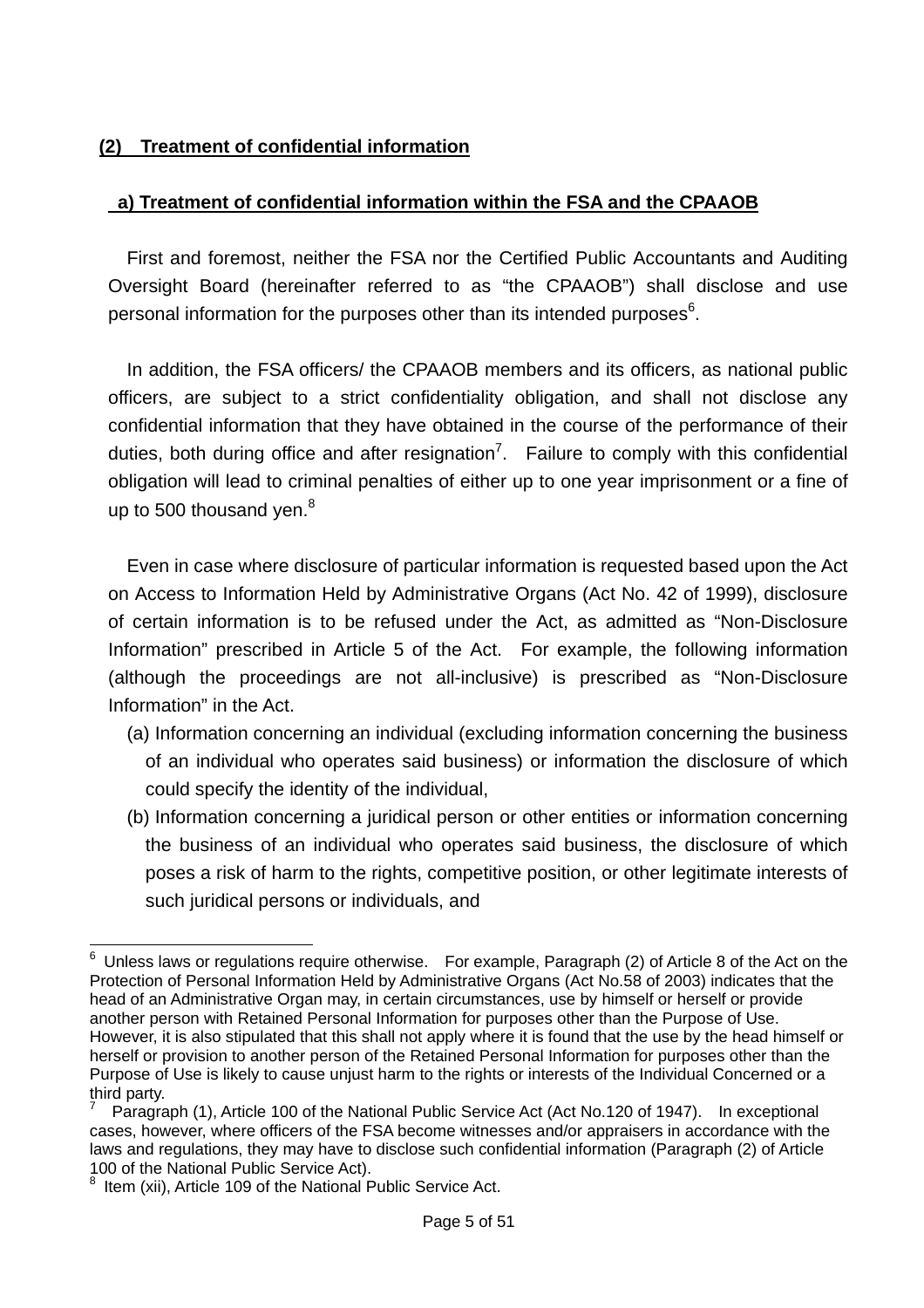(c) Information that is considered by the head of an administrative organ, with reasonable grounds, to risk harming the security of the State, damaging relationships of mutual trust with other countries or international organizations, or causing disadvantages in negotiations with other countries or international organizations, if made public.

# **b) Treatment of confidential information when the submission of such information to the FSA may violate local laws governing matters such as data privacy and professional confidentiality**

A number of respondents raised concerns that, by complying with the notification requirements under the CPA Act, there could be cases where foreign audit firms, etc. would be in violation of restrictions imposed by local laws governing matters such as data privacy and professional confidentiality. The FSA considers it critical in its implementation of the notification requirements that all persons intending to provide notification are free from such concerns. As a result, in finalizing the Ordinance, the FSA established a provision that allows the notifying person $9$  to withhold certain information provided certain conditions are met.

More specifically, in cases where the notifying person finds it impossible to submit any of the information prescribed in Article 5 (1) of the Ordinance due to restraints by the governing law of the jurisdiction wherein the principal office of the notifying person is located, the notifying person may be exempt from submitting such information if description of the following matters for each relevant element prescribed in Article 5 (1) is submitted instead.

- (a) The fact that the notifying person cannot submit information due to restraints by the governing law of the jurisdiction in which the principal office of the notifying person is located and the relevant provisions of such governing law,
- (b) The legal opinion of the attorney who certifies that the matters described pursuant to (a) above are correct and accurate, and,
- (c) In cases where the notifying person needs to obtain permission, consent and/or approval ("permission, etc.") in order to submit such information and the notifying person has not been able to submit such information due to the notifying person's failure in obtaining such permission, etc., the measures that the notifying person has taken to obtain such permission, etc. as well as the reason why the notifying

 9 As for the scope of the "notifying person", please refer to **Section C** (2).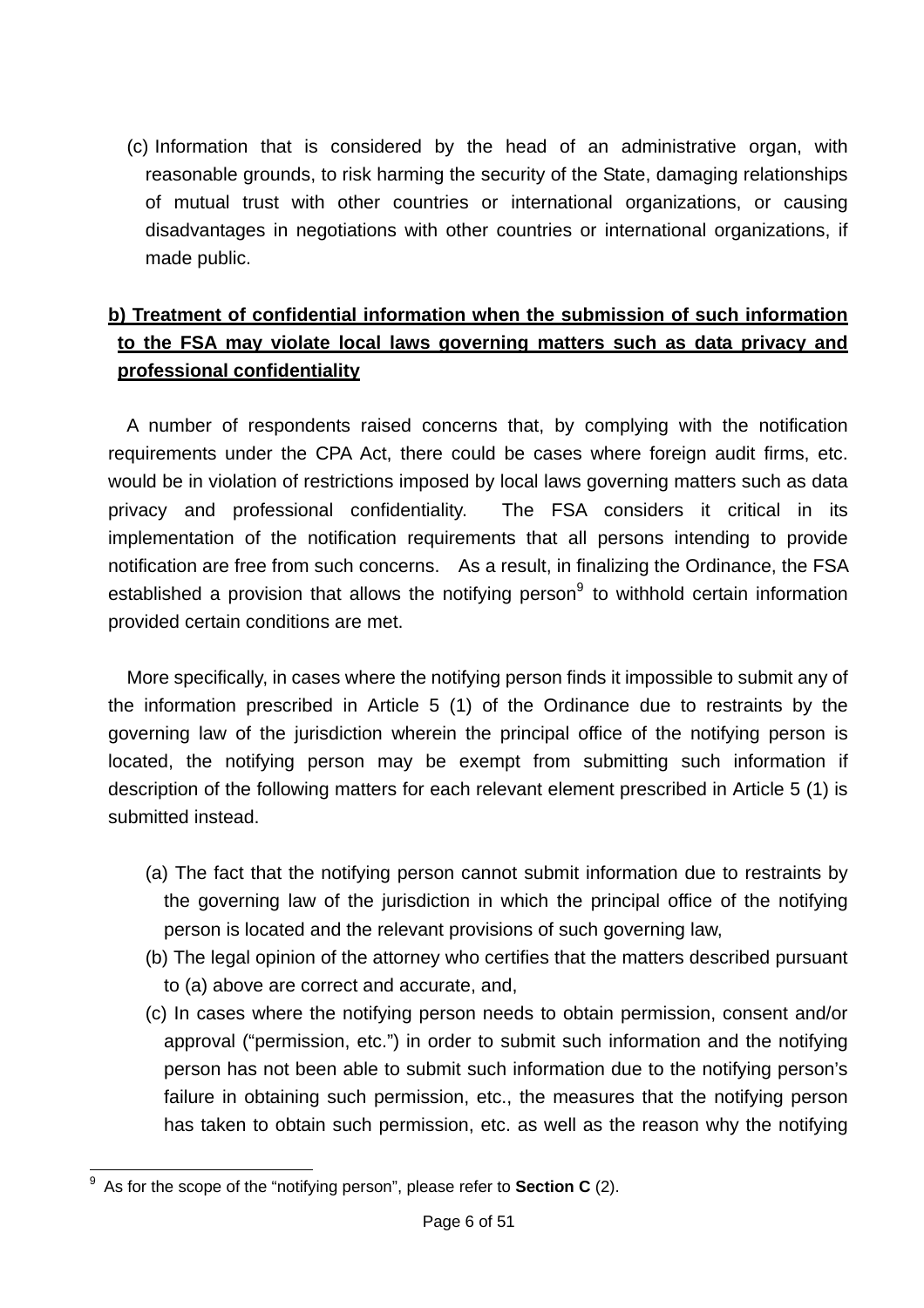person failed to obtain such permission,  $etc<sup>10</sup>$ .

#### **(3) Agents**

The proposed Ordinance suggested that the notifying person should appoint agents for all types of notification to the FSA. In the final texts of the Ordinance, appointment of an agent is required only when the notifying person provides initial notification pursuant to Article 34-35 of the CPA Act. Despite some comments against making the establishment of agents obligatory, the FSA determines that the agent is still necessary in ensuring that someone is within its close reach when the FSA requests correction of information or submission of additional information, in relation to the initial notification. This would be emphasized by the fact that the notification document and attachments are in principle to be completed in the Japanese language (See **Section (4)** below).

On the other hand, the FSA clarified that establishing an agent is not required for notifications of changes in information, pursuant to Article 34-37 of the CPA Act, and providing notifications of abolition of services, etc. pursuant to Article 34-39 of said Act.

The responsibilities of agents are not specifically prescribed in the CPA Act but are governed by the contract and by general laws in Japan $11$ .

The duties of agents in providing notification on behalf of foreign audit firms, etc. include all actions derived from such notification. They include, for example, drafting the notification document or attachments thereto and liaising between the FSA and foreign audit firms, etc. in regards to the notification. However, agents are not required to maintain audit work papers prepared by the notifying person under the CPA Act or the Ordinance.

#### **(4) Language**

A number of comments were made asking the FSA whether the notification process should be exercised in the Japanese language. While it is legally difficult to allow all documents submitted to the FSA to be in any foreign languages, the FSA considers it

 $10$  Article 5 (2) of the Ordinance.

 $11$  The Civil Code of Japan (Act No. 89 of 1896) is basically applied to acts between private persons. Although notification to the FSA by persons who intend to become "foreign audit firms, etc." under the CPA Act is not acts between private persons, acts by agents could be regarded similar to "acts by agents" (as a type of acts between private persons) prescribed from Article 99 to 118 of the Civil Code of Japan, as long as it is permitted in consideration of the legal nature of such acts.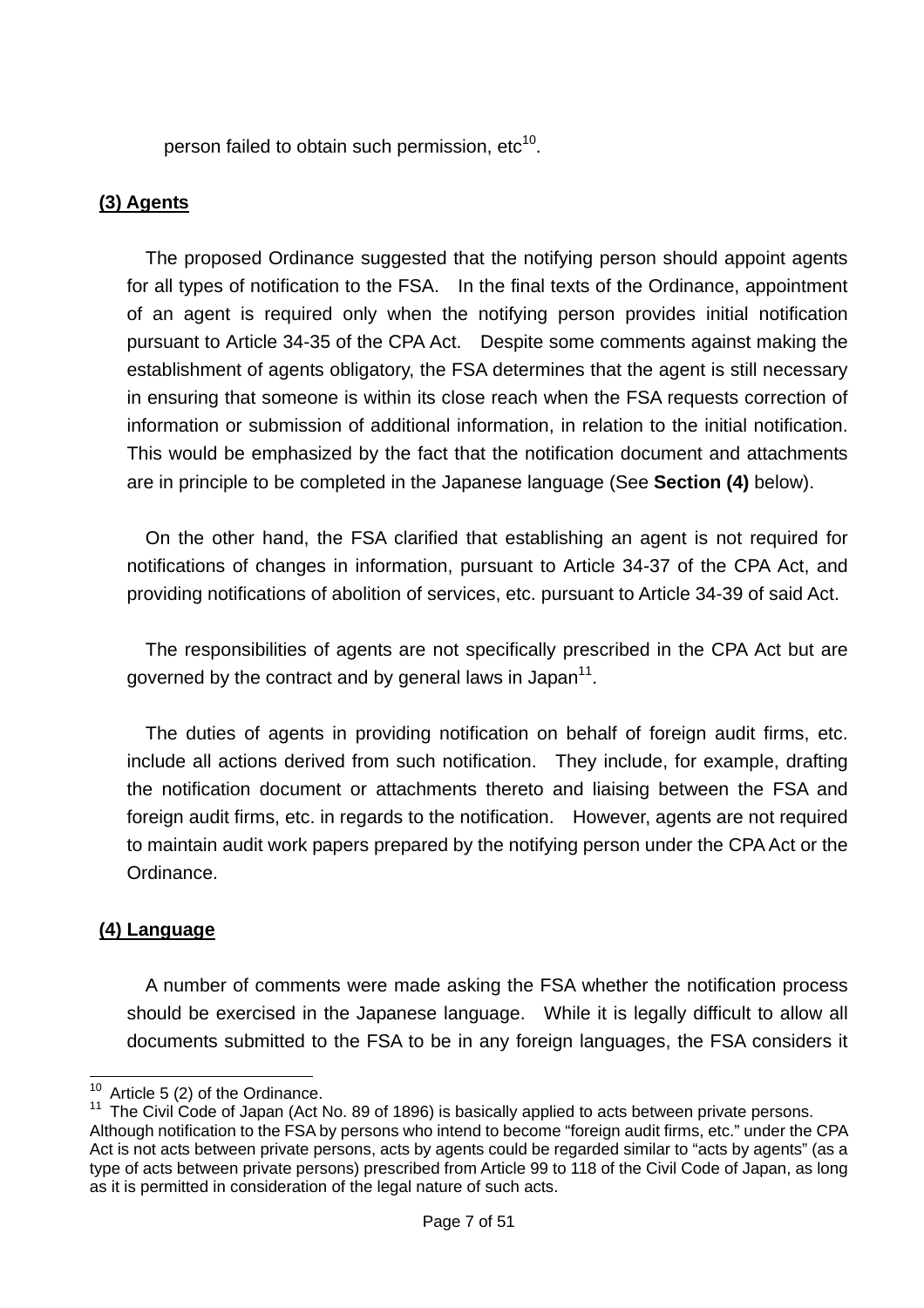critical to mitigate the language burden for the notifying person in order for the notification requirements to function smoothly. Therefore, in the final texts of the Ordinance, the FSA added a provision that allows the notifying person to submit attachments in the English language.

More specifically, the notifying person need not submit information with the Japanese language translation in cases where; (a) said information is contained in the attachments to the notification document, and (b) said information is to be submitted in the English language<sup>12</sup>. However, it should be noted that the notification document has to be written in the Japanese language.

 $\overline{a}$ 

 $12$  Article 1 of the Ordinance.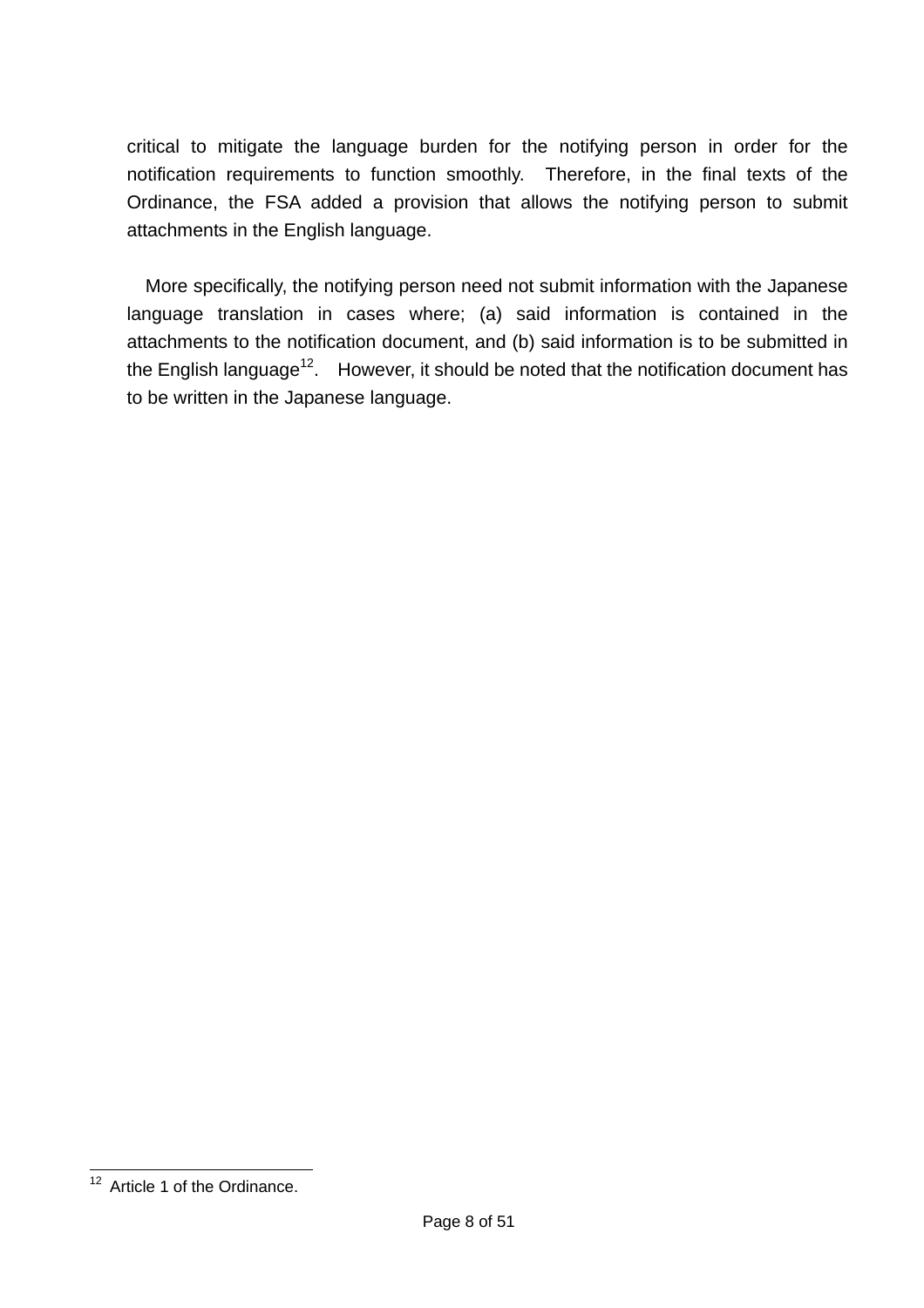## **Section C** Detailed Questions

## **(1) What is meant by "services that are found to correspond to the services provided in Article 2(1) of the CPA Act" ?**

 Throughout the CPA Act and the Ordinance, the term "services that are found to correspond to the services provided in Article 2(1) of the Act" can be found in relation to the eligibility of the notifying person or the description of business performance. Some respondents expressed their concerns that "services provided in Article 2(1)" may, when translated into foreign languages and applied by foreign auditors, be interpreted to encompass a broader range of non-audit services and therefore cause notifications to be made beyond the original intent of the notification requirements.

 In order to ensure internal consistency within the legislative documents, Article 2 (1) of the CPA Act is quoted both in the CPA Act and the Ordinance. However, the FSA understands that the scope of statutory work of auditors varies from jurisdiction to jurisdiction and that the phrase "services that are found to correspond to (Article 2(1) service)" has been introduced for that very reason. The FSA considers that it includes "audits of financial statements" as well as "reviews" of quarterly financial reports in some jurisdictions. For the sake of convenience, in the following of this document, "services that are found to correspond to the services provided in Article 2(1) of the Act" is rephrased as "audit and attestation services".

## **(2) Who is required to provide notifications? What legal form a "notifying person" may take?**

Paragraph (7), Article 1-3 of the CPA Act stipulates that a "notifying person" who has provided notification to the FSA pursuant to Article 34-35 is defined as "foreign audit firms, etc."<sup>13</sup>

Pursuant to Article 34-35 of the CPA Act, a person should notify the FSA when he/she is;

- (a) A person who makes it his/her practice to audit or certify financial documents for fees at the request of others in a foreign state in compliance with the laws and regulations of the foreign state in question, and
- (b) Intends to provide services that are found to correspond to the services prescribed

 $\overline{a}$  $13$  Paragraph (7), Article 1-3 of the CPA Act.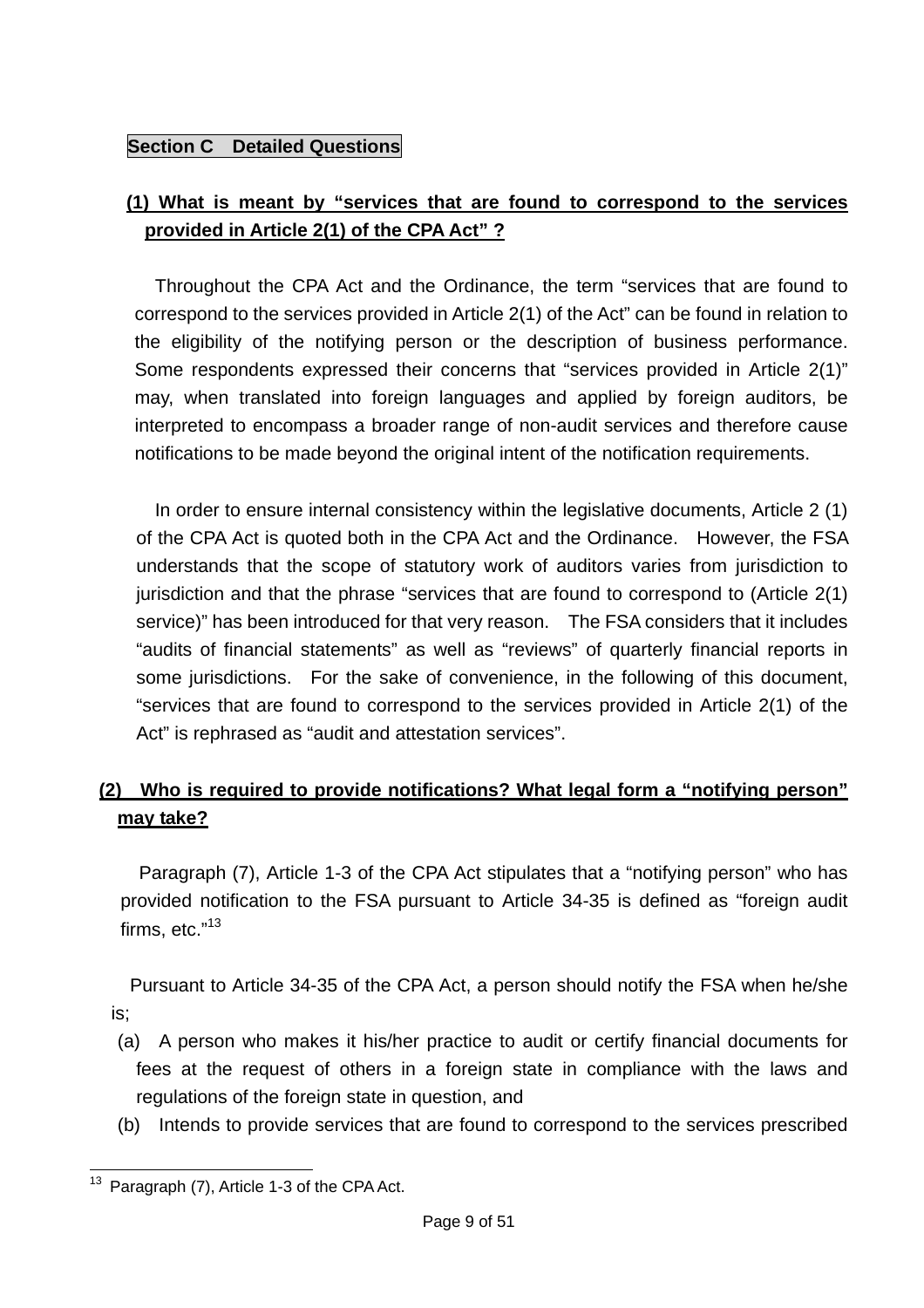in Article 2(1) of the CPA Act<sup>14</sup>concerning *financial documents* to be submitted by an issuer of certain *securities* (hereinafter referred to as a "notifying person".)

"Financial documents" which are to be submitted under the Financial Instruments and Exchange Act (Act No.25 of 1948) (hereinafter referred to as "the FIEA") include all disclosure documents that are required by the FIEA for issuers of the "securities" listed below, regardless of whether they constitute primary disclosure documents pursuant to Article 5 of the FIEA or continuous disclosure documents pursuant to Article 24 of the FIEA, or in the case of continuous disclosure, whether they constitute annual securities reports, semiannual securities reports or quarterly securities reports based on Article 24, Article 24-5, or Article 24-4-7 of the FIEA.<sup>15</sup> In other words, as long as an audit report is contained in the disclosure documents required under the FIEA and unless an audit attestation is provided by a Japanese CPA or a Japanese audit firm under the CPA Act, notification should be provided by one or more of "foreign audit firms, etc."

"Securities" within the scope are as follows;

- $\bullet$  Securities listed in Article 2(1)(xvii) (securities or certificates which have been issued by a foreign person) of the FIEA that have the nature of securities listed in the following items in the same paragraph<sup>16</sup>;
	- $\triangleright$  Item (iv): Specified corporate bonds prescribed in the Act on Liquidation of Assets (Act No. 105 of 1998),
	- $\triangleright$  Item (v): Corporate bonds (including those issued by a mutual company),
	- $\triangleright$  Item (vii); Preferred equity investment certificates prescribed in the Act on Preferred Equity Investment by Cooperative Structured Financial Institutions (Act No. 44 of 1993),
	- $\triangleright$  Item (viii); Preferred equity investment certificates and securities indicating preemptive rights for new preferred equity investment prescribed in the Act on Liquidation of Assets,
	- $\triangleright$  Item (ix); Share certificates and share warrant certificates,
	- $\triangleright$  Item (xii): Beneficiary securities of loan trusts,
	- $\triangleright$  Item (xiii); Beneficiary securities of special purpose trusts prescribed in the Act on Liquidation of Assets,

 $\overline{a}$ <sup>14</sup> Paragraph (1), Article 2 of the Act stipulates that a (Japanese) certified public accountant may make it his/her practice to audit or attest financial documents for fees at the request of others.

<sup>&</sup>lt;sup>15</sup> The reports submitted to the FSA pursuant to provisions of the Banking Act (Act No.59 of 1981), Insurance Business Act (Act No. 105 of 1995) or any other Acts are not included in the "financial documents" in this context.

<sup>&</sup>lt;sup>16</sup> Item (iii), Article 30 of the Order.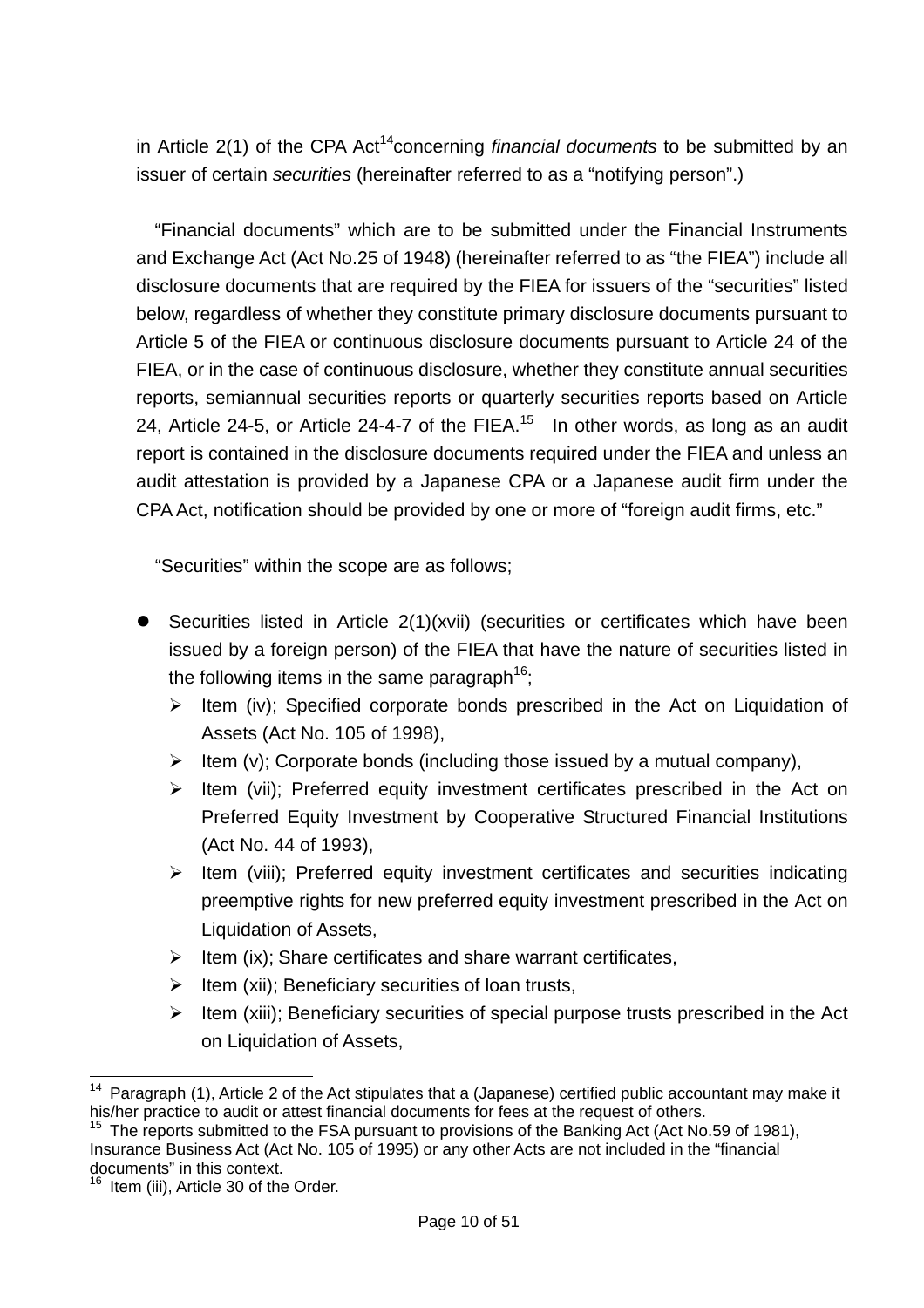- $\triangleright$  Item (xiv); Beneficiary securities of trusts issuing beneficiary securities prescribed in the Trust Act (Act No. 108 of 2006),
- $\triangleright$  Item (xv); Promissory notes which have been issued by a juridical person in order to raise the funds necessary to operate its business and issued by banks or other deposit-taking institutions delegated by a juridical person to issue promissory notes with letters "CP (commercial paper)" affixed thereto<sup>17</sup>, or
- $\triangleright$  Item (xvi); Mortgage securities prescribed in the Mortgage Securities Act (Act No.15 of 1931)
- Beneficiary securities of foreign investment trusts prescribed in the Act on Investment Trusts and Investment Corporations (Act No. 198 of 1951) as listed in Article  $2(1)(x)$  of the FIEA<sup>18</sup>
- Foreign investment securities prescribed in the Act on Investment Trusts and Investment Corporations, as listed in Article  $2(1)(xi)$  of the FIEA<sup>19</sup>
- Securities or certificates which have been issued by foreign persons, indicating a beneficial interest of a trust in which loan claims held by persons engaging in banking business or persons otherwise conducting money lending on a regular basis are entrusted, or indicating any other similar rights<sup>20</sup>, as listed in Article  $2(1)$ (xviii) of the FIEA<sup>21</sup>
- $\bullet$  Securities or certificates which indicate options as listed in Article 2(1)(xix) of the FIEA or depository receipts as listed in Item (xx) of the same Article, limited to those issued by foreign persons $^{22}$
- $\bullet$  Certificate of deposits issued by a foreign juridical person as listed in Article 1(1)(i) of the Cabinet Order for Implementing the Financial Instruments and Exchange Act (Order No. 321 of  $1965^{23}$
- Rights listed in the following items of Article 2(2) of the FIEA as deemed to be

 $\overline{a}$  $17$  Article 2 of "Cabinet Office Ordinance Regarding Definitions Included in Article 2 of the Financial Instruments and Exchange Act" (Ordinance No. 14 of 1993)<br><sup>18</sup> Item (i), Article 30 of the Order.

<sup>&</sup>lt;sup>19</sup> Item (ii), Article 30 of the Order.<br><sup>20</sup> Article (iii) of "Cabinet Office Ordinance Regarding Definitions Included in Article 2 of the Financial Instruments and Exchange Act"<br><sup>21</sup> Item (iv), Article 30 of the Order.

<sup>&</sup>lt;sup>22</sup> Item (v), Article 30 of the Order.<br><sup>23</sup> Item (vi), Article 30 of the Order.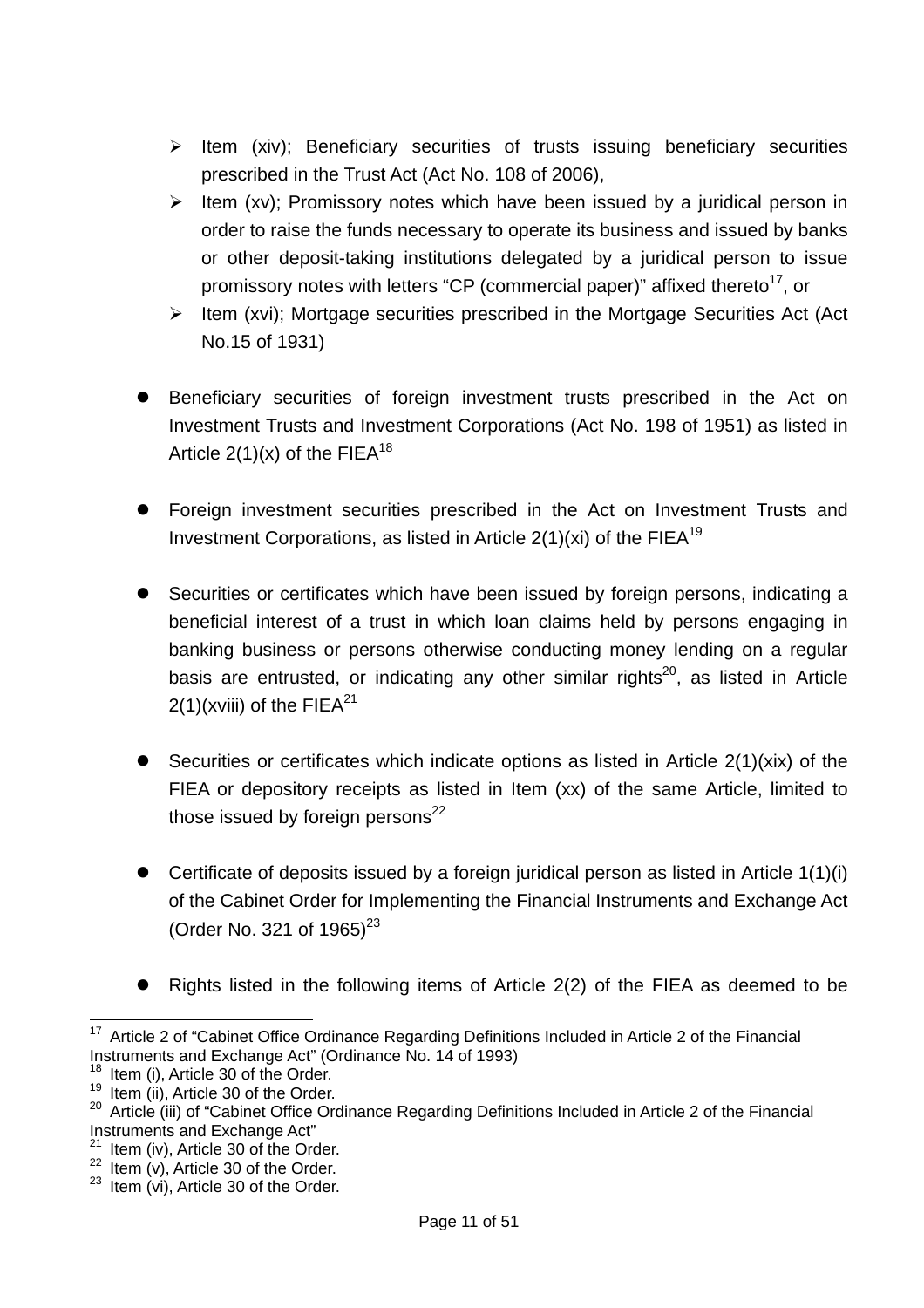securities pursuant to the same article $24$ :

- $\triangleright$  Item (ii); Beneficial interests of trusts which are claimable against foreign persons,
- $\triangleright$  Item (iv); Membership rights of general partnership companies or limited partnership companies (limited to those designated by a Cabinet Order<sup>25</sup>) or membership rights of limited liability companies which are claimable against foreign persons, or
- $\triangleright$  Item (vi); Equivalents to membership rights for partnership agreements based on foreign laws and regulations

The legal forms of a "notifying person" can include proprietorship, partnership, incorporated association, limited liability company, limited liability partnership, or any other legal entity that is applicable to the criteria outlined above. Moreover, it also includes an individual accountant if the person in question falls under the categories above $26$ . It should be noted, however, that individual accountants that are merely associated with or employed by foreign audit firms, etc. are not themselves required to provide notification, although foreign audit firms, etc. have to list on the firm's notification certain information pertaining to certain individual accountants who are associated with the foreign audit firms, etc.

 Foreign audit firms or individual accountants who play a substantial role in the preparation or furnishing of audit reports with respect to any issuers are not required to provide notification under the CPA Act as long as they do not prepare audit reports for the financial documents required under the FIEA. Therefore, notification is not necessary for those auditors who only provide referral works for subsidiaries or branch offices of Japanese companies.

Foreign audit firms or individual accountants that prepare audit reports for foreign companies listed on any one of the financial instruments exchanges in Japan have to provide notification to the FSA, as it is one of the compelling cases where issuers are required to submit annual securities reports $27$ .

 $\overline{a}$  $24$  Item (vii), Article 30 of the Order.

 $25$  In case of membership rights of a general partnership company, all partners must be either joint-stock companies or limited liability companies. In case of membership rights of limited partnership company, all unlimited liability partners must be either joint-stock companies or limited liability companies (Article 1-2 of the Order for Implementing the FIEA.)<br><sup>26</sup> For convenience, legal entities that are not individuals are called "juridical person" in this document.

<sup>&</sup>lt;sup>27</sup> Article 24 (1) (i) of the FIEA stipulates that, where a security is listed on financial instruments exchanges under the FIEA, the issuer should submit the annual securities report.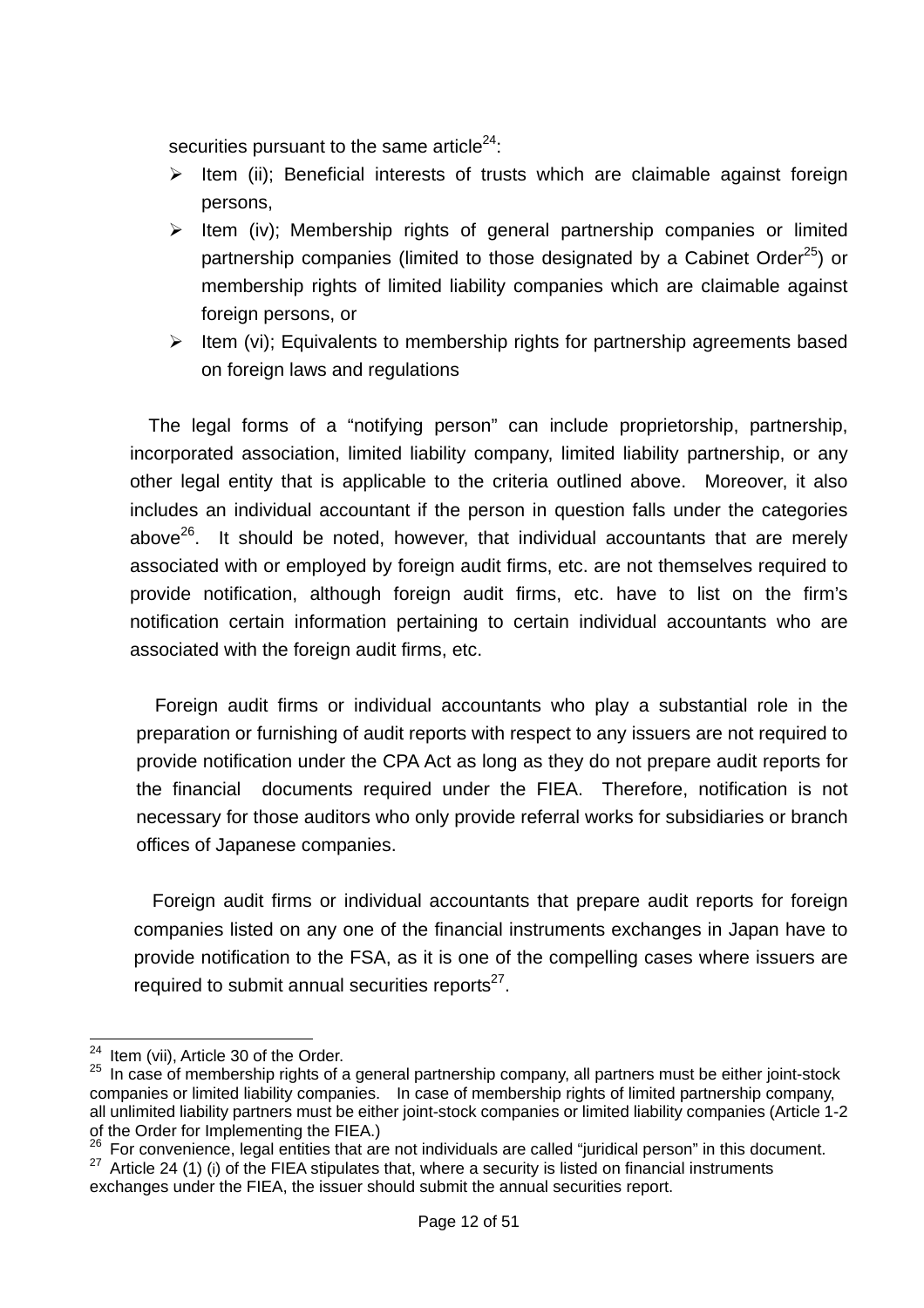In some jurisdictions, joint audits are conducted for auditing companies of all or specific sectors. One respondent asked which of the audit firms should provide notification. The FSA considers it necessary for all parties of the joint audits to provide notification, as in general forms of joint audits, all audit firms with equal roles jointly express an opinion on the financial statements of a company, thereby sharing responsibility for audit works. By sharing service provision, responsibility, and production of a single audit report, all audit firms could be regarded as assuming sufficient responsibility for ensuring that a certain level of audit quality is maintained so as to ensure public trusts in financial documents.<sup>28</sup>

In cases where foreign audit firms or individual accountants plan to provide audit attestation services for a prospective client, it is conceivable that they would provide notification prior to committing any engagement with the prospective client. In such cases, the section pertaining to the name and location of the foreign companies, etc. (hereinafter referred to as "foreign issuers") (Item (iii) of the Article 4 of the Ordinance) may be left blank. Thereafter, when the foreign audit firms, etc. formally commit to the audit and attestation services, they should provide notification of this change pursuant to Article 6 of the Ordinance. The contents of notifications of changes are published in the official gazette<sup>29</sup>.

It is worth noting that a notifying person who serves several foreign issuers (including foreign investment funds) need not provide notification per issuer. Once the initial notification is completed, it is a matter of providing notification of change in regards to foreign issuers for which the notifying person performs audit and attestation services.

#### **(3) Who should be notified?**

All information should be submitted to the following address:

Financial Services Agency Corporate Accounting and Disclosure Division,

 $\overline{a}$ <sup>28</sup> The International Standard on Auditing (ISA) 600 "Audits of Group financial statements" refers to joint audit in the following way: "Group engagement partner- The partner or other person in the firm who is responsible for the group audit engagement and its performance, and for the auditor's report on the group financial statements that is issued on behalf of the firm. Where joint auditors conduct the group audit, the joint engagement partners and their engagement teams collectively constitute the group engagement partner and the group engagement team."

Article 34-37  $(2)$  of the CPA Act.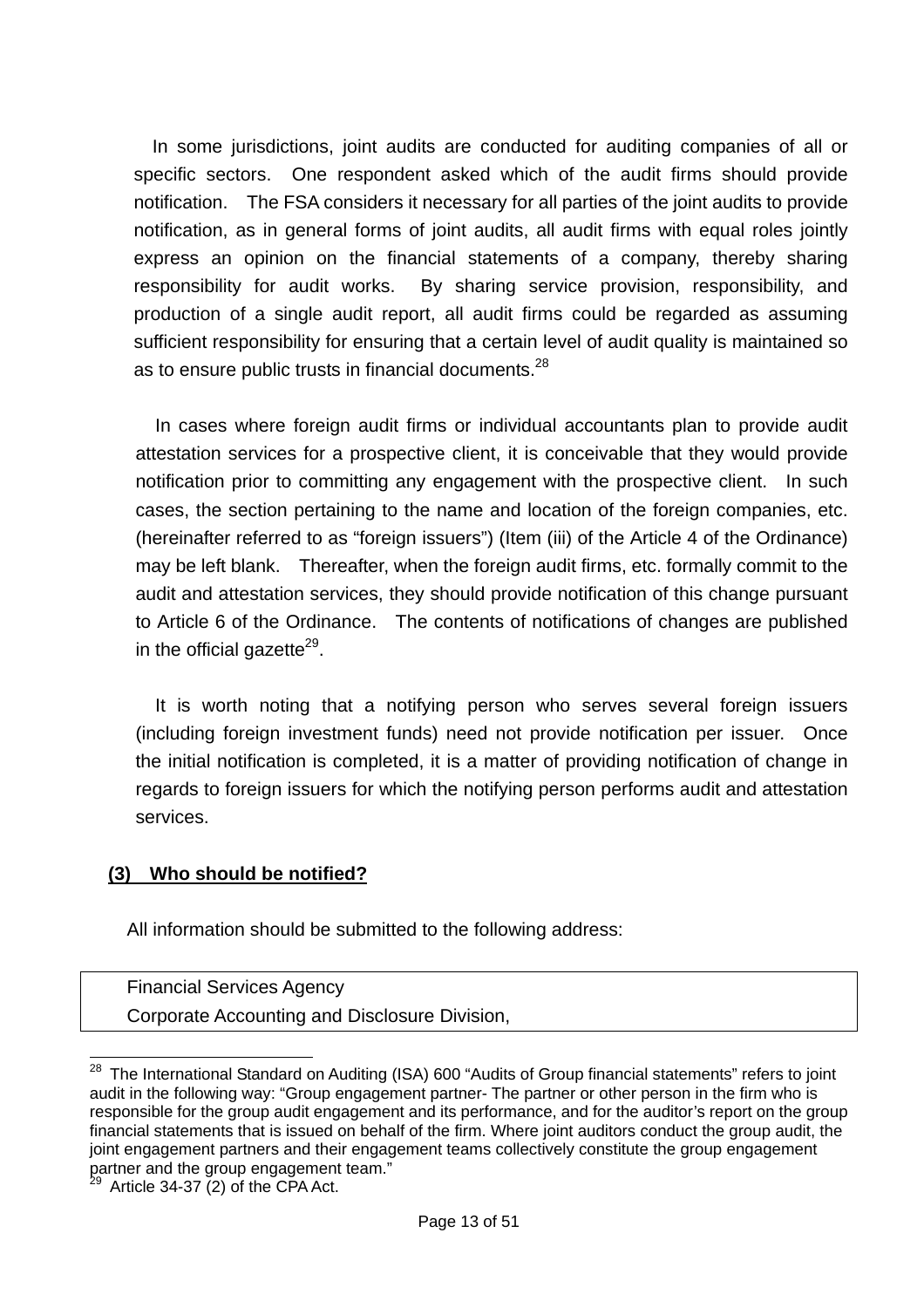## 3-2-1 Kasumigaseki, Chiyoda-ku, Tokyo 100-8967 JAPAN

#### **(4) By when should initial notification be made?**

 Article 34-35 of the CPA Act stipulates that when a person intends to become a foreign audit firm, etc., he/she has to notify the FSA in advance of providing audit and attestation services concerning financial documents of foreign issuers. In cases where a notifying person is performing audit and attestation services for foreign issuers in the initial accounting period commencing after the effective date, the Act requires the notification document be submitted to the FSA prior to the provision of said audit and attestation services. On the other hand, the attachments to be submitted pursuant to Paragraph (1) of Article 34-36 of the Act can be submitted up to six months after the submission of the notification document. Notwithstanding that, should the provision of the audit report be conducted before said date, the attachments are to be submitted by the day before the provision date in question.

The actual deadline for the notification document may vary. Under the assumption that the provision of audit and attestation services begins only after auditors are appointed for respective accounting period, the notification should be made immediately after the auditor is appointed for the accounting period. For example, if the beginning of fiscal year of a foreign issuer is April 2008 and the auditor is appointed at the beginning of July 2008, the notification document should be submitted immediately after that time and the attachments should be submitted by the end of December 2008. If the beginning of fiscal year of a foreign issuer is January 2009 and the auditor is appointed at the beginning of April 2009, the notification document should be submitted immediately after that time and the attachments should be submitted by the end of September 2009.

#### **(5) Is there a fee for notification?**

No, the FSA does not claim any fees for persons who provide notification.

#### **(6) When does the notification take effect?**

 Notification takes effect, in principle, on the date when the FSA receives the notification document and attachments. If they are submitted separately, notification takes effect, in principle, on the date of receipt of the last piece of documents.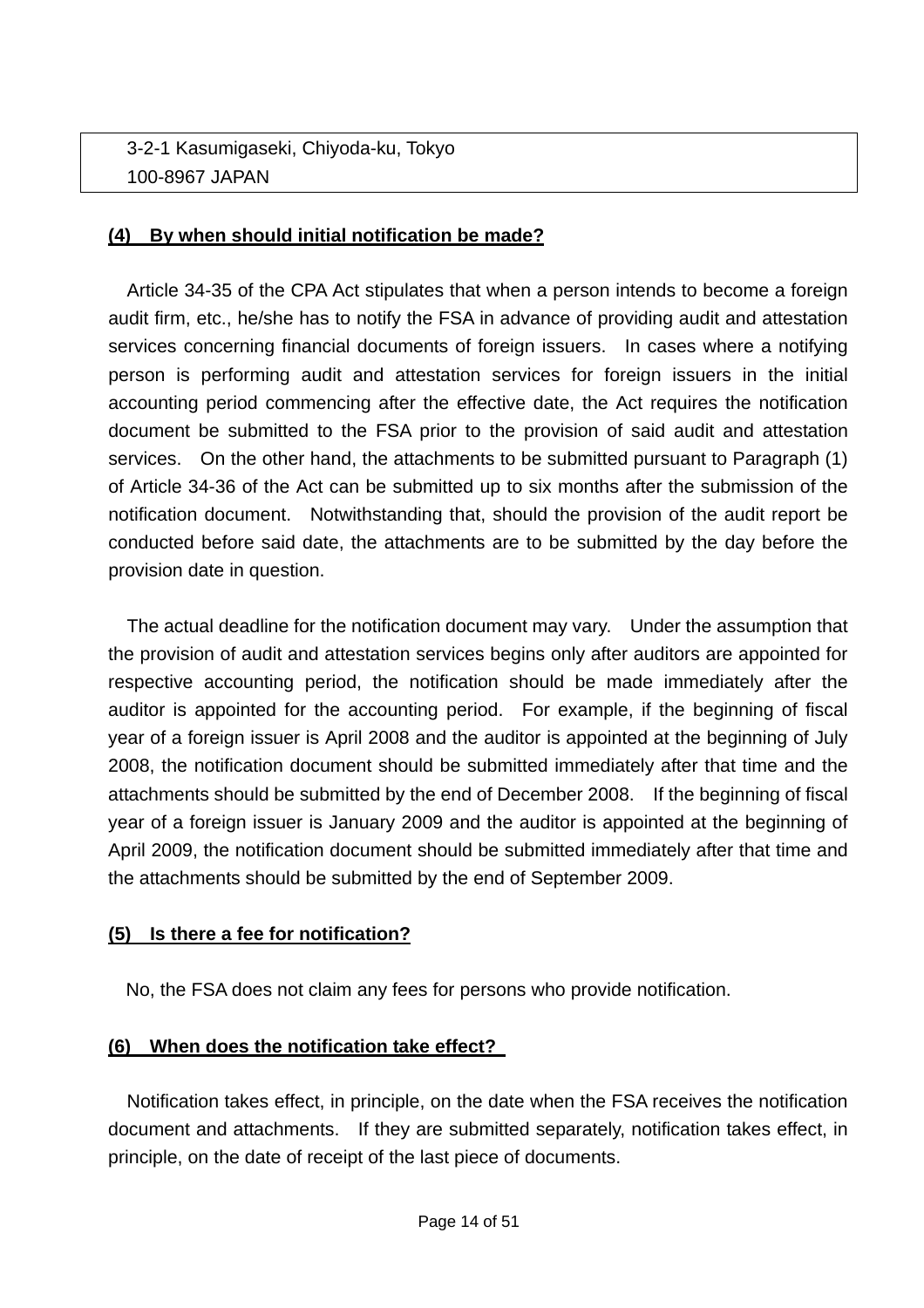There is no disapproval or rejection of notification. However, should the FSA consider all or part of the proposed notification to be inaccurate or incomplete, the notifying person may be requested to correct certain information or provide the FSA with additional information through the contact address given in the notification document. In that case, the notification is not formally accepted until the correction has been made or the requested information has been submitted<sup>30</sup>.

 When effective notifications are made, the FSA will normally make information listed on the notification document as well as the date of receipt of each notification public in the official gazette no later than a month after the end of every month. In exceptional cases such as where the number of notifications exceeds the processing capacity of the FSA, it may take longer (over a month). One can confirm whether or not notification has been provided in a formal manner and when it took effect by confirming the official gazette. In addition, the FSA plans to maintain a list of the "foreign audit firms, etc." on its website and update the information on a frequent basis.

## **(7) How should notification be carried out?**

When providing notification, the notifying person should submit *two* copies of the notification document as well as *two* copies of all attachments. Not only should submission be made through the agent and primarily in the Japanese language (please refer to (3) and (4) of **Section B**), but the documents should be provided in paper form. The FSA does not currently have a plan for operating an electronic submission system.

#### **(8) What information should be provided?**

Among the comments directed to the FSA, most of them were seeking for clarification of extent of information that should be provided. In this subsection, the FSA presents detailed analysis of each item that needs to be provided.

#### **(a) What should be submitted for "articles of incorporation"?**

 Item (i), Paragraph (1) of Article 5 of the Ordinance specifies that "articles of incorporation and certification of registry, or any other similar documents" should be contained in the attachments.

 $\overline{a}$  $30$  In case of joint audits, if one of the two joint auditors only notified in time whilst the other failed to do it, notification will not be formally accepted.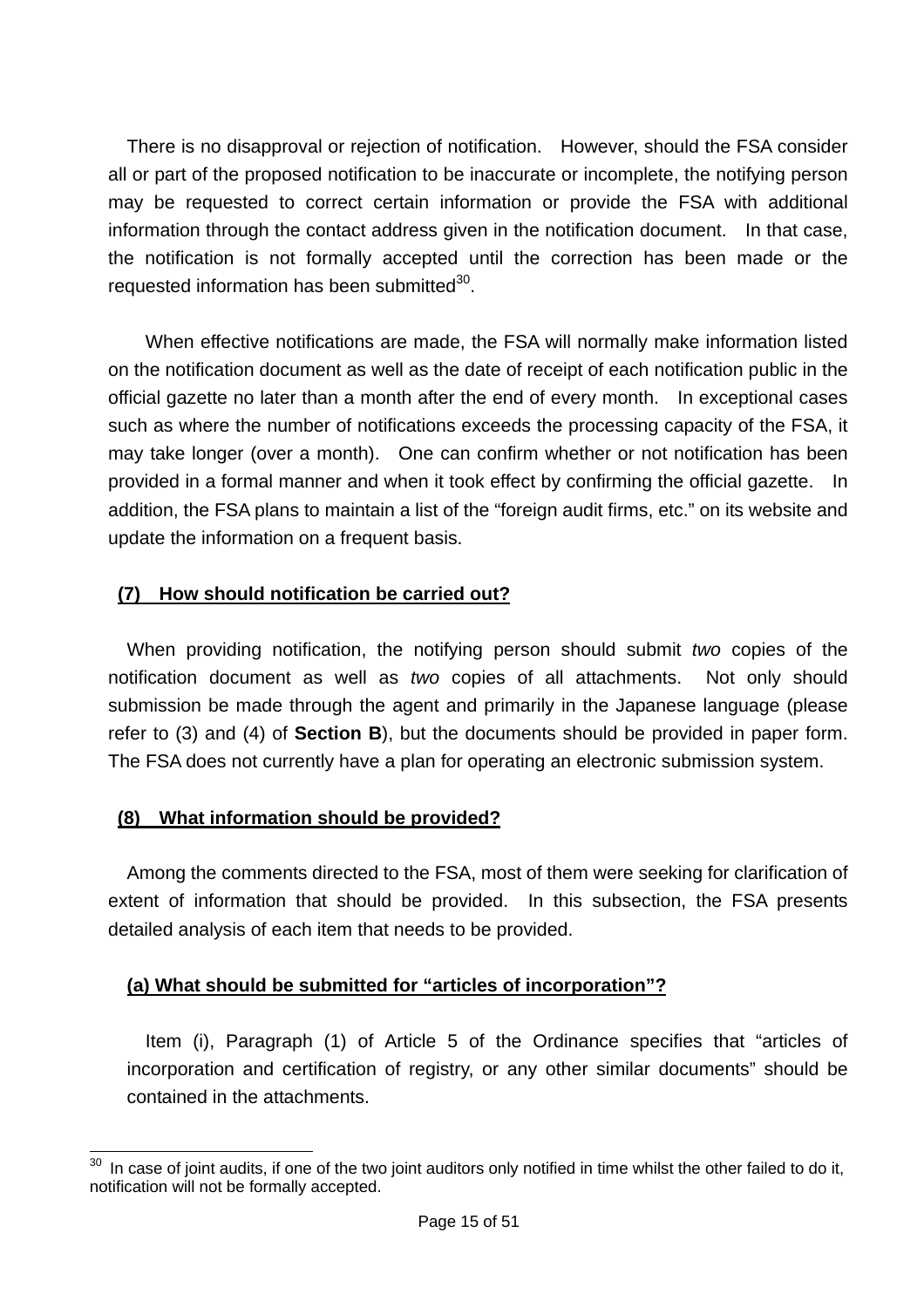One respondent asked the FSA what should be submitted in lieu of articles of incorporation if the issuer is not a joint-stock company but different type of legal entities such as a proprietorship, partnership, incorporated association, limited liability company or limited liability partnership. Although it may vary in different jurisdictions as to what constitute documents equivalent to articles of incorporation and certification of registry, the documents that are deemed to be equivalent to the articles of incorporation for legal entity should be one that may substitute for articles of incorporation $31$ . Besides, in fulfilling the notification, when a notifying person is a legal entity that is not a joint-stock company, certain parts of the notification document and attachments should be filled in on the same basis as joint-stock companies $32$ .

## **(b) What is the scope of "responsible individuals"? Who should provide professional history?**

At the time of public consultation, Item (iii) of Article 85 of the proposed Ordinance suggested that the names of the individuals responsible for performing audit attestation services for foreign issuers falling under the scope of notification requirements ("responsible individuals") should be provided in the notification document. On the other hand, Item (ii) of Article 86 suggested that "professional history of individuals" responsible for performing audit and attestation services, including documents certifying his/her professional qualifications, be required among the matters to be contained in the attachment.

A number of respondents asked the FSA to clarify the scope of the persons covered by each term. Based on consideration of the fact that the names of individuals are not always shown on the audit reports, the FSA decided to delete the requirements for individual names in Item (iii) of Article 85. Instead, the FSA considers it appropriate for the names of those individuals to be provided in the attachments, thereby avoiding disclosure in the official gazette, accompanied by their professional history in Item (ii) of Article 86.

For clarification, individuals whose names and professional histories should be provided in Item (ii), Paragraph (1) of Article 5 of the Ordinance corresponds to "engagement partner" as defined in the IFAC definition in the Code of Ethics for

 $\overline{a}$ 

<sup>&</sup>lt;sup>31</sup> For example, it may be partnership agreement in case a notifying person is a partnership.<br><sup>32</sup> See Article 4 (2) of the Ordinance and Footnote (1) of Form 1. Translation of forms is available in the Appendix A.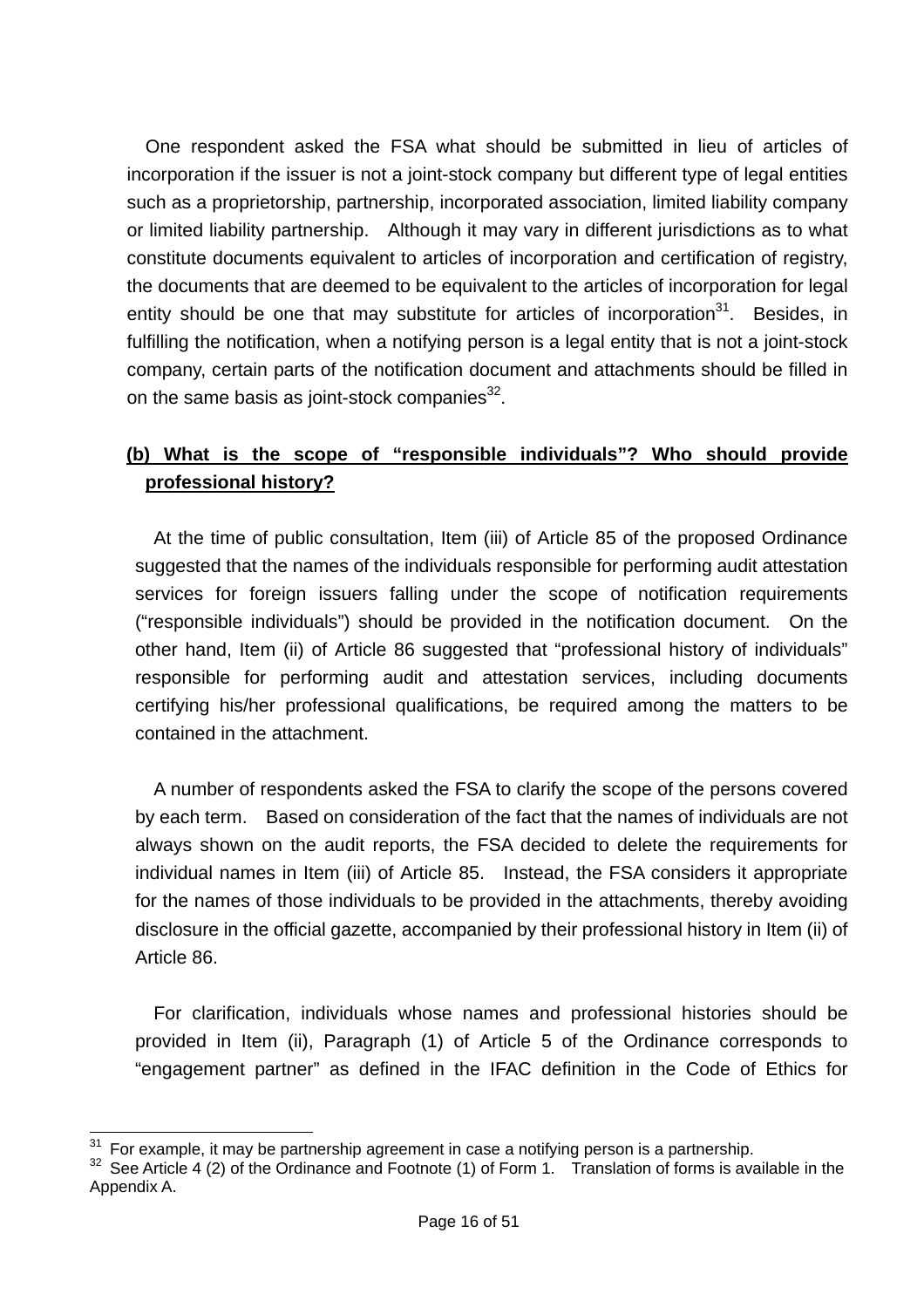Professional Accountants<sup>33</sup> who provides audit attestation services for foreign issuers falling under the scope of notification requirements. The IFAC definition states that an "engagement partner" is a "partner or other person in the firm who is responsible for the engagement and its performance, and for the report that is issued on behalf of the firm, and who, where required, has the appropriate authority from a professional, legal or regulatory body."

#### **(c) What should be provided in terms of "documents certifying qualification"?**

"The documents certifying … qualification of being a professional in the auditing and accounting fields" of individual accountants are required to be contained in the attachments pursuant to Item (ii), Paragraph (1) of Article 5.

The FSA recognizes that requiring documents such as copies of licensing certificates or similar documents issued by the authority of the relevant jurisdictions may impose too heavy a burden on the notifying person. It is sufficient for the notifying person to provide information which provides reasonable assurance that the individual has the professional qualification necessary to provide audit and attestation services (e.g. description of a registration number as a CPA, CA or other equivalent qualifications.)

## **(d) What should be provided as "a description of auditing standards and other audit regimes in the jurisdiction"?**

 Item (iii) (a), Paragraph (1) of Article 5 of the Ordinance requires "a description of auditing standards and other audit regimes in the jurisdiction" as part of the "outline of audit system in the jurisdiction of notifying person". A few respondents asked the FSA to indicate what kind of description is expected here. The FSA requests that the notifying person provide an outline of audit standards, quality control standards or any other similar disciplines with which the notifying person is required, recommended or determined to comply, regardless of the characteristics of the standard-setting body. It should be noted that the FSA does not necessarily request the full text of the standards $34$ . The purpose of this article is for the FSA to be informed of at least the identity of professional standards or other audit disciplines on which basis the foreign audit firms, etc. is performing audit and attestation services.

 $\overline{a}$ International Federation of Accountants' Ethics Committee, "Code of Ethics for Professional Accountants", June 2005.

<sup>&</sup>lt;sup>34</sup> For example, a mere reference to ISAs would be sufficient.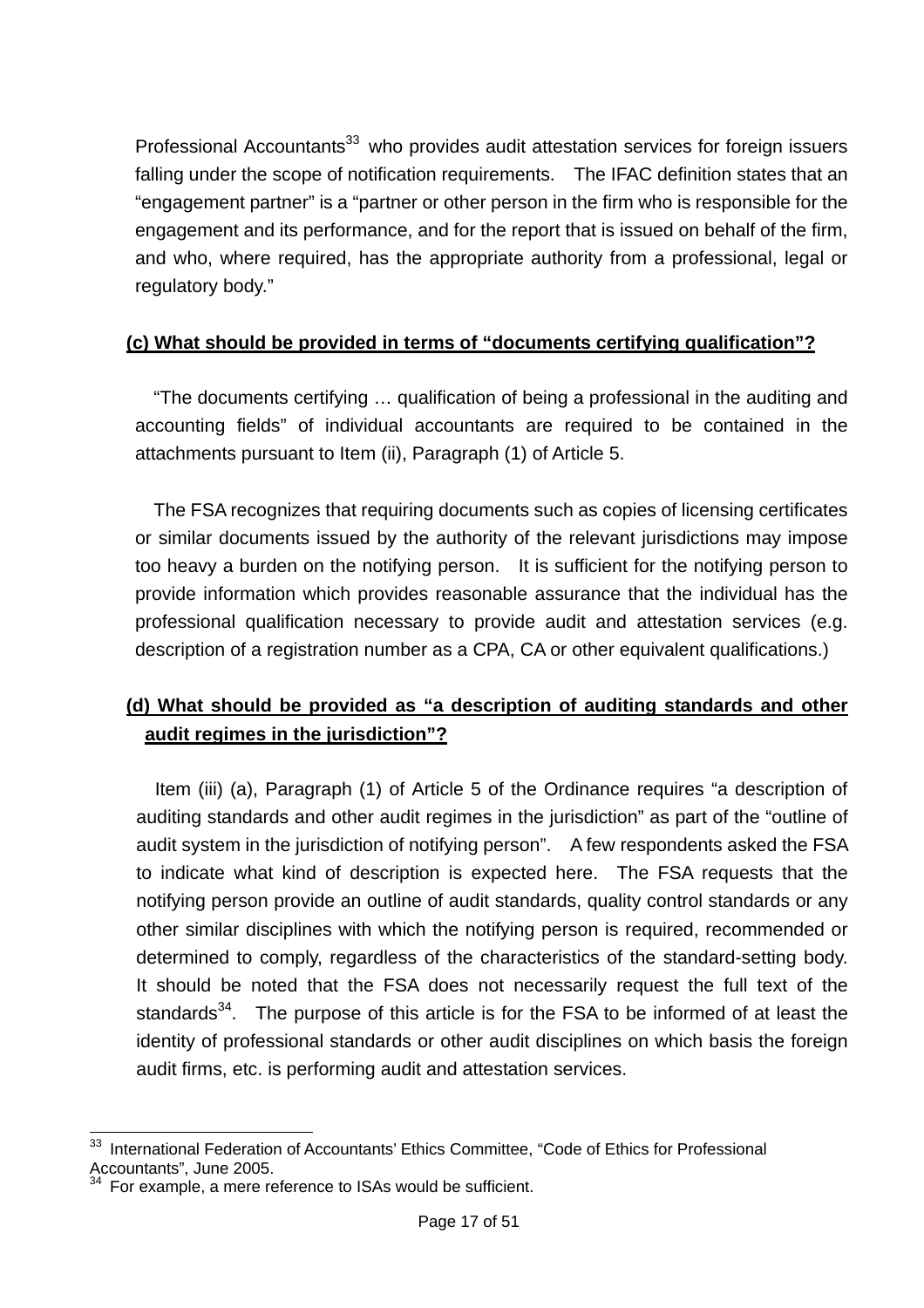However, the FSA understands that the information regarding the audit standards and other audit regimes in the notifying person's jurisdiction may already have been obtained through other channels, and in that case there may be no need for said information to be submitted by the notifying person $35$ .

This change is reflected in Paragraph (1) of Article 5. Specifically, a notifying person is regarded to have submitted sufficient information on Item (iii)(a), Paragraph (1) of Article 5, if it has provided reference materials pertaining to public information such as internet-based information made available by administrative agencies or similar organizations ("foreign administrative agencies, etc." ) and any other information that the Commissioner of the FSA deems appropriate.

 In case where a notifying person has principal offices in more than one jurisdiction and provides audit and attestation services to foreign issuers in accordance with two or more standards, it should be noted that the description of auditing standards and other audit regimes should be provided for each of the jurisdiction in question.

#### **(e) What should be provided as "a description of the audit supervisory system"?**

A number of respondents suggested that the FSA may obtain the information concerning "a description of the audit supervisory system by the administrative agency" from the audit oversight authority supervising the notifying person. The FSA understands that such information may already have been obtained through other channels, and in that case there may be no need for said information to be submitted by the notifying person $35$ .

This change is reflected in Paragraph (1) of Article 5. Specifically, a notifying person is regarded to have submitted sufficient information on Item (iii)(c), Paragraph (1) of Article 5 if it has provided reference materials pertaining to public information such as internet-based information made available by foreign administrative agencies, etc. and any other information that the Commissioner of the FSA deems appropriate.

 $\overline{a}$  $35$  The FSA endeavors to gather information on foreign audit supervisory system by disseminating a questionnaire to foreign audit oversight authorities in more than 20 jurisdictions. The questionnaire consists of questions on audit regulations covering such matters as (1) the registration system, (2) the public oversight system, (3) the inspection (or audit quality review) system, (4) the system of investigation, regulatory action, and disciplinary actions in relation to audit quality, (5) possible assistance to Japanese audit oversight authorities, (6) governance and disclosure of audit firms, (7) auditor qualification and education, and (8) auditor independence, auditing standards, and quality control standards.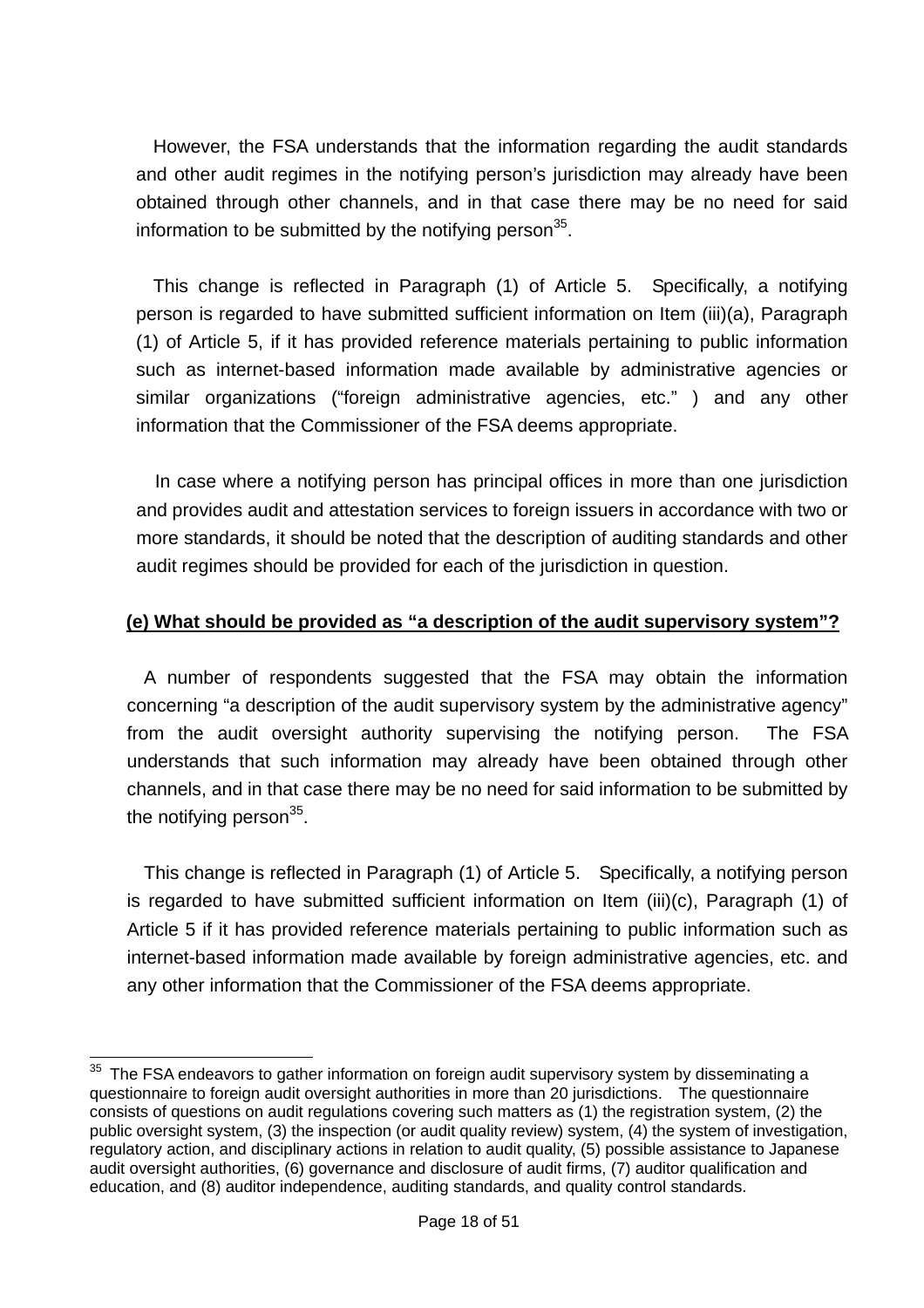Where the notifying person provides the information on this item, the FSA considers the requirements of information should be proportionate with the FSA's needs, while it should not be too burdensome to the notifying person. Therefore, the notifying person needs to provide a brief and concise outline of (1) the registration and auditor qualification system, (2) the public oversight system, (3) the system of inspection (or quality assurance review), and (4) the system of investigation and disciplinary actions.

In case where a notifying person has principal offices in more than one jurisdiction and provides audit and attestation services to foreign issuers that require notification by the notifying person, it should be noted that the description of audit supervisory system should be provided for each of the jurisdiction in question.

## **(f) What should be provided for "a document which confirms that the notifying person is compliant with all the relevant laws and regulations"?**

 Item (iv), Paragraph (1) of Article 5 of the Ordinance requires that "a document which confirms that the notifying person is compliant with all the relevant laws and regulations and that the notifying person maintains proper operations" in the provision of audit and attestation services to be attached to the notification document. A number of respondents asked the FSA what is expected of this. It should be noted that confirmation need not be conducted by an audit oversight authority or any similar authorities. Rather, the FSA expects the notifying person to make said confirmation on their own.

 Moreover, the term "laws and regulations" does not refer to every possible law and regulation existing in the jurisdiction of the notifying person nor the laws or regulations of Japan. It merely refers to the laws and regulations that govern the performance of statutory audit and attestation services in relevant jurisdictions. The FSA considers it important that there is a confirmation from the side of foreign audit firms, etc. that their audit and attestation services are provided in compliance with the relevant laws and regulations of which compliance is critical for maintaining quality of such audit and attestation services.

## **(g) What should be provided as "a description of services that are found to correspond to those provided in Article 2(1) of the Act and other services"?**

In regards to "services that are found to correspond to those provided in Article 2(1) of the Act" in Item (v)(a), Article 5(1) of the Ordinance, please refer to the first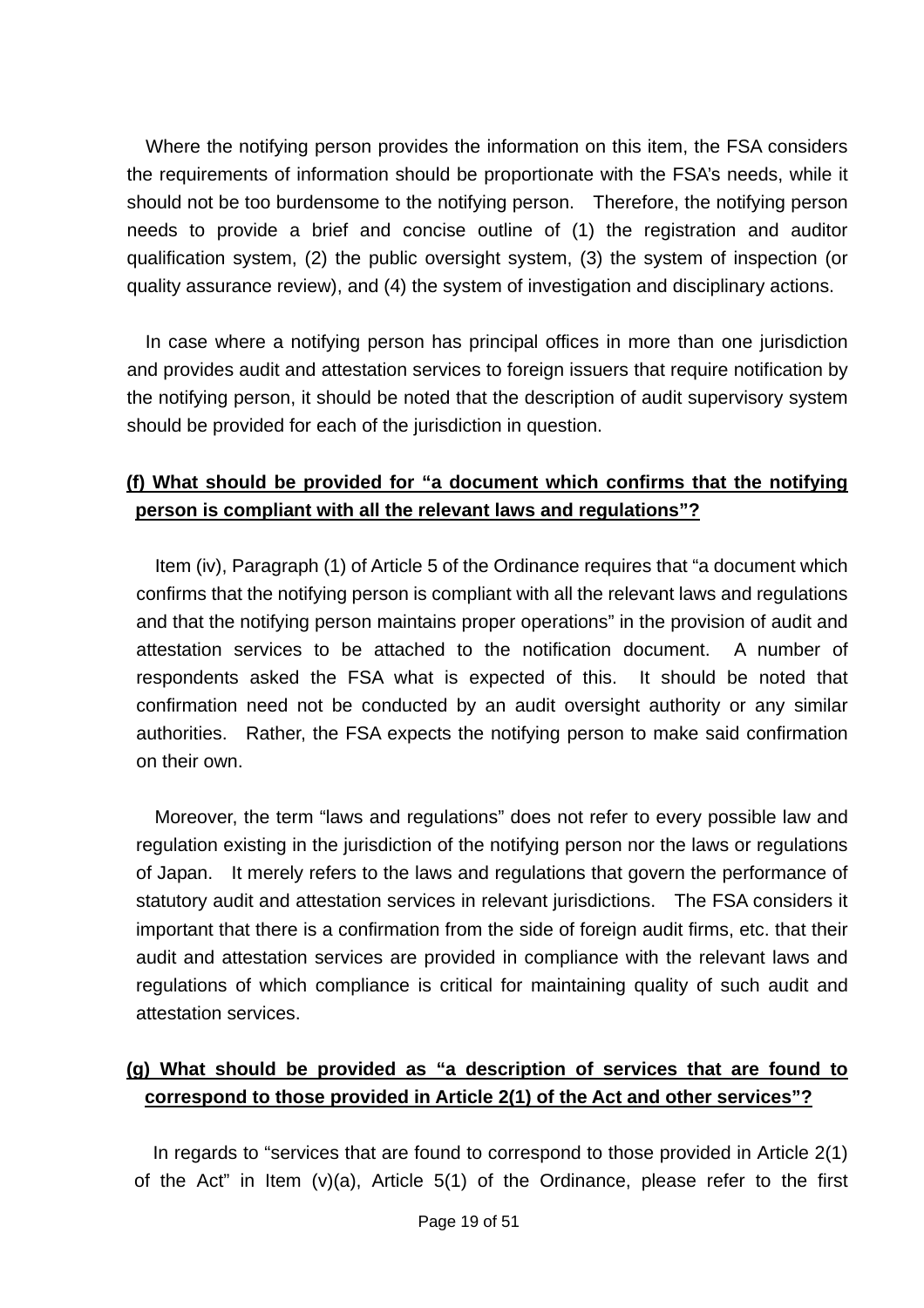subsection of this section.

"Other services", on the other hand, may include all professional services<sup>36</sup>, namely, services requiring accountancy or related skills performed by a professional accountants, including accounting, auditing, taxation, management consulting or financial management services, other than those that are found to correspond to the services provided in Article 2(1) of the CPA Act.

# **(h) What should be provided for "a description of performance of business operations, including those related to quality control policies"?**

In Item (v)(b)1., Article 5(1) of the Ordinance, the FSA aims to obtain information on how a notifying person structures and maintains business operations. More specifically, a notifying person is requested to describe, in a brief, concise, and clear manner, at least the following information:

- (a) Measures taken to ensure appropriateness of business performance, such as those concerning fundamental management policies, management control, and compliance with relevant laws and regulations; and
- (b) Measures taken to formulate and implement the quality control policies of the notifying person, such as those concerning surveillance on implementing quality control policies and clarification of responsibilities.

# **(i) What should be provided in regards "the date and the results of the latest quality assurance review"?**

In Item (v)(b)2., Article 5(1) of the Ordinance, as a part of the description of the performance of the business operations relevant to the notifying person, the Ordinance requires that the notifying person, if it has been subject to a review of its status of "quality control management" concerning audit and attestation services by foreign administrative agencies, etc. or other equivalent review ("review, etc."), should contain the date and the results of such review, etc. in the attachments. The results of the review, etc. may include inspection reports given to the notifying person from relevant audit oversight authority or the outcome of the review conducted by relevant professional association of accountants based on the statutory requirements.

The FSA considers this information essential so as to obtain sufficient understandings

 $\overline{a}$ <sup>36</sup> IFAC, "Code of Ethics for Professional Accountants", June 2005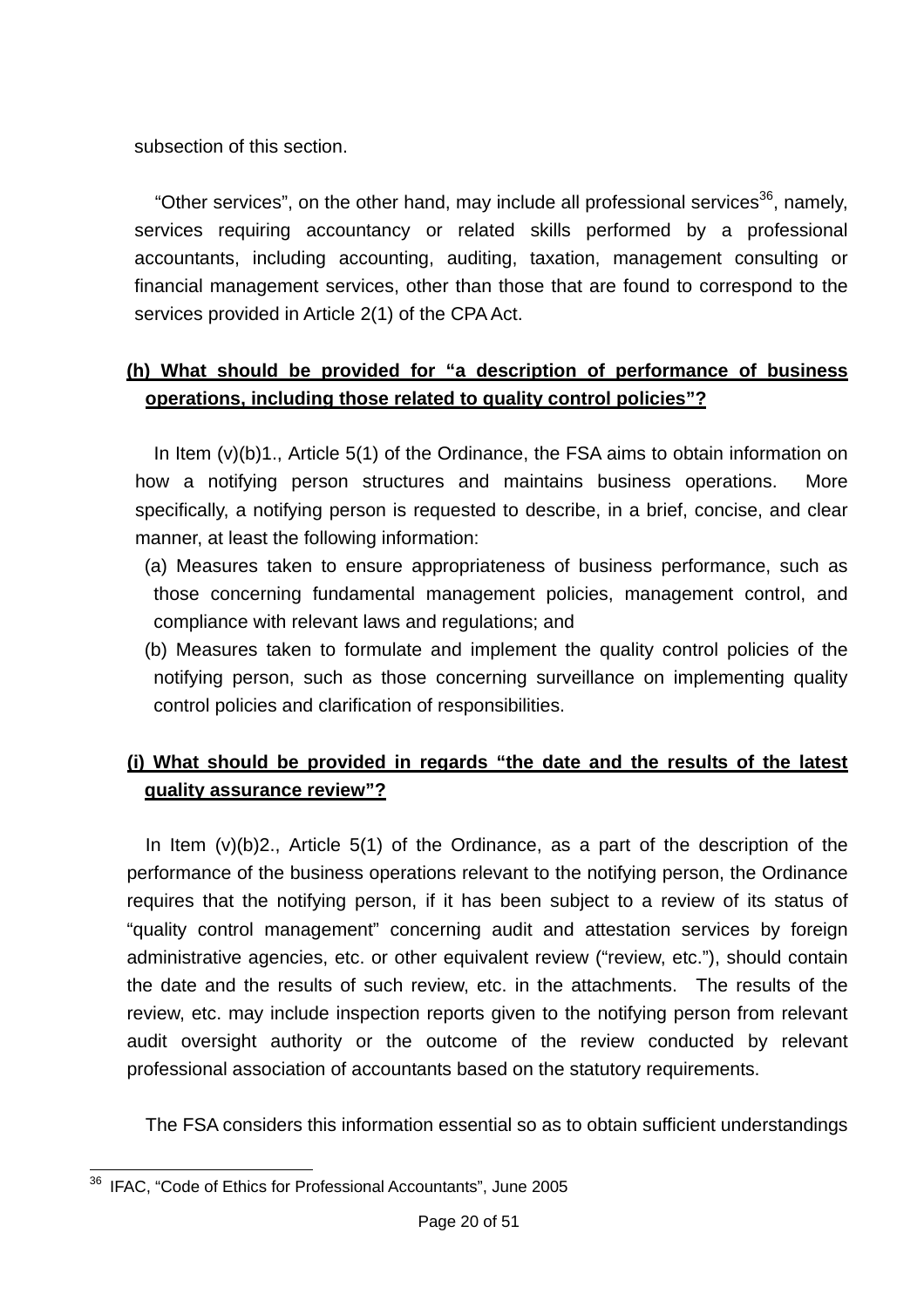of notifying person's quality control status. However, due to the specific characteristics of this information $37$ , the FSA also anticipates that there should be circumstances where a notifying person cannot submit the information due to legal or regulatory reasons, and either of the two types of escape clauses embedded in the Ordinance might be used.

Firstly, the requirements shall not apply to the case where, taking into account the establishment of co-operative relationships between the FSA and such foreign administrative agencies, etc. or of any other circumstances, the Commissioner of the FSA concurs that the notifying person is exempt from this obligation.<sup>38</sup> "Establishment of co-operative relationship" could include, for example, situations where an official information exchange frameworks have been in place among audit oversight authorities and actual exchange of information has been conducted.

Secondly, the notifying person can be exempt from the obligation if it can be demonstrated that such act could result in infringement of laws or regulations in their own jurisdictions, for example resulting from sharing the report from the notifying person with the FSA is refused by the foreign authority responsible for the report<sup>39</sup>. Here, the FSA recognizes the sensitive nature of the information potentially contained in the reports and the confidentiality obligation that may be imposed on the audit profession in such circumstances.

 It should be noted that this information should be provided only if the notifying person will have been subject to the review, etc. at the time of initial notification. Non-submission of this information due to non-existence of prior review, etc. does not invalidate the notification from the notifying person.

 Given that the international discussion is ongoing on this matter, the Ordinance stipulates that Item (v)(b)2. shall not be applied within three months of the effective date. In other words, the requirements of submission of the report will be first effective as of July 2007.

#### **(j) What is the scope of the "network"?**

Item (v) (c) 2., Paragraph (1) of Article 5 of the Ordinance, requires description of

 $\overline{a}$ 

The results of the review, etc. are assumed to have been originally produced by the foreign administrative agencies, etc. or the professional association of accountants, but not by the notifying person.

<sup>&</sup>lt;sup>38</sup> Item (v)(b)2., Paragraph 1, Article 5 of the Ordinance.<br><sup>39</sup> Paragraph 2, Article 5 of the Ordinance.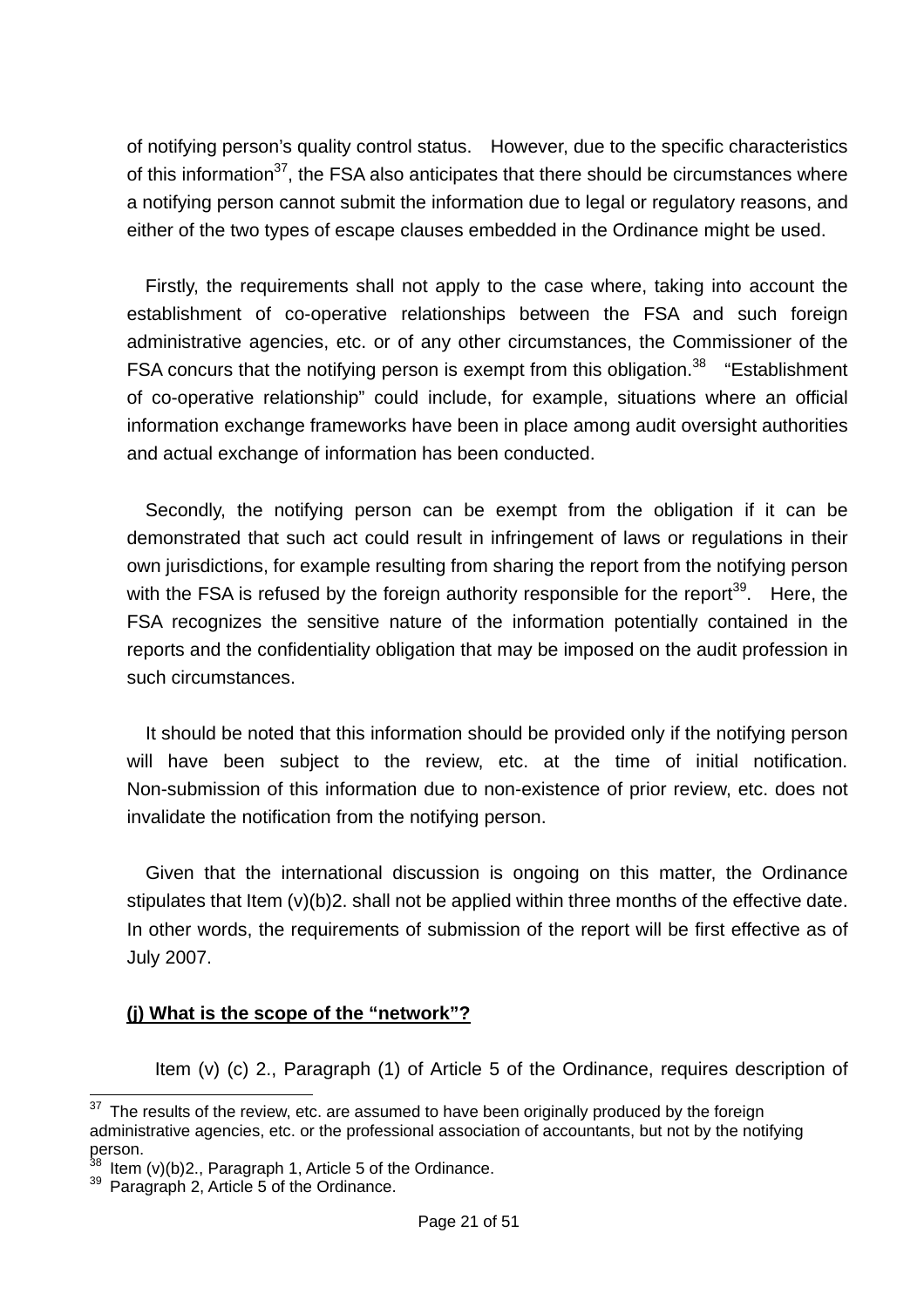business associations in case the notifying person is a member of a network.

The term "network" here may be understood as the same meaning as under the IFAC definition of "network". Namely, "network" is "a larger structure:

- (a) That is aimed at co-operation, and
- (b) That is clearly aimed at profit or cost sharing or shares common ownership, control or management, common quality control policies and procedures, common business strategy, the use of a common brand-name, or a significant part of professional resources."<sup>40</sup>

## **(k) What is the scope of "notifying person's offices"? How is this different from "affiliated companies"?**

Item (iv) (1) (b), Paragraph (1) of Article 86 of the proposed Ordinance required certain information pertaining to "affiliated companies" of the notifying person. On the other hand, Item (iv) (4) of the same Article required certain information on the "offices" of the notifying person.

 A number of respondents asked the FSA to clarify and limit the scope of both concepts. The FSA meant that the term "affiliated companies" refers to the firms which belong to the same "network" of the notifying person and which are domiciled in the notifying person's jurisdiction, such as firms that provide tax services or consulting services under a single name in the notifying person's home country. Item (y) (c) 2. Paragraph (1) of Article 5 of the Ordinance was amended to reflect this clarification.

On the other hand, the term "offices" refers instead to more of an internal allocation of resources, such as the London office or the Manchester office of a UK-based audit firm. While a number of comments suggested that this should be limited to offices that are involved in undertaking audit and attestation services for foreign issuers for whom audit and attestation services notification should be made, the FSA considers this information important in becoming aware of the notifying person's managerial policies regarding resource allocation from the viewpoint of ensuring effective business operations. Item (v) (d), Paragraph (1) of Article 5 of the Ordinance was amended to reflect this change.

## **(l) To what extent should "administrative sanctions or similar sanctions" be**

 $\overline{a}$ <sup>40</sup> IFAC, "Code of Ethics for Professional Accountants Section 290 (Independence-Assurance Engagement) (revised)", July 2006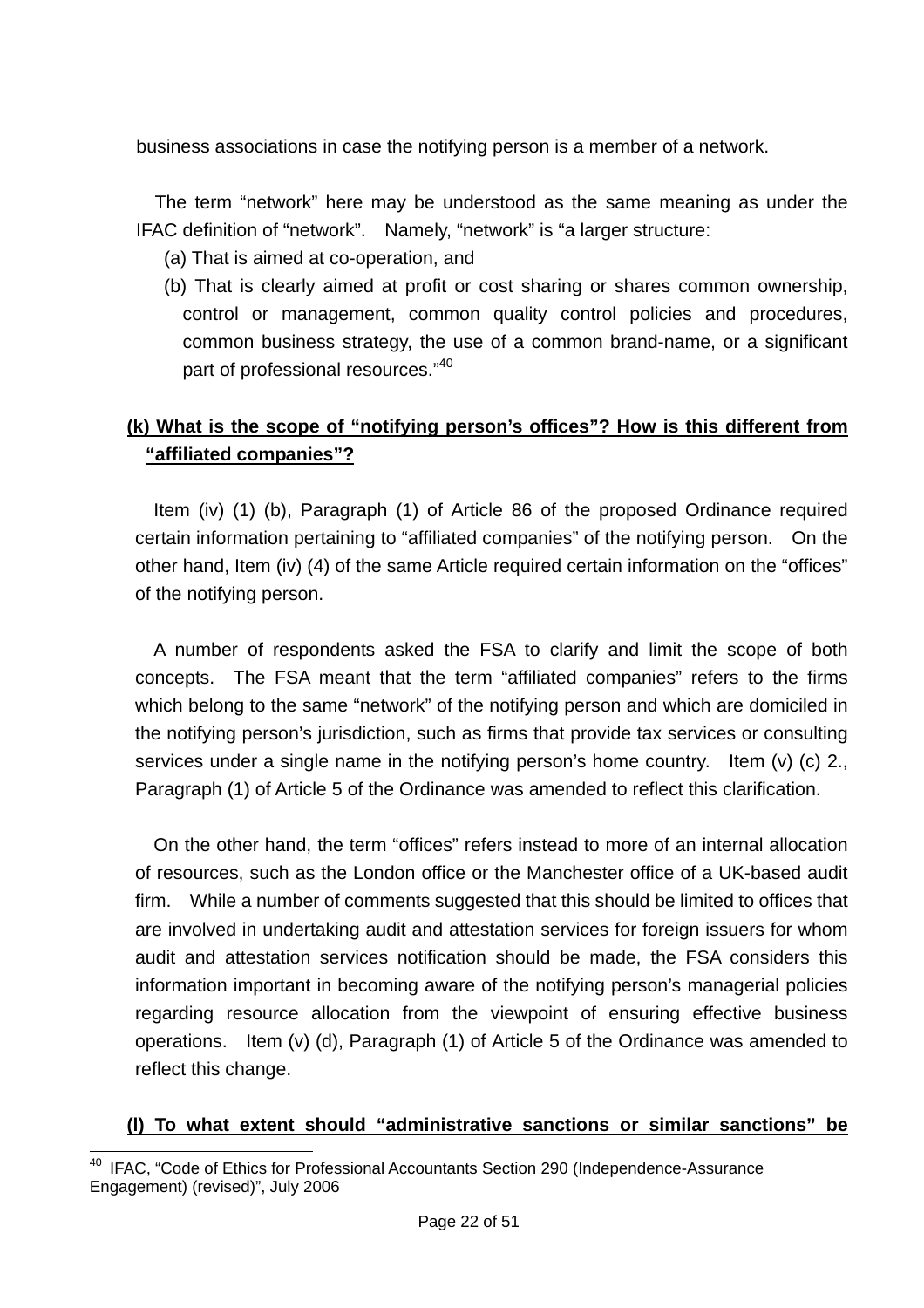# **described? What should be provided at minimum? Does this include sanctions against individual partners or employees of audit firms subject to notification requirements? What is the definition of "foreign administrative agencies, etc."?**

 Taking into account the comments received, the FSA decided to make three major modifications to the original Item (iv) of Article 85 of the proposed Ordinance, which required information in respect of administrative or similar actions pertaining to the notifying person in relation to the audit and attestation services that have been provided.

Firstly, the original term "administrative sanctions or similar sanctions" was intended to cover criminal proceedings (limited to those initiated by a government entity) or administrative proceedings in relation to performances of audit and attestation services. In order to make this point clear, the FSA made changes to Item (vi), Paragraph (1) of Article 5 of the Ordinance.

 In describing these proceedings, the notifying person should provide, at the very least, (a) their name, the filing date, and case number if any, (b) the name and the address of the court, tribunal, or body in which such proceeding was filed, (c) the names of all defendants or respondents, (d) the name of the foreign issuer that was the subject of the audit report in question, (e) the statutes, rules, or other requirements that the notifying person was found to have violated, and (f) the outcome of the proceeding, including any sentences or sanctions imposed.

Secondly, for the purpose of clarification, the FSA decided to limit the history of disciplinary proceedings to those commenced within five years prior to the provision of notification. Information on pending disciplinary proceedings should also be provided.

 Thirdly, a number of comments expressed concerns that the submission of such information, which is to be published in the official gazette, might be problematic due to foreign employment law, data protection law or confidentiality obligations in some jurisdictions. Based on these comments, the FSA transferred the provision to Paragraph (1), Article 5 of the Ordinance.<sup>41</sup> so that the notifying person may be exempt from the requirements if conditions set out under Article 5(2) are met (see (2)

 $\overline{a}$  $41$  Item (vi), Article 5(1) of the Ordinance.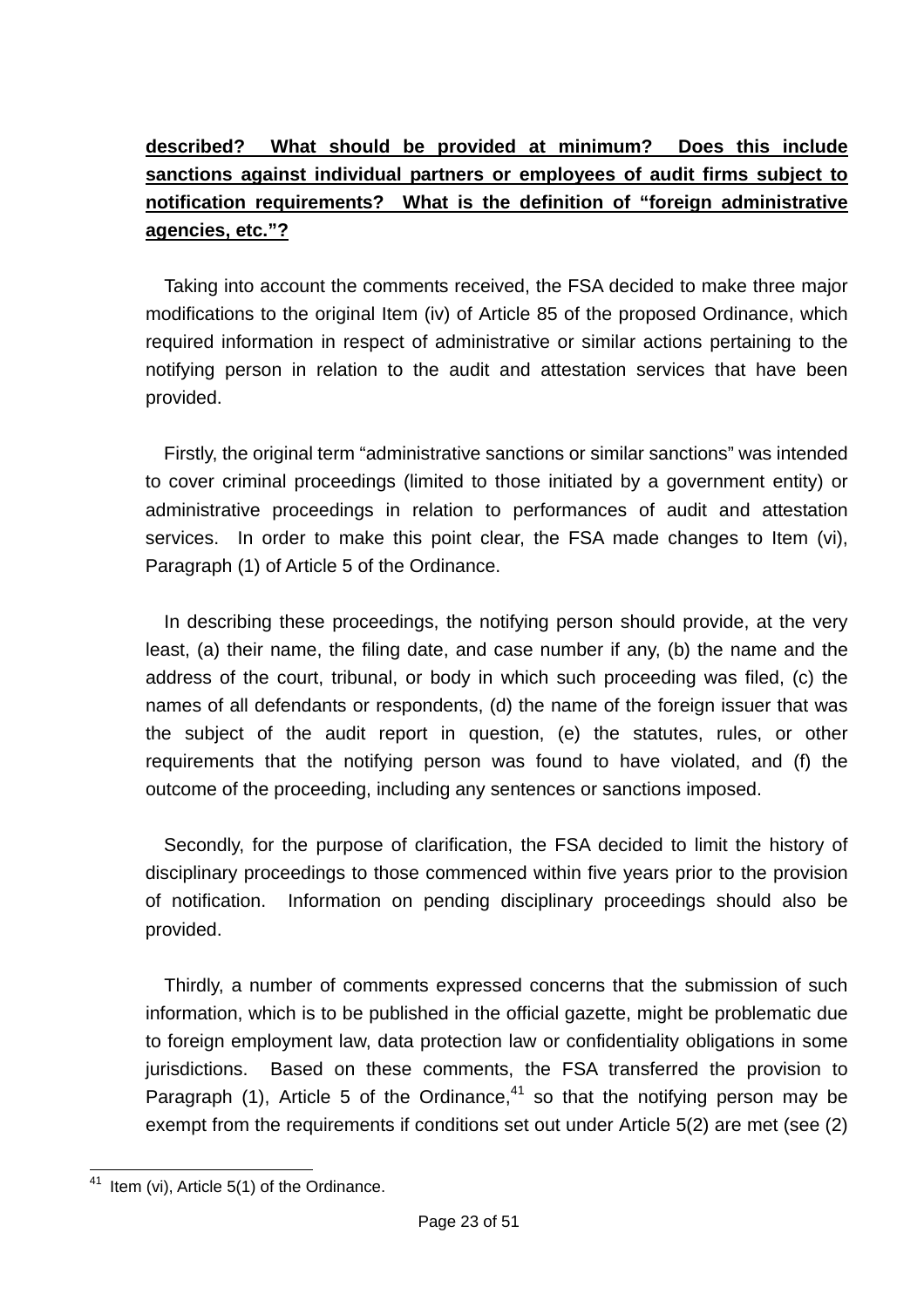#### of **Section B**).

The term "foreign administrative agencies, etc." includes any entities that could trigger or impose disciplinary proceedings on auditors in respect of their provision of audit and attestation services. Non-profit organizations or self-regulatory organs could fall under this category as well as governmental authorities.

 One respondent asked the FSA whether criminal, administrative sanctions or similar sanctions imposed on the notifying person include those levied against persons associated with the notifying person, such as employees of an audit firm where said firm constitutes the notifying person. The description of criminal, administrative sanctions or similar sanctions is required only for the notifying person and does not cover its constituents including employees of audit firms. However, in cases where there have been any such sanctions imposed on partners of the notifying person responsible for the audit engagements of foreign issuers, this should be included in the "professional history" prescribed in Item (ii), Paragraph (1) of Article 5.

#### **(9) When should information be updated?**

 Information contained within the notification document has to be updated within two weeks of the relevant events affecting information therein.

 It is worth noting that information subject to the two-week rule is limited to information on the notification document, which is listed in Article 4 of the Ordinance. Information provided in the attachments based on Paragraph (1), Article 5 of the Ordinance is not subject to the two-week updating rule. Nevertheless, the FSA reserves the possibility of calling for updates of the information given by the attachments, as it is deemed necessary.

 Form No.2 should be used for notification of timely updates to the FSA. One should submit *two* copies of this form. In addition, information to be provided in this form will be published in the official gazette.

A number of respondents pointed out that the "stated capital or total equity of an audit firm", which is subject to the two-week notification of change rule, changes very frequently and it imposes undue burden on foreign audit firms, etc. The FSA has modified the provisions in Form 2 so as to ensure that small changes to levels of stated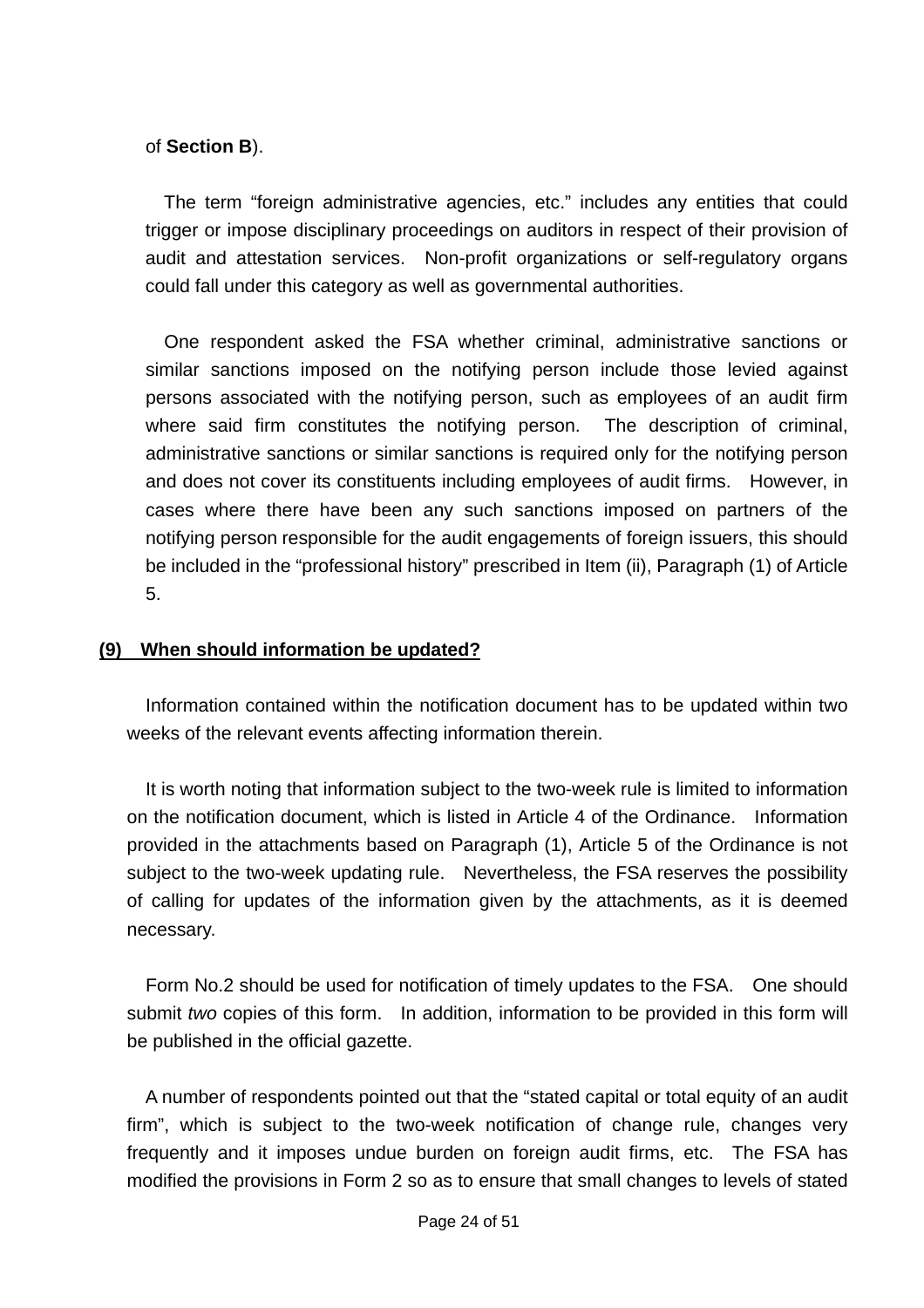capital or total equity on the part of audit firms are not subject to the requirements of updating information. It therefore does not lead to notification of change upon every single change.

More specifically, the amount of stated capital or total equity of an audit firm rounded to the highest digit of 1% of the original amount should be the amount shown on the form and, unless this amount changes, the foreign audit firm, etc. need not provide notification of change<sup>42</sup>. This original amount converted into the Japanese currency and the exchange rate used for calculating that amount should also be included in the form.

#### **(10) How should "notification of abolition of services, etc." be carried out?**

 Foreign audit firms, etc. shall, when faced with any of the following circumstances, notify the FSA to that effect:

- (a) When the foreign audit firm etc, has ceased performing audit and attestation services concerning financial documents of foreign companies, etc., or
- (b) When the foreign audit firm, etc. has filed a petition of proceedings similar to commencement of bankruptcy proceedings, commencement of civil reorganization proceedings, commencement of corporate reorganization proceedings or commencement of liquidation in the jurisdiction where its principal office is located<sup>43</sup>.

The notification of abolition of services should be made pursuant to Form 3 ("notification document of abolition of services") to the FSA. It should be made in paper form and *two* copies have to be submitted. The abolition of notification takes effect on the date of receipt of the Form 3 by the FSA.

Once the notice of abolition of services is accepted by the FSA, the fact will be made public<sup>44</sup> on the FSA's website.

#### **(11) What are the results of failure to provide notification?**

 $\overline{a}$ 

 $42$  Footnote (2) of the Form 1. For example, if the notifying person has \$12,345,678 of members' capital at the time of the initial notification, the number to be provided in the notification document is \$12,300,000 (accompanied by the amount converted to Japanese yen and the exchange rate used for the conversion). In this case, the notification of change is not necessary until the point either the capital increases to \$12,350,000 or decreases to \$12,249,999.

 $43$  Article 34-39 (1) of the CPA Act.<br> $44$  Article 34-39 (2) of the CPA Act.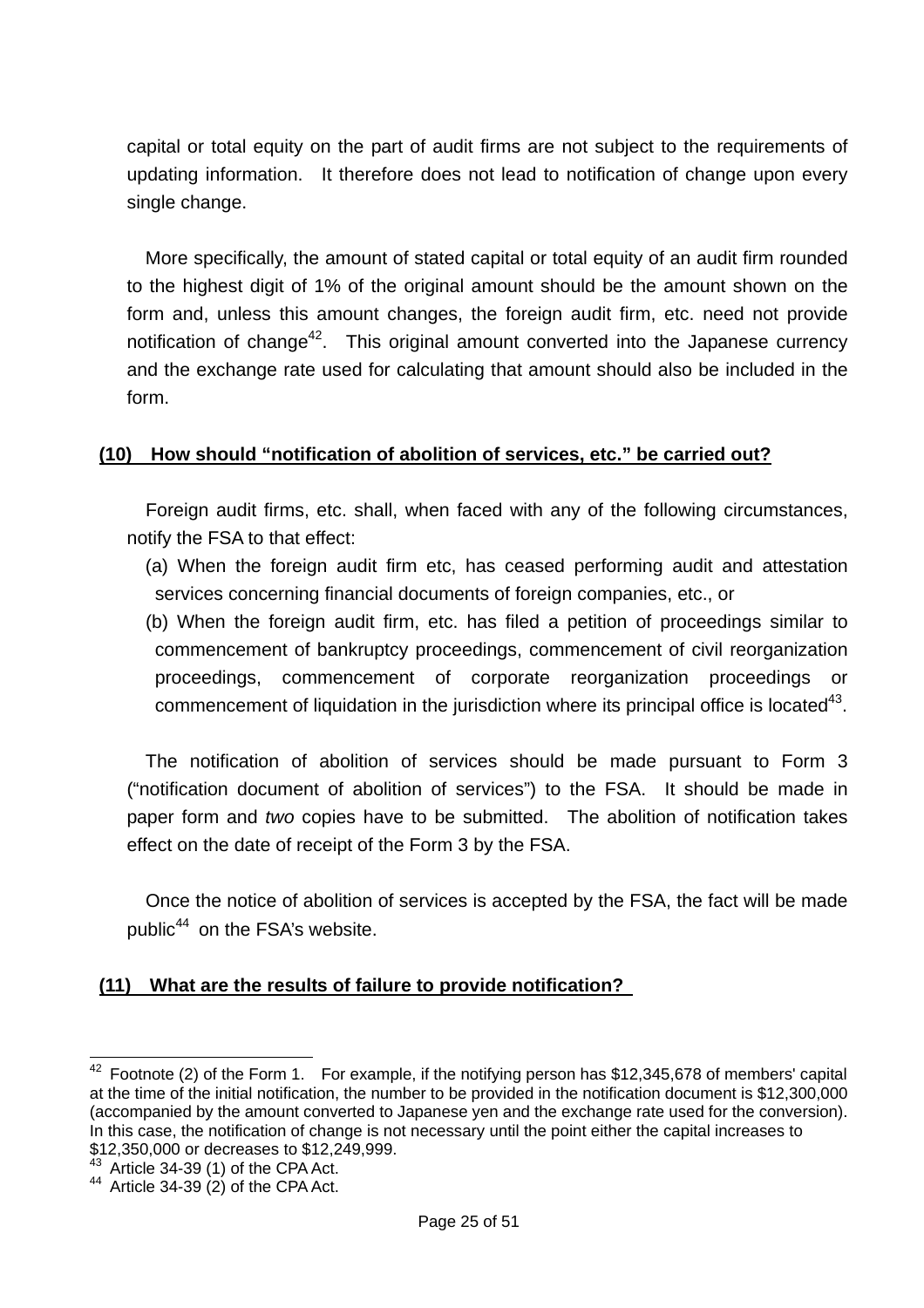No disciplinary actions against foreign audit firms, etc. are stipulated under the CPA Act or the FIEA for failure of notification by foreign audit firms, etc. However, from the accounting periods commencing after April 2008, audit reports prepared by the foreign audit firms, etc. are invalidated if notification is not provided to the FSA prior to the production of the audit reports<sup>45</sup>.

It should be noted, however, that for the foreign issuers, lack of submission of the annual securities report with a valid audit report is subject to criminal penalties of either up to five years imprisonment or a fine of up to 5 million yen (500 million yen in case of a juridical person), or both of aforementioned penalties $46$ .

Moreover, for foreign issuers whose securities are listed on the Japanese financial instruments exchange, this may lead to the delisting of the relevant securities from the  $exchance<sup>47</sup>$ .

Note, however, that the FSA will endeavor to respond in a practical manner to exceptional circumstances, and early consultation is recommended in such cases.

#### **(12) Instructions to foreign audit firms, etc.**

The FSA may give necessary instructions to foreign audit firms, etc. in cases where the foreign audit firms, etc. have violated the CPA Act or rules under the CPA Act or where operation of audit and attestation services concerning financial documents of foreign issuers by the foreign audit firms, etc. is found to have been significantly inappropriate, and if it is deemed necessary so as to assure proper operation of such services<sup>48</sup>.

The FSA may, when it has given instructions to the foreign audit firm, etc. but such instructions were failed to follow, publicize to that effect and the contents of said instructions. Failure to follow the instruction does not always lead to publication. The FSA considers the situation of each case and decides whether or not to publicize said

 $\overline{a}$ 

 $45$  The scope of audit reports to be invalidated is limited to audit reports for which notification has not been

made. It does not invalidate audit reports which have already been provided.<br><sup>46</sup> Article 197-2 (v), 207 (1)(ii) of the FIEA.<br><sup>47</sup> Article 602, 604, 912, etc. of the Tokyo Stock Exchange Securities Listing Regulations spec should an annual securities report with a valid audit report to be submitted by a foreign issuer whose stocks or debentures are listed on the exchange not be submitted within one month after the deadline for such submission, the stocks or debentures shall be delisted.

<sup>48</sup> Article 34-38 (1) of the CPA Act.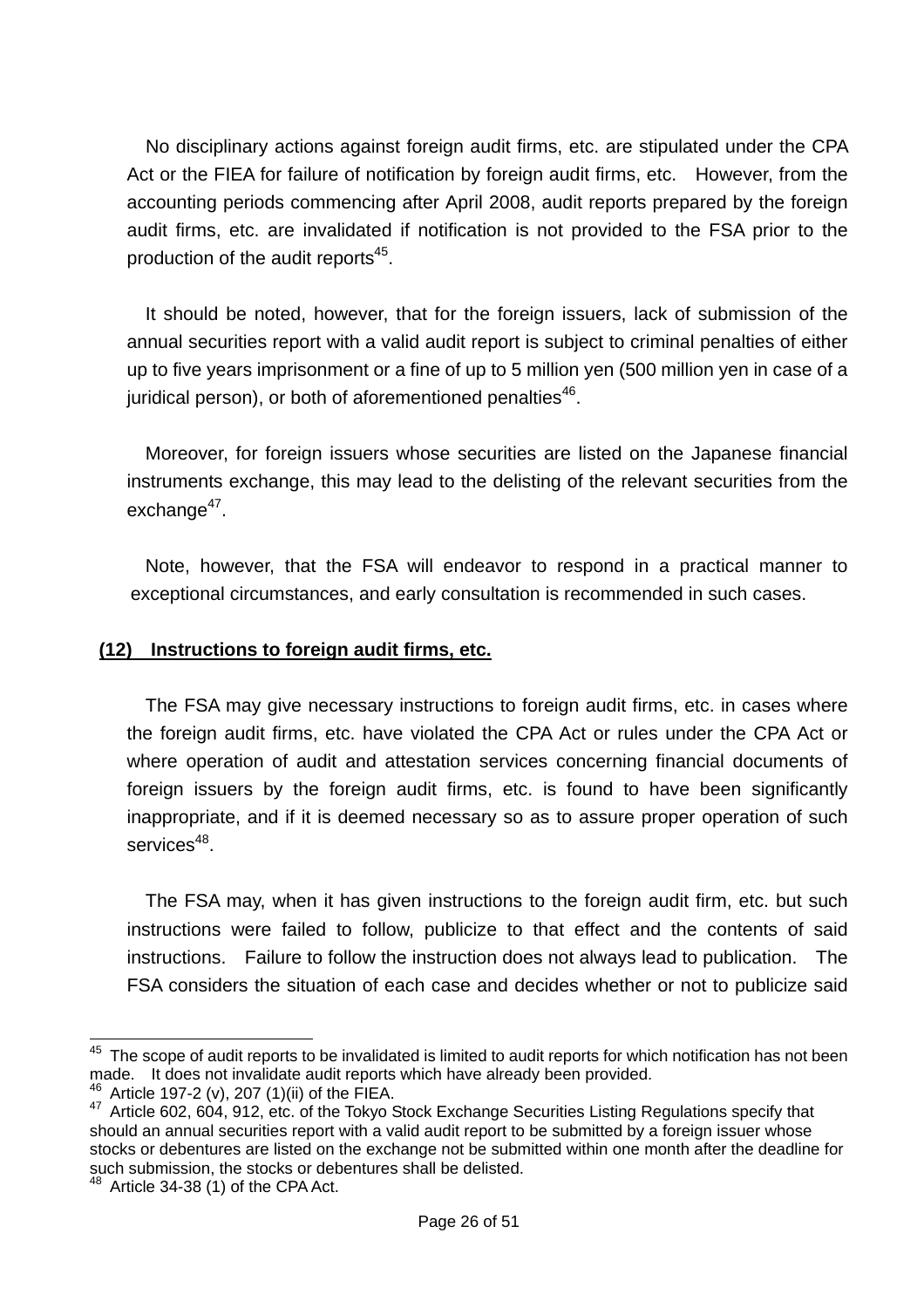information<sup>49</sup>

It should also be noted that, in a case where such publication is made, audit reports prepared by the foreign audit firm, etc. are invalidated. Once the FSA admits that the foreign audit firm, etc. that have been the subject of publication have made efforts to rectify the matters instructed, their audit reports will be again validated<sup>50</sup>.

## **(13) Submission of relevant reporting document**

Paragraph (1) of Article 49-3-2 stipulates that the FSA may, when it finds it necessary and appropriate to do so in light of public interest or investor protection, request that foreign audit firm, etc. report or submit relevant reporting documents on the audit and attestation services concerning financial documents of foreign issuers provided by the foreign audit firm, etc. in question.

## **(14) When and how inspections may be conducted?**

Paragraph (2) of Article 49-3-2 of the CPA Act states that "The Prime Minister may, when he/she finds it necessary and appropriate in light of public interest or investor protection, have relevant officials enter the offices of a foreign audit firm, etc. or other places related to the services thereof and inspect its books and documents and any other objects related to the services in question".

Despite a growing consensus as to the need for robust oversight, most respondents stressed the importance of cross-border cooperative arrangements for the implementation of the notification requirements. Moreover, some respondents commented that the FSA should take note of the possible regulatory or legal impediments in undertaking inspection outside their national territory and/or potential sensitivity in the data privacy, client confidentiality and consent issues when conducting inspections.

Through a number of regulatory discussions with foreign counterparts, the FSA, together with the CPAAOB, recognizes the difficulties and challenges inherent to oversight activities whose outreach extends across jurisdictions. Although the FSA/CPAAOB have to fulfill the oversight responsibilities in regards to foreign audit firms, etc. by way of, *inter-alia*, on-site inspection to the foreign audit firms, etc., the FSA/CPAAOB appreciate the importance of efficiency in implementing the oversight activities, provided that the

<sup>49</sup> 

 $49$  Article 34-38 (2) of the CPA Act.<br> $50$  Paragraph (3), Article 193-2 of the FIEA.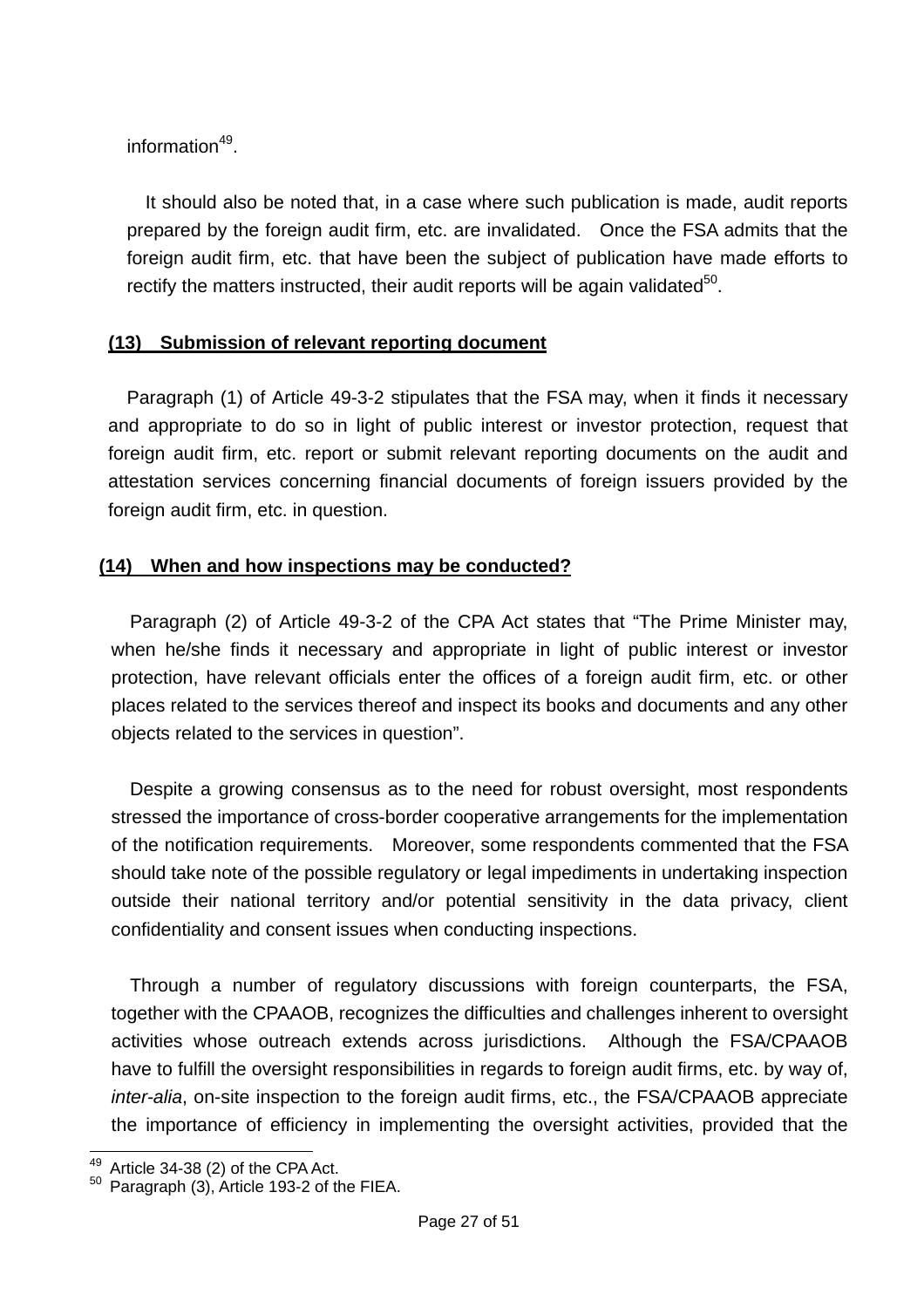mandate of protecting public interests and investor protection is sufficiently ensured. In this context, the FSA/CPAAOB endeavor to enhance international cooperation<sup>51</sup> and seek greater reliance on other foreign independent audit oversight authorities. One of the future visions would be achieving mutual reliance on regular inspections and other supervisory activities to the extent possible.

Taking into account the subsequent developments of notification from foreign audit firms, etc. as well as those of international cooperation among audit oversight authorities, the CPAAOB intends to deliberate and then publicize its inspection policy relating to foreign audit firms, etc. within an appropriate timeframe.

 $\overline{a}$ 

<sup>&</sup>lt;sup>51</sup> The FSA / CPAAOB proactively participate in the activities of the International Forum of Independent Audit Regulators (IFIAR), the forum consisting of independent audit oversight authorities from more than 20 jurisdictions. The IFIAR was formally established in March 2007, when the first meeting was held in Tokyo. Furthermore, the FSA has promoted international dialogue in various ways. For example, Mr.Gomi, then the Commissioner for the FSA met with Mr.Olson, Chairman for the PCAOB in March 2007, and Mr. Yamamoto, then the Minister for Financial Services met with Mr. McCreevy, Commissioner for the Internal Market and Services of the European Commission in June 2007.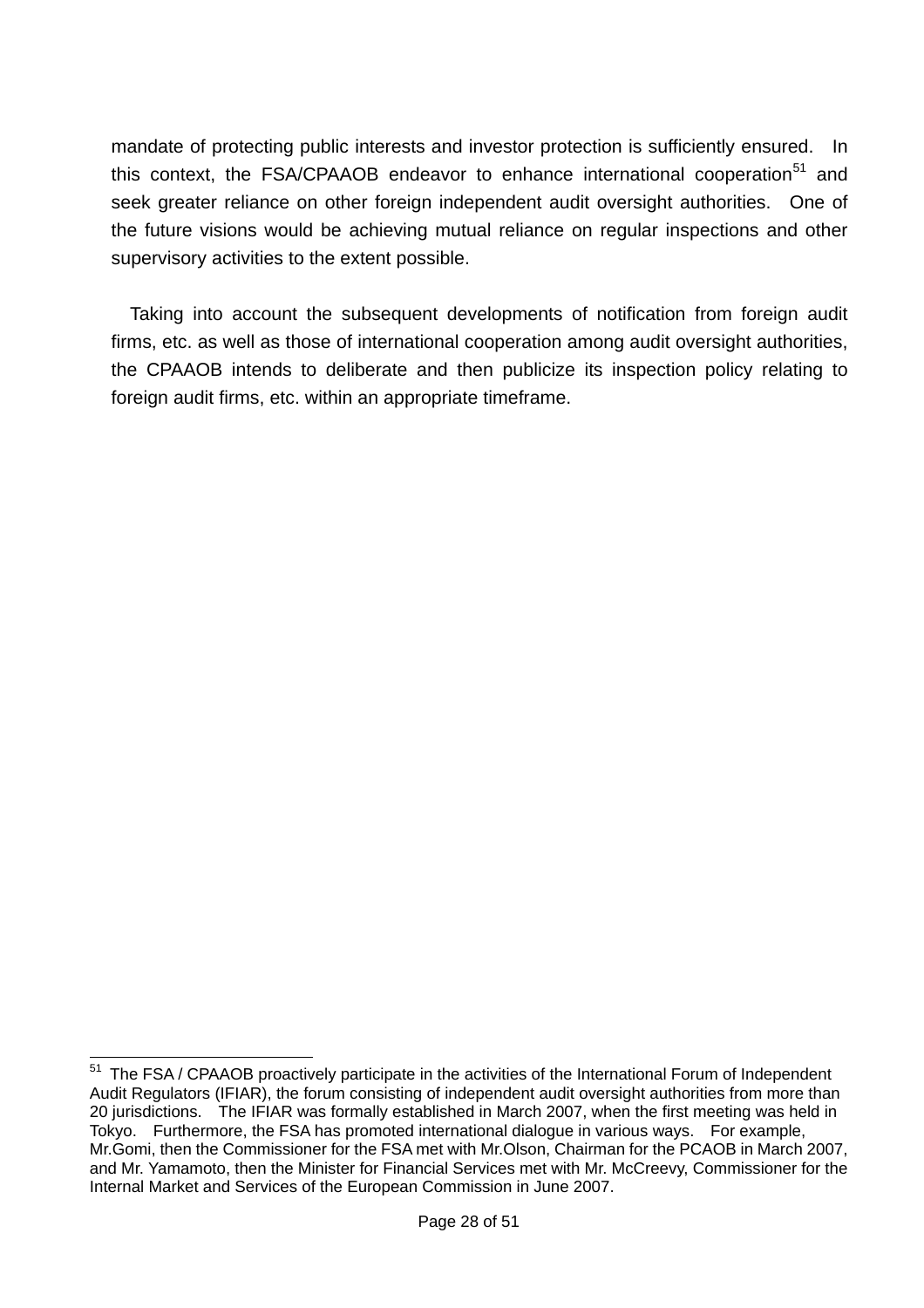# **Appendix A Cabinet Office Ordinance and its forms**  *(Translations are not official, but for reference purposes only.)*

# **Cabinet Office Ordinance Regarding Notification Requirements for Foreign Audit Firms, etc. (Ordinance No. 9 of 2008)**

#### **Article 1 (Attachment of translation in the Japanese language)**

 Documents to be submitted to the Commissioner of Financial Services Agency pursuant to Chapter 5-4 of the Certified Public Accountants Act (hereinafter referred to as "the Act") should be accompanied by the translation in the Japanese language; provided, however, if they are the attachments specified in Paragraph (2), Article 5 of the Ordinance and are written in the English language, this shall not apply.

## **Article 2 (Notification)**

A person who intends to give notification under the provisions of Article 34-35 of the Act (hereinafter referred to as "notifying person") shall submit to the Commissioner of the Financial Services Agency two sets of the Form No. 1 specified in Paragraph (1) of Article 34-36 and two sets of attached documents specified in Paragraph (2) of the same Article.

#### **Article 3 (Agent)**

 A Notifying person shall nominate a person who has his/her residence in Japan and has been granted authority on all matters regarding notification under the provision of Paragraph (1) of Article 34-35 of the Act (hereinafter referred to as "an agent").

## **Article 4 (Other matters in the notification document)**

- (1) Other matters to be notified, specified in Item (v), Paragraph (1) of Article 34-36 of the Act, include the following:
- (i) in the case of a juridical person, the date of incorporation and the name of the jurisdiction of the governing law applicable to the incorporation of said juridical person;
- (ii) in the case where notifying person is an individual and if he/she belongs to a juridical person, the name of said juridical person and the location of his/her principal office;
- (iii) name and location of the principal office of the foreign issuers (meaning the persons who submit "financial documents of a foreign company, etc." specified in Paragraph (1) of Article 34-35 of the Act) for whose financial documents notifying person provides services that are found to correspond to the services provided in Article 2(1) of the Act.
- (2) In the case where the notifying person constitutes a partnership or similar organization, matters listed on Article 34-36 (1), the preceding paragraph and the subsequent Article should be described in a similar manner as one would be a juridical person.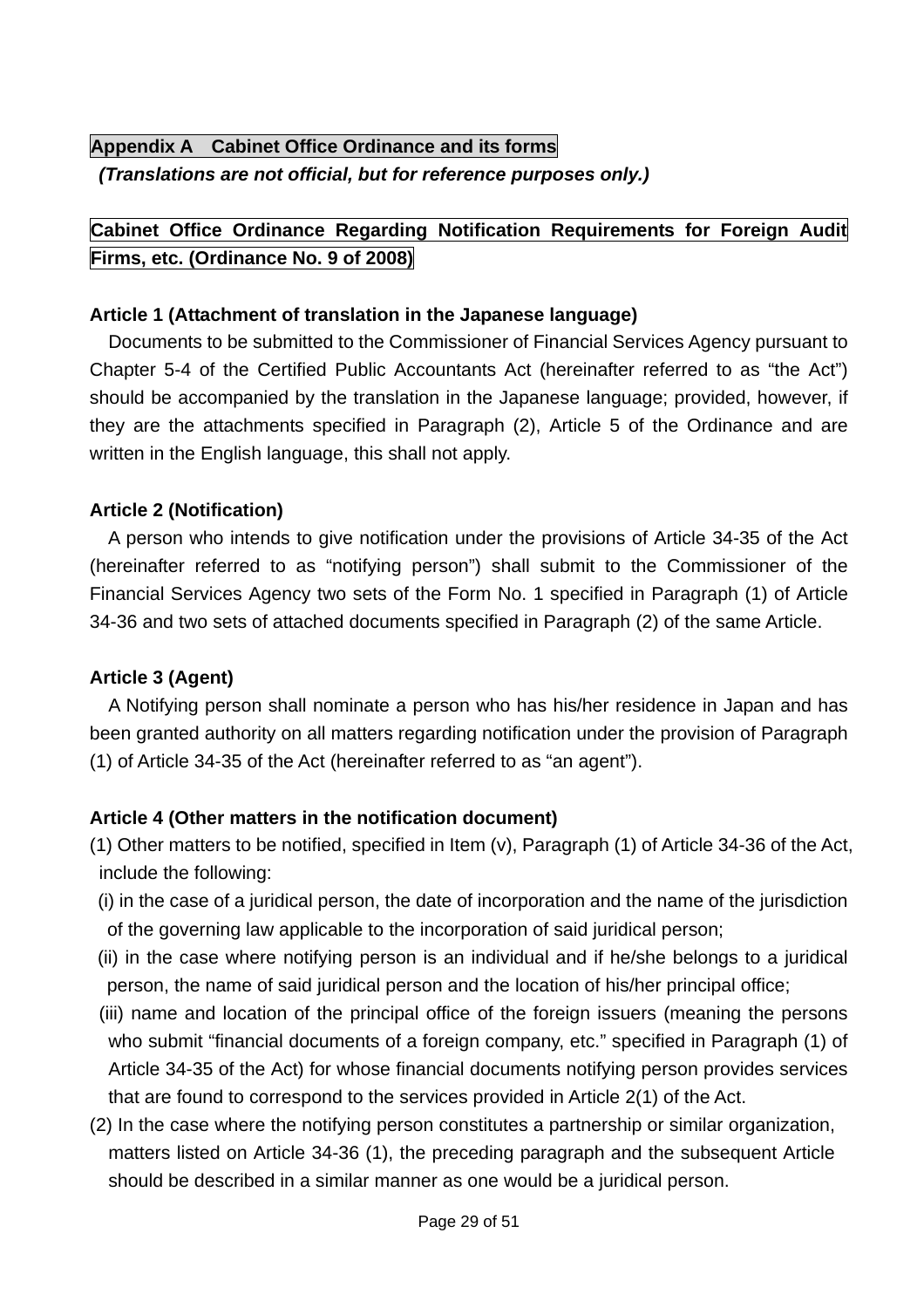#### **Article 5 (Matters to be contained in the attachment)**

- (1) Matters to be included in the attachment of the notification, specified in Paragraph (2) of Article 34-36 of the Act, include the following; provided, however, that the notifying person is regarded to have submitted sufficient information on (a) or (c) of Item (iii), Paragraph (1) of Article 5 if it has provided reference materials pertaining to public information such as internet-based information made available by foreign administrative agencies or similar organizations ("foreign administrative agencies, etc.") which supervise persons who perform services that are found to correspond to the services provided in Article 2 (1) of the Act in the jurisdiction where the principal office of the notifying person is located and any other information that the Commissioner of the FSA deems appropriate.
	- (i) Articles of incorporation and certification of registry, or any other similar documents;
	- (ii) Name and professional history of individuals responsible for performing services that are found to correspond to the services prescribed in Article 2(1), for financial documents of foreign companies, etc., including documents certifying such individuals' qualification of being a professional in the auditing and accounting fields;
	- (iii) Outline of audit system in the jurisdiction where the principal office of the notifying person is located, which include following matters:
	- (a) Description of auditing standards and other audit regimes in the jurisdiction;
	- (b) Name and location of the foreign administrative agencies, etc. which oversees the notifying person's services that are found to correspond to the services provided in Article 2(1) of the Act;
	- (c) A description of the audit supervisory system by the foreign administrative agencies, etc. which oversees persons who performs services that are found to correspond to the services provided in Article 2(1) of the Act;
	- (iv) A document which confirms that the notifying person is compliant with all the relevant laws and regulations and that the notifying person maintains proper operations in providing services that are found to correspond to the services provided in Article 2(1) of the Act.
	- (v) Matters related to business operations of notifying person, which include the following:
	- (a) A description of services that are found to correspond to the services provided in Article 2(1) of the Act and other services,
	- (b) A description of the performance of the relevant business operations, which include the following matters:
	- 1. Status of "quality control management" specified in Paragraph (3) of Article 34-13 of the Act;
	- 2. If the notifying person has been subjected to a review of the status of "quality control management" concerning audit and attestation services by foreign administrative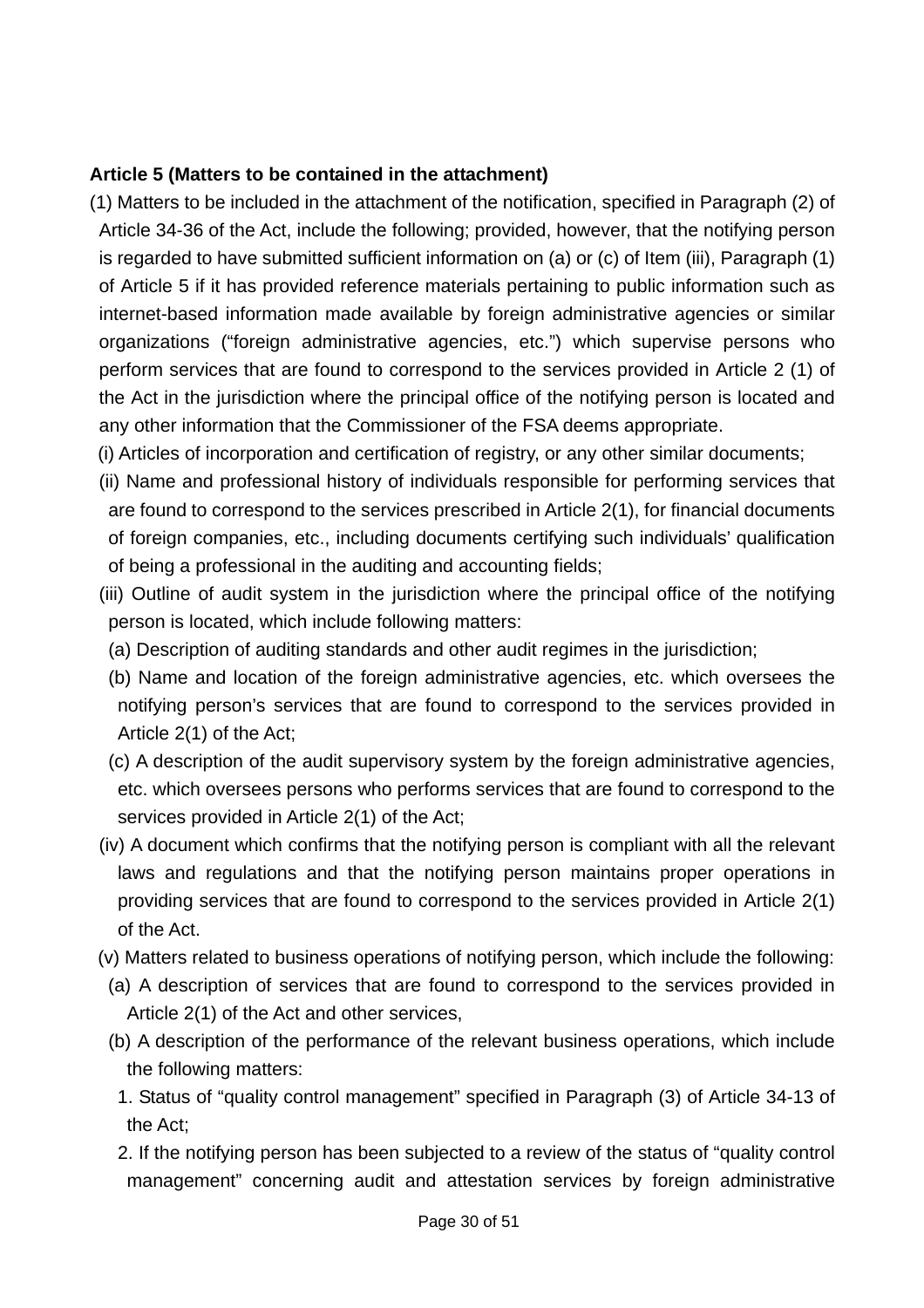agencies, etc. or any other equivalent review ("review, etc."), the date and the results of such review, etc.; provided, however, that this shall not apply to the case where, taking into account the establishment of co-operative relationships between the FSA and such foreign administrative agencies, etc. or of any other circumstances, the Commissioner of the FSA concurs that the notifying person is exempt from this obligation.

- (c) A description of business associations with other auditors, which is to include the following;
	- 1. In cases where the notifying person is affiliated with Japanese certified public accountants or Japanese auditing firms in regards to his/her services, which are found to correspond to the services provided in Article 2(1) of the Act, a statement to that effect and a description of such business associations;
- 2. In cases where the notifying person is a member of a network comprised of foreign auditors, meaning that the person makes it his/her practice to audit or attest financial documents for fees at the request of others who perform their operations in more than one jurisdiction under the same name, etc., an outline of such networks, their arrangements and the names and locations of the principal offices of firms which belong to the same network of the notifying person and which are domiciled in the jurisdiction of the notifying person.
- (d) A description of the notifying person's offices, including the following matters (in case the notifying person maintains more than one office, state for each office)
	- 1. Name;
	- 2. Office location;
- 3. Number of employees who have qualification as a professional in the auditing and accounting fields;
- (vi) Contents of any criminal, administrative sanctions or similar sanctions imposed on notifying person by foreign administrative agencies, etc. or similar organizations in relation to services that are found to correspond to the services provided in Article 2(1) of the Act within five years before the initial notification, if any
- (vii) Documents certifying that the notifying person has granted authority on all matters regarding notification specified in Paragraph (1) of Article 34-35 to an agent who resides in Japan.
- (2) In cases where the notifying person has found it impossible to submit any information prescribed in Paragraph (1) of Article 5 due to restraints by the governing laws or regulations of the jurisdiction where the principal office of the notifying person is located, the notifying person may submit description of the following matters for each of the relevant information prescribed in Article 5(1) instead of submitting said information.
- (i) The fact that the notifying person cannot submit information due to restraints by the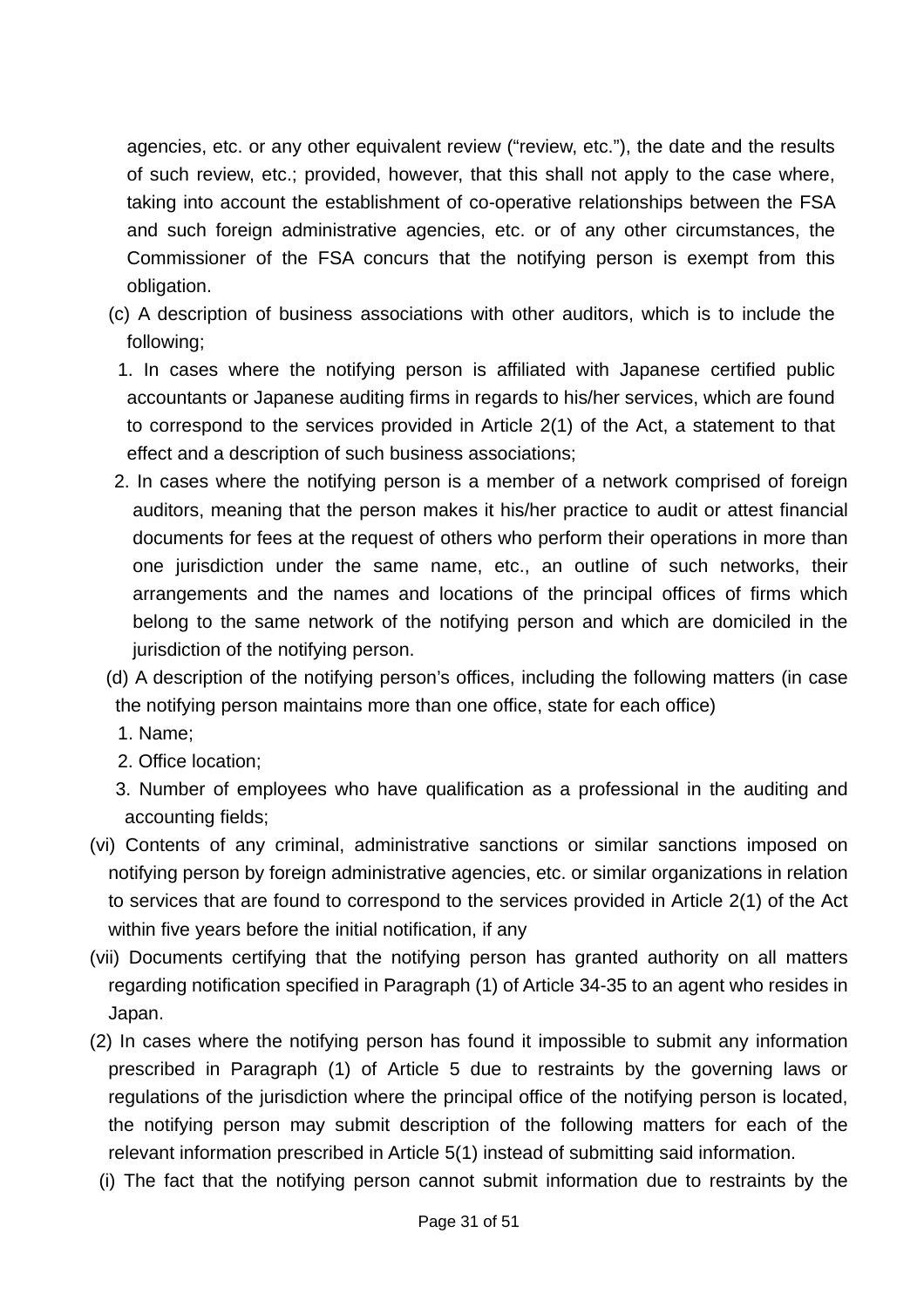governing laws or regulations of the jurisdiction where the principal office of the notifying person is located and the relevant contents of provisions given by such governing laws or regulations,

- (ii) A legal opinion of the attorney which certifies that the matters described in (a) are correct and accurate, and,
- (iii) In cases where the notifying person needed to obtain permission, consent and/or approval (the "permission, etc.") in order to submit such descriptions and the notifying person has not been able to submit such information due to notifying person's failure to obtain such permissions, etc., information regarding measures that the notifying person has taken to obtain such permission, etc. and the reason why the notifying person failed to do so.

## **Article 6 (Notification of Change)**

Foreign audit firms, etc. (specified in Article 1-3 (7)) who intend to give notification under the provisions of Paragraph (1) of Article 34-37 shall submit to the Commissioner of the Financial Services Agency two sets of Form No. 2.

## **Article 7 (Matters to be publicized upon formulation of rectification)**

Matters to be publicized, specified in Paragraph (3) of Article 34-38 of the Act include the following:

- (i) The date on which the publication pursuant to Paragraph (2) of Article 34-38 was made and the name of the foreign audit firms, etc. that was subject to the instruction specified in Paragraph (1) of the same Article;
- (ii) A description of the instructions specified in Paragraph (1) of Article 34-38;
- (iii) The fact and the reason for which the foreign audit firm, etc. is admitted to have rectified matters under the instructions set forth in Paragraph (1) of Article 34-38 of the Act.

#### **Article 8 (Notification of Abolition of Services, etc.)**

Foreign audit firms, etc. who intend to provide notification under the provisions of Paragraph (1) of Article 34-39 shall submit to the Commissioner of the Financial Services Agency two sets of the Form No. 3.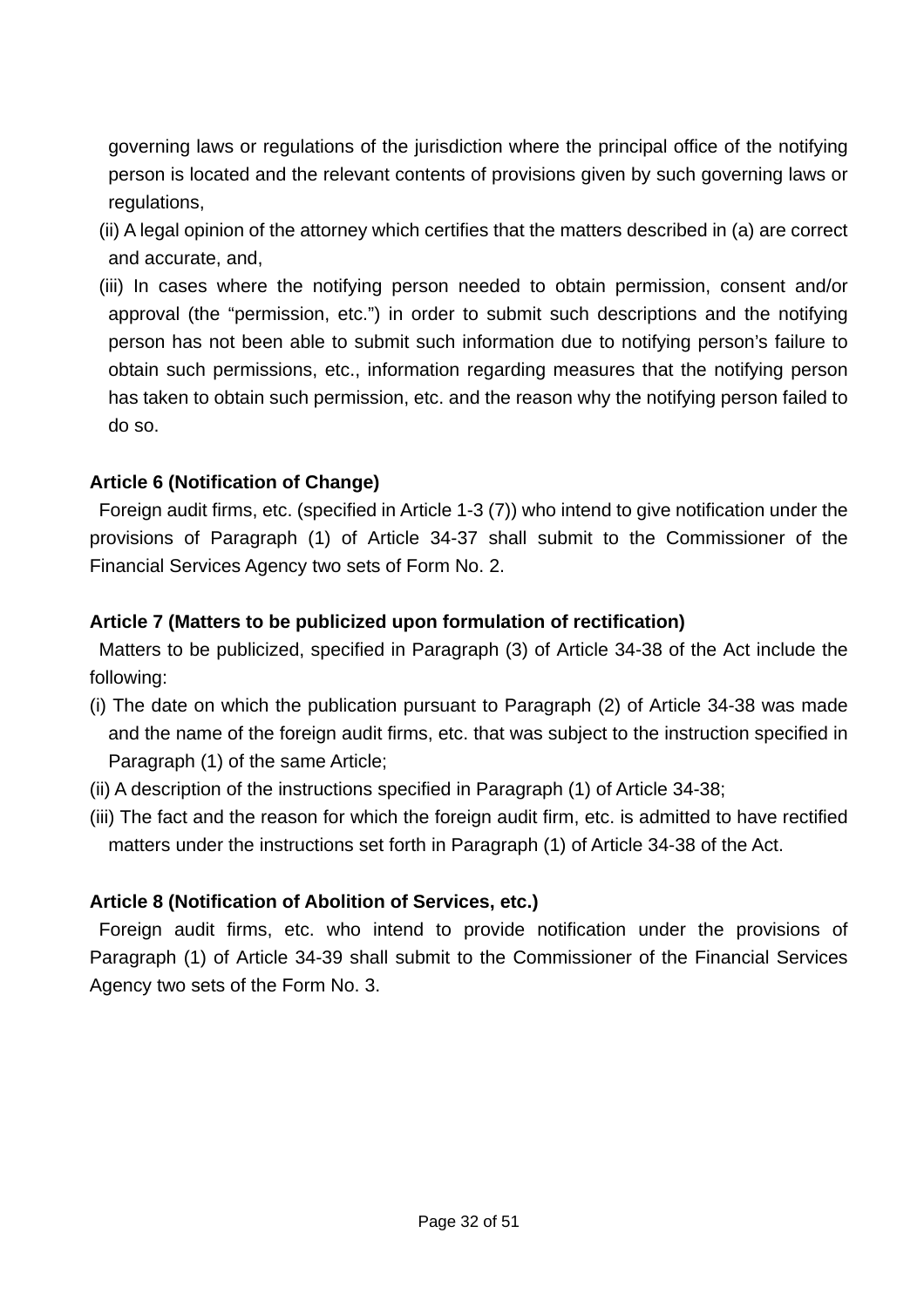#### **Supplementary Provisions of the Ordinance**

#### **Article 1 (Effective date)**

 This Ordinance becomes effective on the date the Act for Partial Revision of the Certified Public Accountants Act, etc. (Act No 99 of 2007) becomes effective (April1, 2008.)

## **Article 2 (Transitional measures regarding attachments)**

In case where the notifying person is performing services that are found to correspond to the services provided in Article 2 (1) of the Act for the initial accounting period commencing after the effective date, the attachments to be submitted pursuant to Paragraph (1) of Article 34-36 of the Act can be submitted up to six months after the submission of the notification document. (Should the provision of the audit report come before said date, the attachments are to be submitted up to the previous day of said provision date.)

## **Article 3**

 Item (1)(v)(b)2., Article 5 of the Ordinance shall not be applied within three months of the effective date.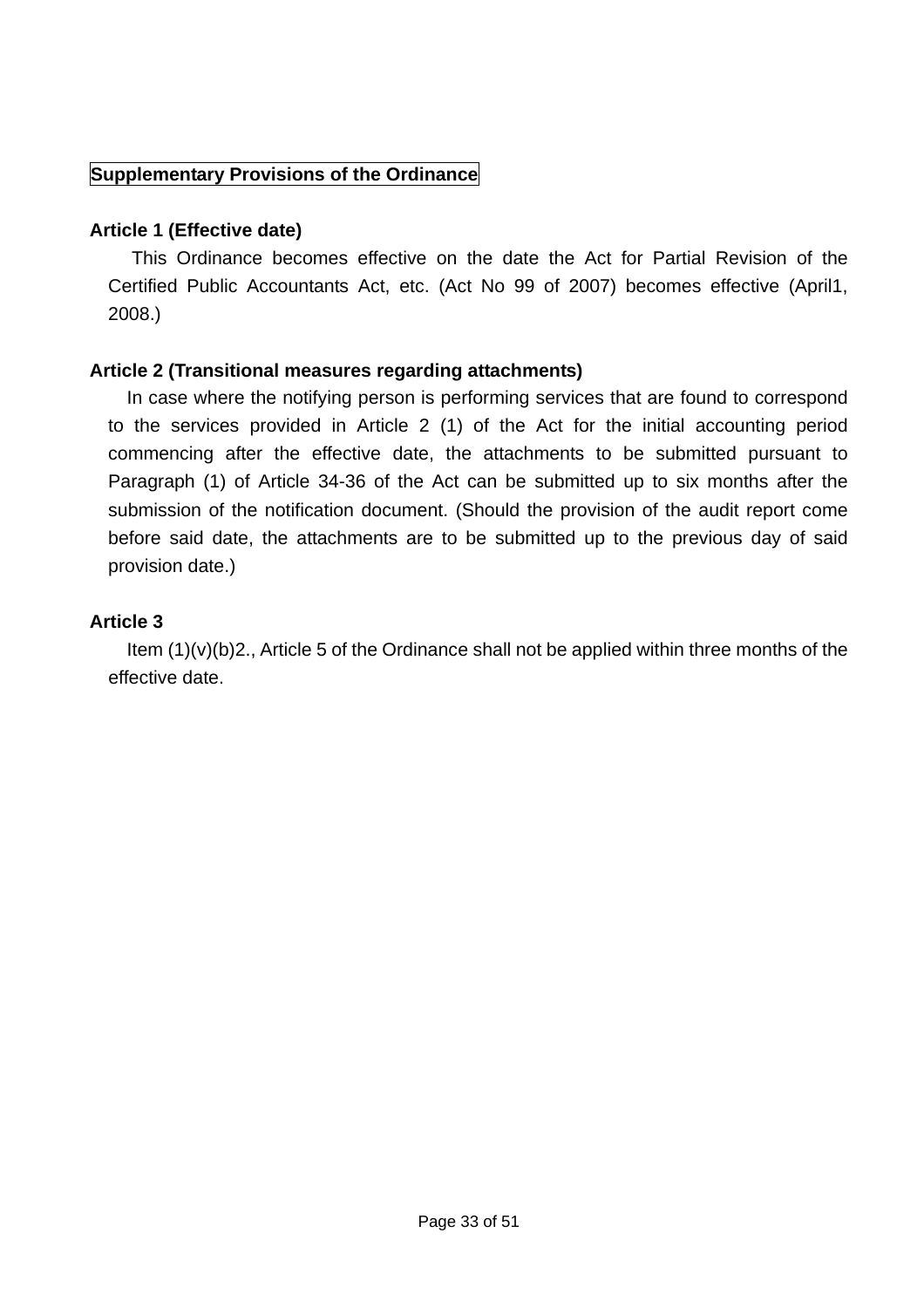## **English translation of the forms is for information only. Forms should be submitted in the Japanese language.**

#### **Form 1**(**Regarding Article 2 of the Ordinance**)

**Date Date Date Date** To: Commissioner of the Financial Services Agency

**Notifying person**

Name: In the case of a juridical person, name of the juridical person and name and position of a representative person Address or location:

Telephone number:

E-mail address:

#### **Contact person**

Name: Telephone number: E-mail address:

#### **Agent**

Name or common name Address or location: status and stamps of states and stamps of states and stamps of states and stamps of states of states and states are stated as a state of states and states are stated as  $\sim$  states and states are state Telephone number: E-mail address:

#### Notification Document for Foreign Audit Firm, etc.

I hereby provide notification under the provisions of Paragraph (1), Article 34-35 of the Certified Public Accountants Act.

#### 1 Notifying person

| trade name or known name<br>Name |  |
|----------------------------------|--|
| Location of the principal office |  |

#### 2 In the case of a juridical person (1)

| Name of directors        |  |
|--------------------------|--|
| Amount of stated capital |  |
| or contributions (2)     |  |
| Date of incorporation    |  |

(JIS A4)

| Ŧ,<br>am |  |
|----------|--|
|          |  |
|          |  |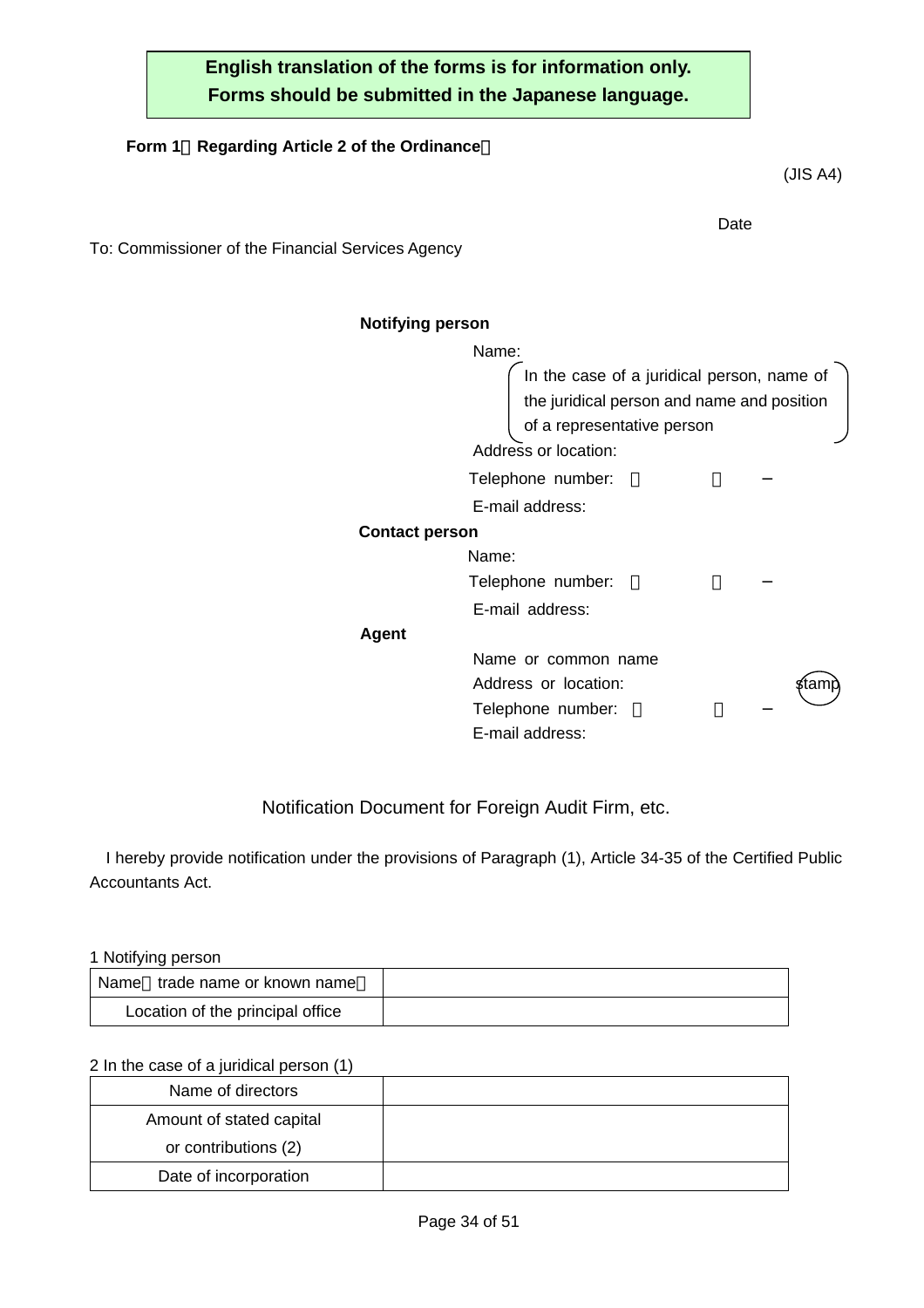| Name of jurisdiction giving governing |
|---------------------------------------|
| laws for incorporation (3)            |

3 In the case where notifying person is an individual and if he/she belongs to a juridical person

| Name of said juridical person                                |  |
|--------------------------------------------------------------|--|
| Location of the principal office<br>of said juridical person |  |
|                                                              |  |

4 The foreign issuers for whose financial documents notifying person provides services that are found to correspond to the services provided in Article 2(1) of the Act.

| Name | Location of principal office |
|------|------------------------------|
|      |                              |
|      |                              |

#### Notes

(1) In the case where the notifying person constitutes a partnership or similar organization, describe in a similar manner as one would be a juridical person.

- (2) In the case where the amount of stated capital or contributions of the notifying person is in foreign currency, describe the amount rounded to the highest digit of 1% of the original amount. The original amount converted into Japanese currency and the exchange rate used for calculating said converted amount should also be provided in the form.
- (3) The name of the jurisdiction giving the governing laws for incorporation is the name of the jurisdiction of the governing law applicable to the incorporation of said juridical person, relevant to Item (i), Paragraph (1), Article 4 of the Ordinance.
- (4) When providing the names, additionally provide them in the original language in parentheses.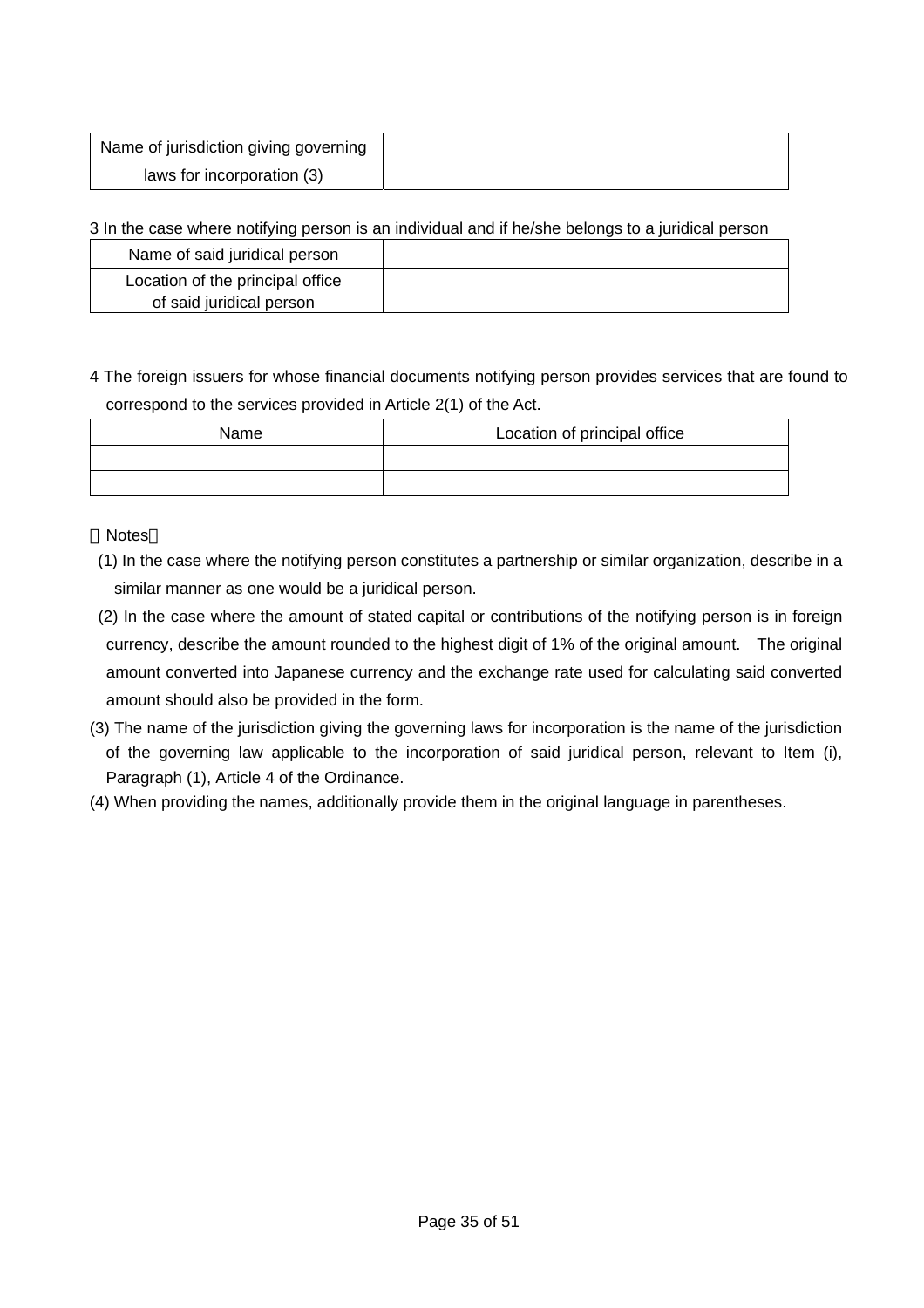## **English translation of the forms is for information only. Forms should be submitted in the Japanese language.**

**Date Date Date Date** 

#### **Form 2**(**Regarding Article 6 of the Ordinance**)

To: Commissioner of the Financial Services Agency

#### **Notifying person**

Name: In the case of a juridical person, name of the juridical person and name and position of a representative person Address or location: Telephone number: E-mail address: **Contact person**  Name: Telephone number: E-mail address: **Agent** Name or common name Address or location: stam Telephone number: E-mail address:

#### Notification Document for Changes in Information

I hereby provide notification under the provisions of in Paragraph (1) of Article 34-37 of the Certified Public Accountants Act.

| Date of change<br>change | Articles of | Contents of change |               | <b>Note</b> |
|--------------------------|-------------|--------------------|---------------|-------------|
|                          |             | After              | <b>Before</b> |             |
|                          |             |                    |               |             |
|                          |             |                    |               |             |
|                          |             |                    |               |             |
|                          |             |                    |               |             |

Note

If an agent has been appointed for this notification, provide information regarding the agent.

(JIS A4)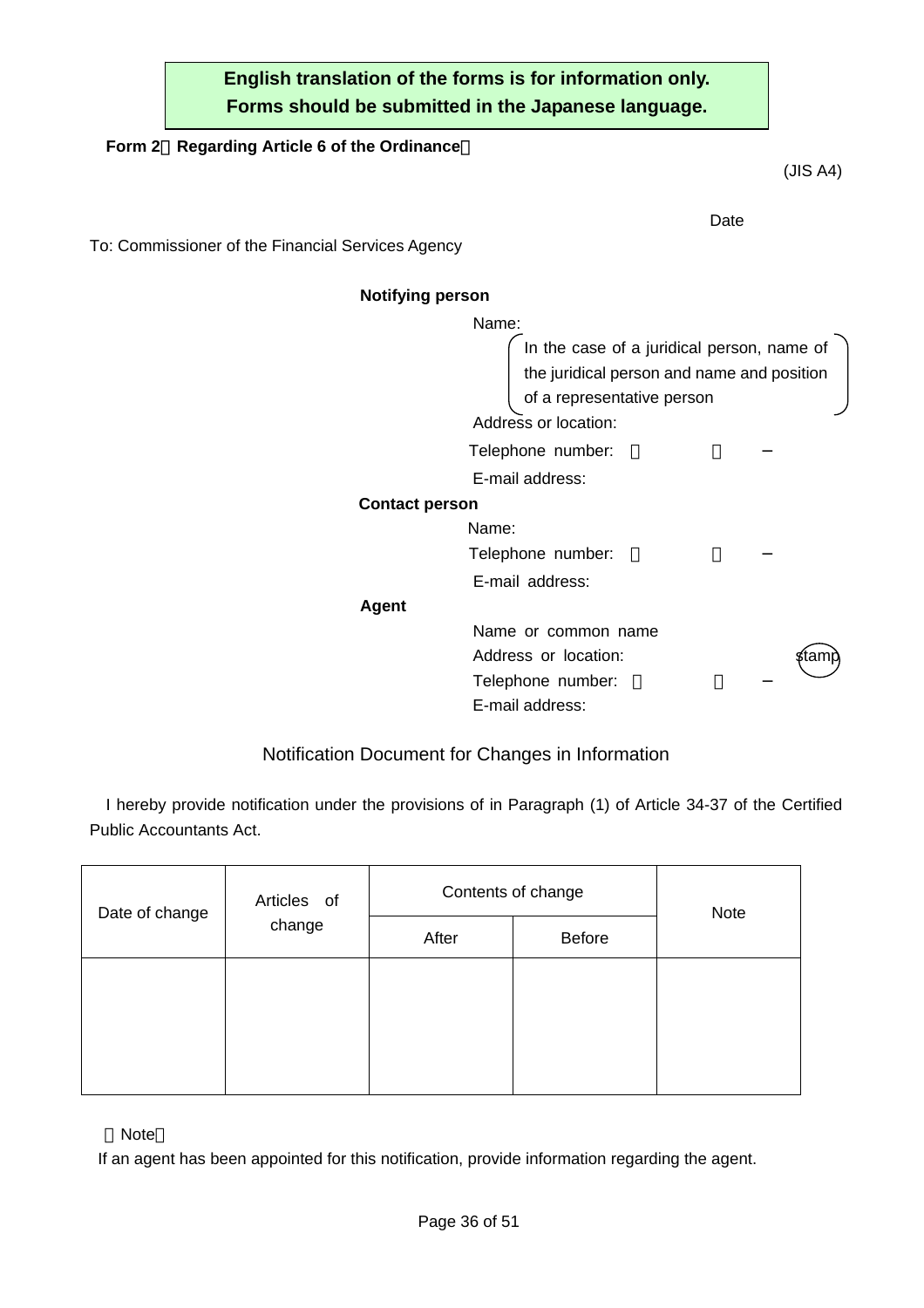## **English translation of the forms is for information only. Forms should be submitted in the Japanese language.**

**Date Date Date Date** 

#### **Form 3**(**Regarding Article 8 of the Ordinance**)

(JIS A4)

To: Commissioner of the Financial Services Agency

**Notifying person**

Name: In the case of a juridical person, name of the juridical person and name and position of a representative person Address or location:

Telephone number:

E-mail address:

#### **Contact person**

Name: Telephone number:

E-mail address:

#### **Agent**

Name or common name Address or location: Telephone number: E-mail address:

| œ<br>lami<br>э |  |
|----------------|--|
|                |  |
|                |  |

Notification Document for Abolition of Services, etc.

I hereby provide notification under the provisions of in Paragraph (1) of Article 34-39 of the Certified Public Accountants Act.

- 1 Name of foreign audit firm, etc. (2)
- 2 Date of the initial notification
- 3 Date of abolition of services, etc.
- 4 Contents of abolition of services, etc. (3)

Notes

(1) Agent

If an agent has been appointed for this notification, provide information regarding the agent.

(2) Name of foreign audit firm, etc.

Additionally provide it in the original language in parentheses.

(3) Contents of abolition of services, etc.

 State which one of the respective items in Paragraph (1), Article 34-39 of the CPA Act applies. Where it falls under Item (ii) of said paragraph, describe the type of proceedings.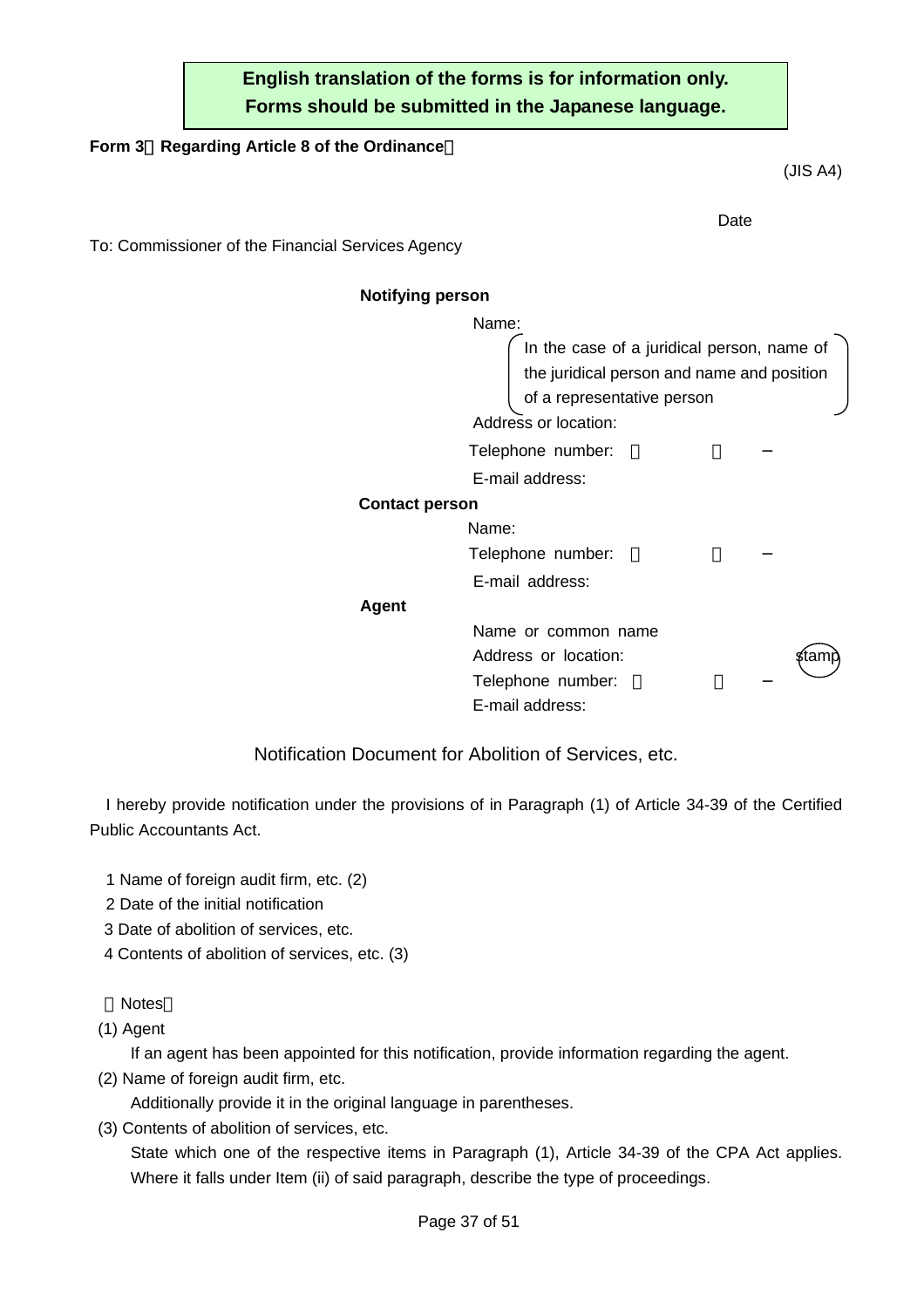# **Appendix B Revised Certified Accountants Act etc.**

*(Translations are not official, but for reference purposes only.)* 

## **Certified Public Accountants Act (Act No. 103 of 1948)**

## **Article 1-3 (Definitions)**

- (1) The term "financial documents" as used in this Act refers to inventories of property, balance sheets, profit and loss statements, and other documents concerning finance (including those in electronic form [which refers to records that are made in electronic or magnetic form or any other form that cannot be recognized by human senses to be provided for computer-based information processing and that are specified by a Cabinet Office Ordinance; the same shall apply hereinafter] in cases where electromagnetic records are created in lieu of such documents).
- (2) The term "to publicize" as used in this Act means to give a public notice or to put matters in a state under which shareholders, creditors, and many other persons may be informed.
- (3) The term "audit firm" as used in this Act means a juridical person established under this Act for the purpose of systematically providing the services set forth in Paragraph (1) of the subsequent Article.
- $(4)~(6)$  (omitted)
- (7) The term "foreign audit firm, etc." as used in this Act refers to a person who has given notification under the provisions of Article 34-35(1).

## **Article 2 (Services of Certified Public Accountants)**

- (1) A certified public accountant may make it his/her practice to audit or attest financial documents for fees at the request of others.
- (2) In addition to the services prescribed in the preceding paragraph, a certified public accountant may make it his/her practice to compile financial statements, to examine or plan financial matters, or to be consulted on financial matters for fees at the request of others, using the title of certified public accountant, provided, however, that this shall not apply to matters for which the provision of such services is restricted by other laws.
- (3) The provisions of paragraph (1) shall not preclude a certified public accountant from engaging in the services set forth in the same paragraph as an assistant to another certified public accountant or an audit firm.

# **Article 34-13(Development of Service Control Framework)**

- (1) An audit firm shall develop service control frameworks pursuant to the provisions of a Cabinet Office Ordinance in order to perform its services fairly and accurately.
- (2) The service control framework prescribed in the preceding paragraph shall include the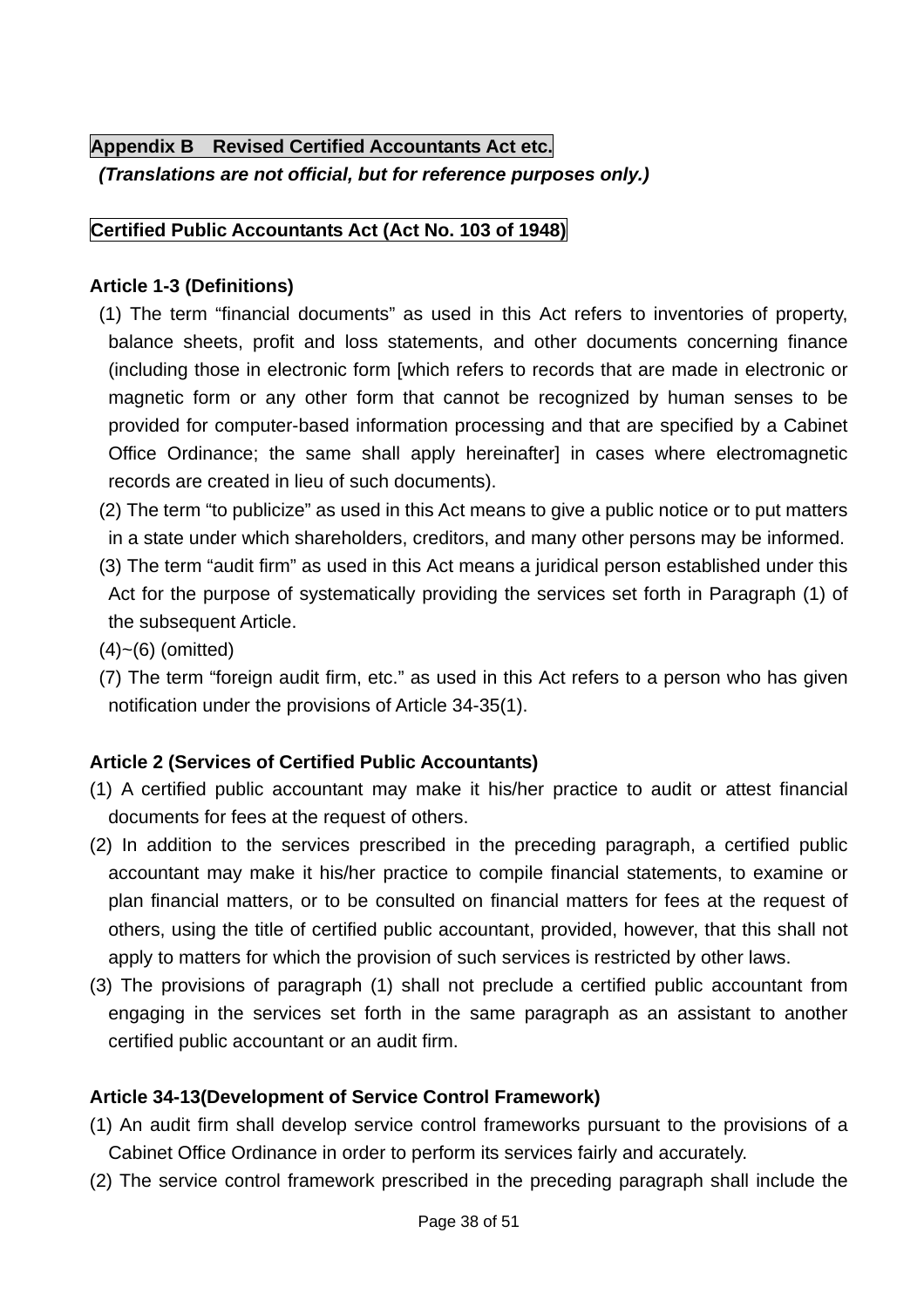following matters (referred to as the "status of operation of services" in Article 44(1)(xii), Article 46-9-2(1) and Article 49-4(2)(ii)):

- (i) Measures aimed at ensuring fair execution of services
- (ii) Formulation and implementation of quality control policy for services
- (iii) Measures aimed at excluding the possibility of partners that are not certified public accountants from having undue influence on the execution of services set forth in Article 2(1) which are provided by partners who are certified public accountants
- (3) Quality control for services set forth in item (ii) of the preceding paragraph refers to the taking of measures necessary for the prevention of the occurrence of situations that would impair the appropriateness, fairness or credibility of services with regard to matters concerning the conclusion and renewal of contracts pertaining to services, the appointment of partners in charge of services or any other persons, provision and reviewing of services and the implementation of any other business specified by a Cabinet Office Ordinance, in accordance with their respective characteristics.
- (4) (5) (omitted)

## **Article 34-35 (Notification)**

 (1) A person who makes it his/her practice to audit or certify financial documents for fees at the request of others in a foreign state in compliance with the laws and regulations of said foreign state shall, when intending to provide services that are found to correspond to the services prescribed in Article 2(1) concerning financial documents to be submitted by an issuer of securities listed in Article 2(1)(xvii) of the Financial Instruments and Exchange Act that have the nature of securities listed in Item (ix) of the same paragraph or any other securities specified by a Cabinet Order or to be submitted by any other person specified by a Cabinet Office Ordinance pursuant to the provisions of the same Act (such financial documents shall be hereinafter referred to as "financial documents of a foreign company, etc."), notify the Prime Minister in advance, pursuant to the provisions of a Cabinet Office Ordinance, provided, however, that this shall not apply to a person who is determined by a Cabinet Office Ordinance as one who is deemed to receive appropriate supervision of the administrative agency of the foreign state that supervises persons who provide services that are found to correspond to those set forth in the same paragraph concerning financial documents of the foreign company, etc. or an organization equivalent to such an administrative agency.

 (2) The Prime Minister shall, when notification under the provisions of the preceding paragraph has been given, make a public statement to that effect in an official gazette.

#### **Article 34-36 (Matters For Which Notification Is To Be Provided)**

(1) A person who intends to provide notification under the provisions of paragraph (1) of the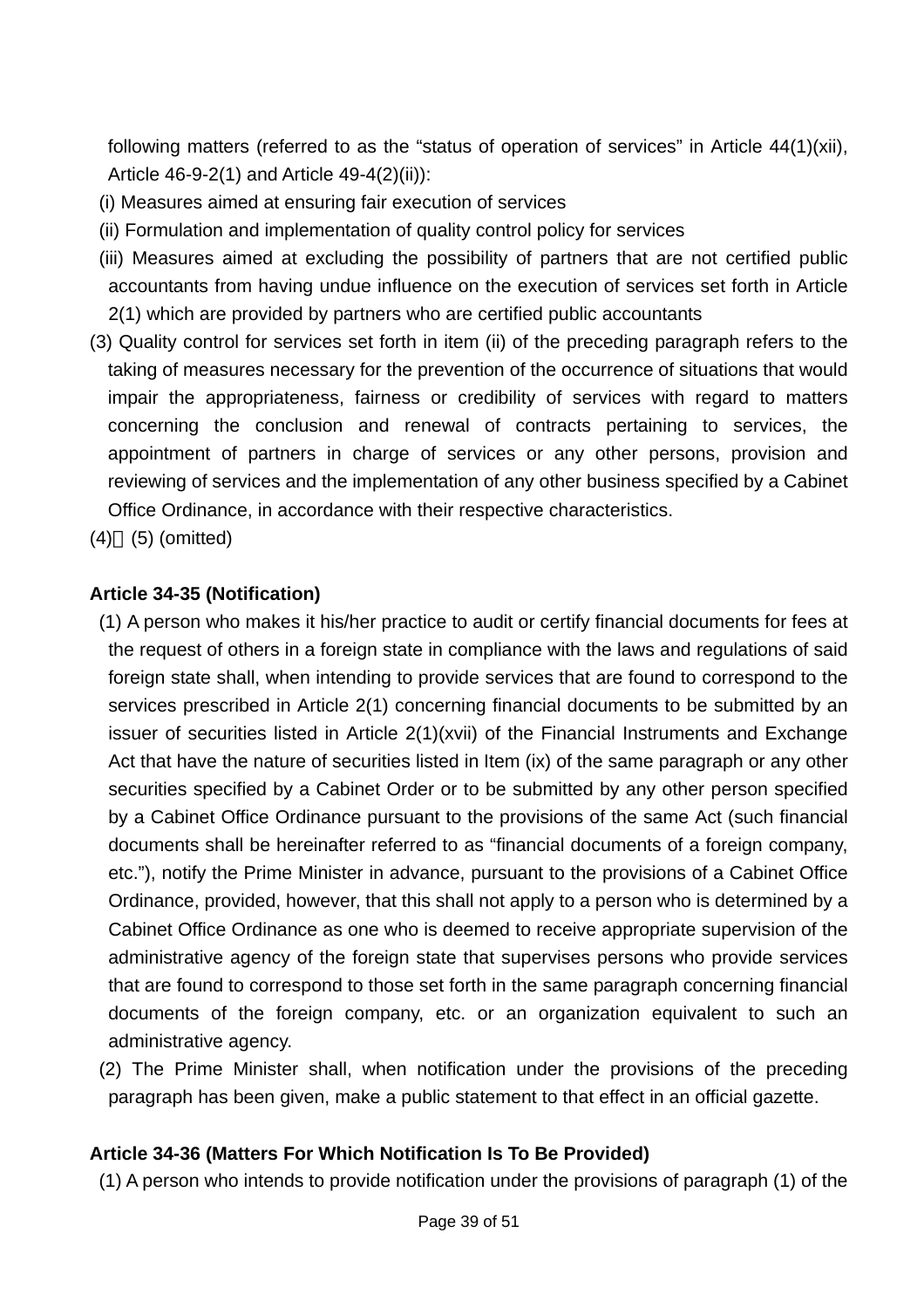preceding Article shall submit to the Prime Minister a notification document containing the following matters:

- (i) Name
- (ii) Location of the principal office
- (iii) The names of the board members, in the case of a juridical person
- (iv) The amount of stated capital or the total amount of equity, in the case of a juridical person
- (v) Other matters specified by a Cabinet Office Ordinance
- (2) The notification document under the provisions of the preceding paragraph shall attach the articles of incorporation and other documents containing matters specified by a Cabinet Office Ordinance.

#### **Article 34-37 (Changes to the Notified Matters)**

- (1) A foreign audit firm, etc. shall, when there have been changes to any matters listed in the items of paragraph (1) of the preceding Article, notify the Prime Minister to that effect within two weeks pursuant to the provisions of a Cabinet Office Ordinance.
- (2) The Prime Minister shall, when there has been notification under the provisions of the preceding paragraph, make a public statement to that effect in an official gazette.

#### **Article 34-38 (Instructions, etc. to Foreign Audit Firms, etc.)**

- (1) The Prime Minister may provide necessary instruction to a foreign audit firm, etc. where said foreign audit firm, etc. has violated this Act or an order under this Act or where operation of the services that are found to correspond to the services set forth in Article 2(1) concerning the financial documents of a foreign company, etc. by a foreign audit firm, etc. is found to be significantly inappropriate, and if he/she finds it necessary in order to assure proper operation of such services
- (2) The Prime Minister may, when he/she has given instructions under the provisions of the preceding paragraph and the foreign audit firm, etc. that has received the instructions fails to follow them, publicize such failure and the details of said instructions.
- (3) The Prime Minister shall, when he/she finds that after the publication under the provisions of the preceding paragraph the foreign audit firm, etc. of the same paragraph has made efforts to rectify the matters contained in the instruction set forth in paragraph (1), publicize these findings and any other matters specified by a Cabinet Office Ordinance.

## **Article 34-39 (Notification of Abolition of Services, etc.)**

 (1) A foreign audit firm, etc. shall, when faced with any of the following circumstances, notify the Prime Minister to that effect: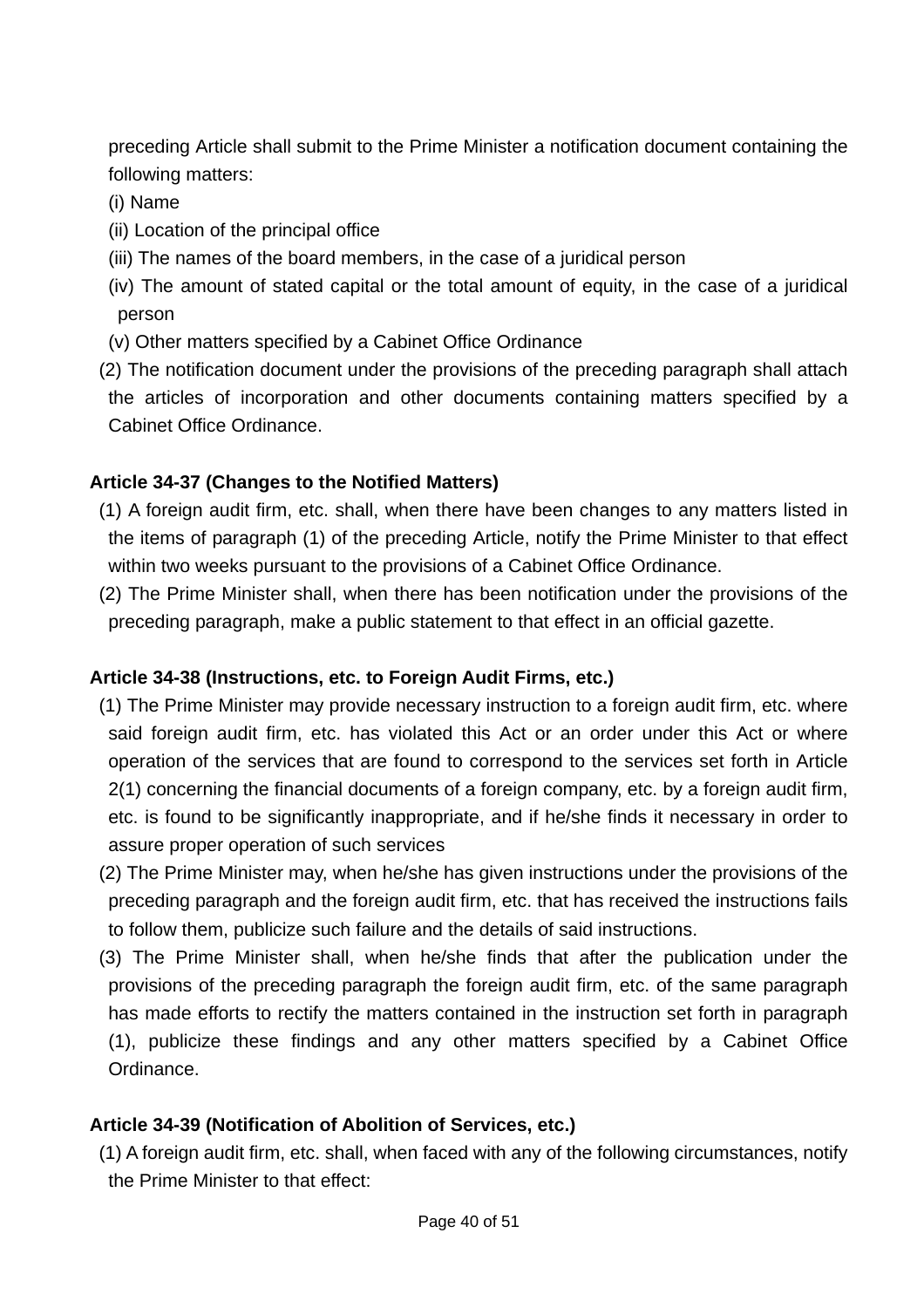- (i) When the foreign audit firm, etc. has ceased to provide services that are found to correspond to those set forth in Article 2(1) concerning the financial documents of a foreign company, etc.,
- (ii) When the foreign audit firm, etc. has filed the same kind of petition as that for the commencement of bankruptcy proceedings, the commencement of civil reorganization proceedings or the commencement of corporation reorganization proceedings in the state where its principal office is located under the laws and regulations of said state.
- (2) The Prime Minister shall, when there has been notification under the provisions of the preceding paragraph, make a public statement to that effect.

## **Article 35 (Establishment)**

- (1) The Certified Public Accountants and Auditing Oversight Board (hereinafter referred to as the "Board") shall be established within the Financial Services Agency.
- (2) The Board shall administer the following affairs:
	- (i) Examining and deliberating matters concerning disciplinary actions against certified public accountants and registered foreign certified public accountants and actions against audit firms (excluding orders under the provisions of Paragraph (1) of Article 34-21-2 to audit firms);
	- (ii) Making recommendations to the Prime Minister concerning administrative actions or any other measures to be taken in order to assure proper operations of the services set forth in Article 2(1) provided by certified public accountants, registered foreign certified public accountants or audit firms, services that are found to correspond to those set forth in the same paragraph provided by foreign audit firms, etc., or the affairs of the Japanese Institute of Certified Public Accountants;
	- $(iii)$   $\sim$   $(iv)$  (omitted)

#### **Article 41-2 (Recommendations)**

The Board may, when it has exercised its authority under the provisions of Paragraph (1) of Article 46-12, Paragraph (1) or (2) of Article 49-3 or Paragraph (1) or (2) of Article 49-3-2 based on the provisions of Paragraph (2) or (3) of Article 49-4 and finds it necessary to do so, make recommendations to the Prime Minister concerning administrative actions or any other measures to be taken in order to assure the proper operation of the services set forth in Article 2(1) provided by certified public accountants, registered foreign certified public accountants or audit firms, services that are found to correspond to those set forth in the same paragraph provided by a foreign audit firm, etc., or affairs of the Japanese Institute of Certified Public Accountants, based on the results of such exercises of authority.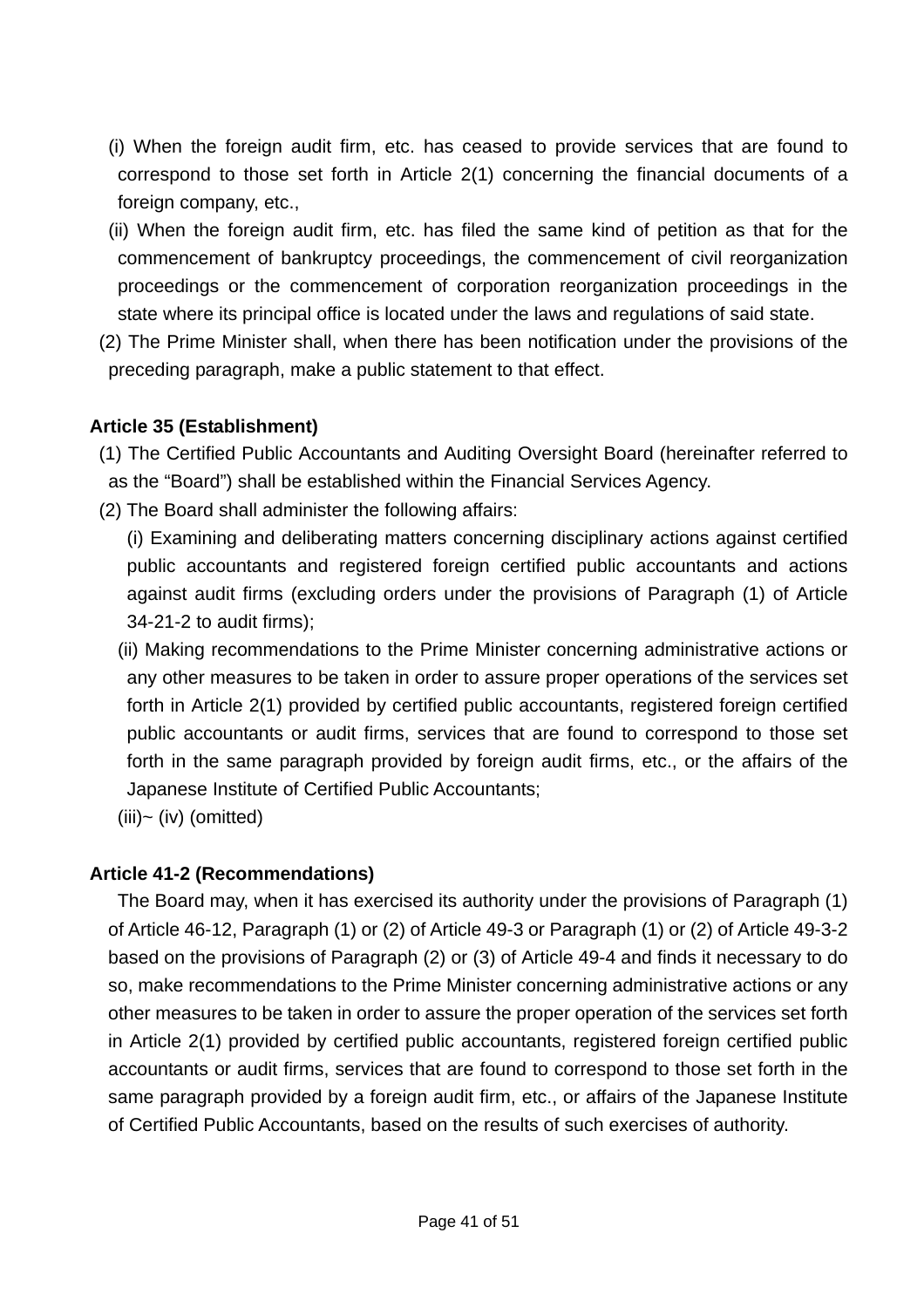# **Article 49-3-2 (Collection of Reports from and On-Site Inspections to Foreign Audit Firms, etc.)**

- (1) The Prime Minister may, when he/she finds it necessary and appropriate in light of public interest or investor protection, request that foreign audit firms, etc. report or submit relevant reporting documents on the services that are found to correspond to the services set forth in Article 2(1) concerning financial documents of foreign companies, etc. provided by the foreign audit firms, etc.
- (2) The Prime Minister may, when he/she finds it necessary and appropriate in light of public interest or investor protection, have relevant officials enter the offices of the foreign audit firm, etc. or other places related to the services thereof and inspect the books and documents and any other objects related to the services that are found to correspond to the services set forth in Article 2(1) concerning the financial documents of foreign companies, etc. provided by foreign audit firms, etc.
- (3) (omitted)

## **Article 49-4 (Delegation of Authority)**

- (1) The Prime Minister shall delegate his/her authority under this Act (excluding those specified by a Cabinet Order) to the Commissioner of the Financial Services Agency.
- (2) (omitted)
- (3) The Commissioner of the Financial Services Agency may, based on the authority delegated under the provisions of paragraph (1), delegate the authority under the provisions of paragraph (1) and paragraph (2) of the preceding Article to the Board, pursuant to the provisions of a Cabinet Order.
- $(4)$  ~  $(5)$  (omitted)

## **Cabinet Order for Implementing the Certified Public Accountants Act (Order No. 343 of 1952)**

## **Article 30 (Securities that are the subject of financial documents of a foreign company, etc.)**

"The securities which are to be specified by a Cabinet Order" pursuant to Paragraph (1), Article 34-35 of the Act are as follows:

- (i) Beneficiary securities of foreign investment trusts as prescribed in Article  $2(1)(x)$  of the Financial Instruments and Exchange Act ("FIEA")
- (ii) Foreign investment securities as prescribed in Article 2(1)(xi) of the FIEA
- (iii) Securities listed in Article 2(1)(xvii) of the FIEA that have the nature of securities listed in Items (iv), (v), (vii) to (ix), or (xii) to (xvi) in the same paragraph;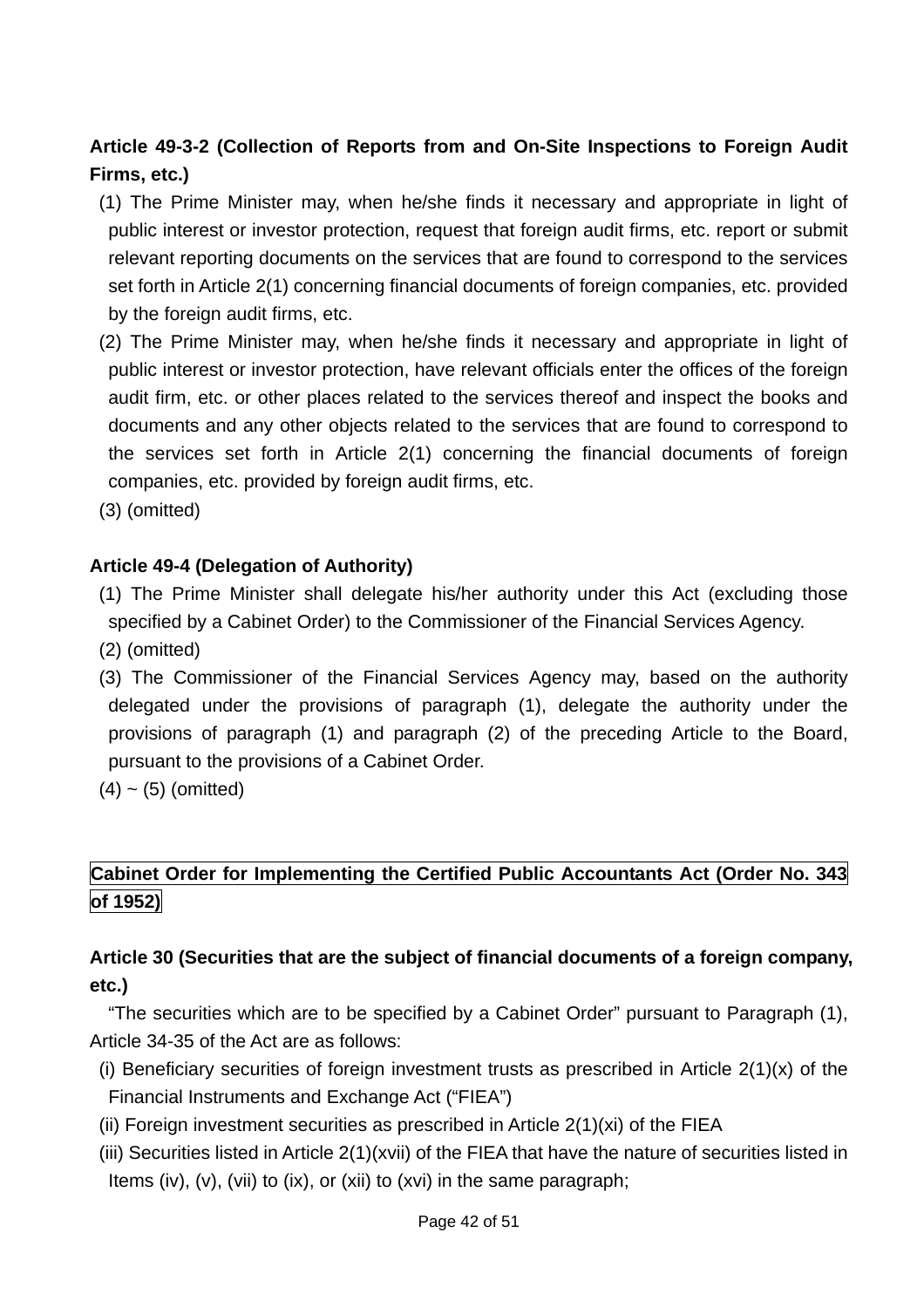- (iv) Securities listed in Article 2(1)(xviii) of the FIEA
- (v) Securities listed in Article 2(1)(xix) of Item (xx) of the same Article, limited to those issued by a foreign person
- (vi) Securities or certificates listed in Article 1(1)(i) of the Cabinet Order for Implementing the Financial Instruments and Exchange Act
- (vii) Rights listed in the items (ii), (iv) or (vi) of Article 2(2) of the FIEA as deemed to be securities pursuant to the same article

# **Financial Instruments and Exchange Act (Act No. 25 of 1948)**

## **Article 2 (Definitions)**

- (1) The term "securities" as used in this Act means the following:
- (i) National government bonds;
- (ii) Municipal bonds;
- (iii) Bonds issued by a juridical person under a special act (excluding those listed in the following item and item (xi));
- (iv) Specified corporate bonds prescribed in the Act on Liquidation of Assets (Act No.105 of 1998);
- (v) Corporate bonds (including those issued by a mutual company; the same shall apply hereinafter);
- (vi) Certificates of capital contribution issued by a juridical person under a special act (excluding those listed in the following item, item (viii) and item (xi));
- (vii) Preferred equity investment certificates prescribed in the Act on Preferred Equity Investment by Cooperative Structured Financial Institutions (Act No. 44 of 1993; (hereinafter referred to as "Preferred Equity Investment Act");
- (viii) Preferred equity investment certificates and securities indicating preemptive rights for new preferred equity investment prescribed in the Act on the Liquidation of Assets;
- (ix) Share certificates and share warrant certificates;
- (x) Beneficiary securities of investment trusts or foreign investment trusts prescribed in the Act on Investment Trusts and Investment Corporations (Act No. 198 of 1951);
- (xi) Investment securities, investment corporation bonds or foreign investment securities prescribed in the Act on Investment Trusts and Investment Corporations;
- (xii) Beneficiary securities of loan trusts;
- (xiii) Beneficiary securities of special purpose trusts prescribed in the Act on Liquidation of Assets;
- (xiv) Beneficiary securities of trusts issuing beneficiary securities prescribed in the Trust Act (Act No. 108 of 2006);
- (xv) Promissory notes which have been issued by a juridical person in order to raise the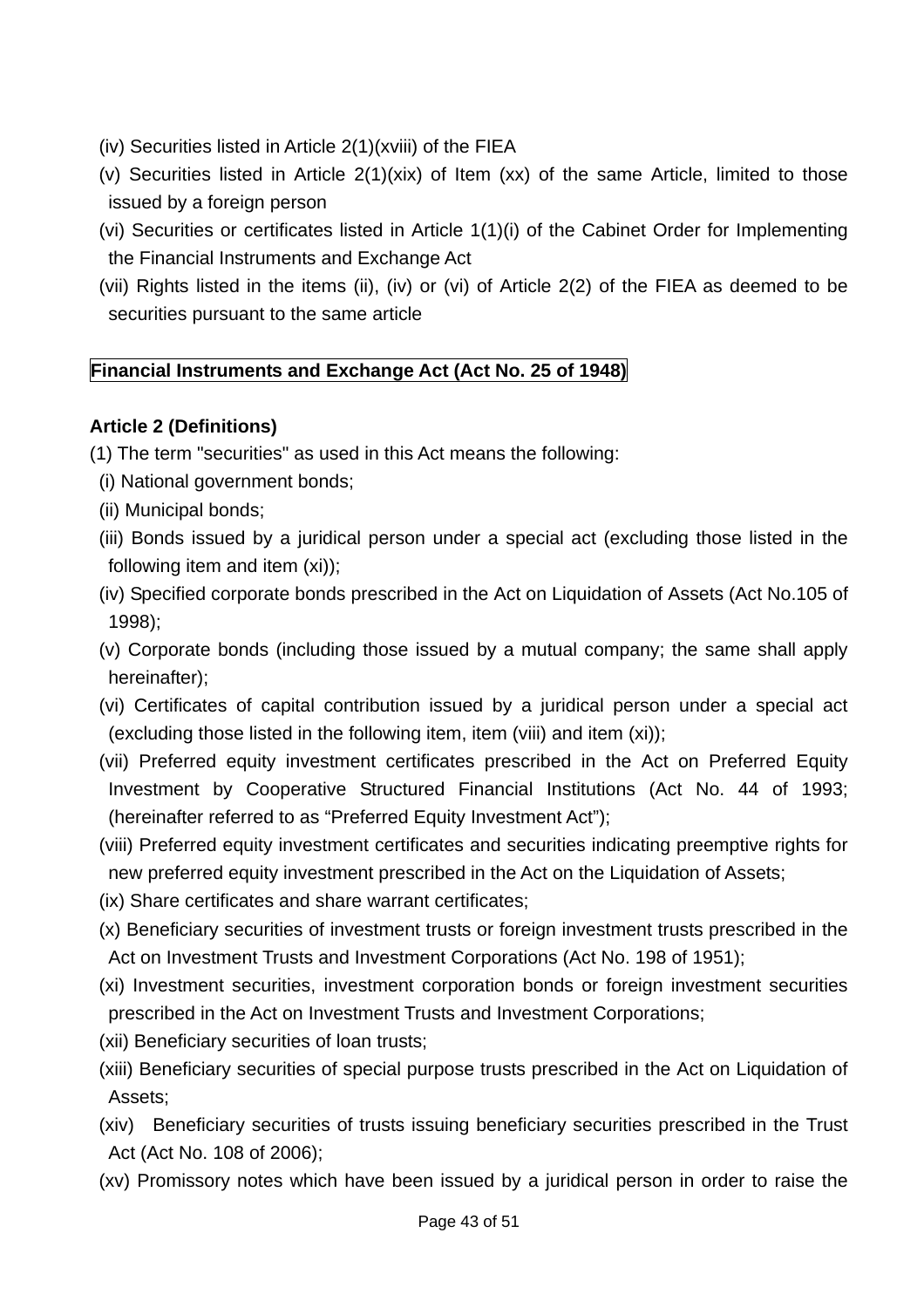funds necessary to operate its business and are designated by a Cabinet Office Ordinance;

- (xvi) Mortgage securities prescribed in the Mortgage Securities Act (Act No. 15 of 1931);
- (xvii) Securities or certificates which have been issued by a foreign state or foreign person and have the nature of securities or certificates listed in items (i) to (ix) or item (xii) up to the preceding item (excluding those specified in the following item);
- (xviii) Securities or certificates which have been issued by a foreign person, indicating a beneficial interest of a trust in which loan claims held by persons engaging in banking business or persons otherwise conducting money lending on a regular basis are entrusted, or indicating any other similar rights, and are designated by a Cabinet Office Ordinance;
- (xix) Securities or certificates which indicate rights pertaining to transactions specified in Article 2(21)(iii) conducted in a financial instruments market, in accordance with the standards and procedures prescribed by the one who establishes the financial instruments market in question, rights pertaining to transactions which are conducted in a foreign financial instruments market (meaning the foreign financial instruments market defined in Article 2(8)(iii)(b); hereinafter the same shall apply in this item) and similar to transactions specified in Article 2(21)(iii), or rights pertaining to transactions specified in Article 2(22)(iii) or (iv) conducted in neither a financial instruments market nor foreign financial instruments market (those rights are hereinafter referred to as "options");
- (xx) Securities or certificates which have been issued by a person to whom securities or certificates listed in any of the preceding items are deposited in a state other than the state in which such securities or certificates were issued and which indicate the rights pertaining to the deposited securities or certificates; and
- (xxi) In addition to those listed in the preceding items, the securities or certificates prescribed by a Cabinet Order as those for which it is found, when taking into consideration the state of distribution thereof and other factors, necessary to secure the public interest or protection of investors.
- (2) Rights to be indicated on securities listed in items (i) to (xv) of the preceding paragraph, securities listed in item (xvii) of the preceding paragraph (excluding those which have the nature of securities listed in item (xvi) of the preceding paragraph) and securities listed in item (xviii) of the preceding paragraph and rights to be indicated on securities listed in item (xvi) of the preceding paragraph, securities listed in (xvii) of the preceding paragraph (limited to those which have the nature of securities listed in item (xvi) of the preceding paragraph) and securities listed in items (xix) to (xxi) of the preceding paragraph and are designated by a Cabinet Office Ordinance (hereinafter collectively referred to as "rights to be indicated on securities" in this paragraph and the following paragraph) shall, even when securities indicating these rights have not been issued, be deemed as securities indicating these rights, and the rights listed in the following items shall, even when they are rights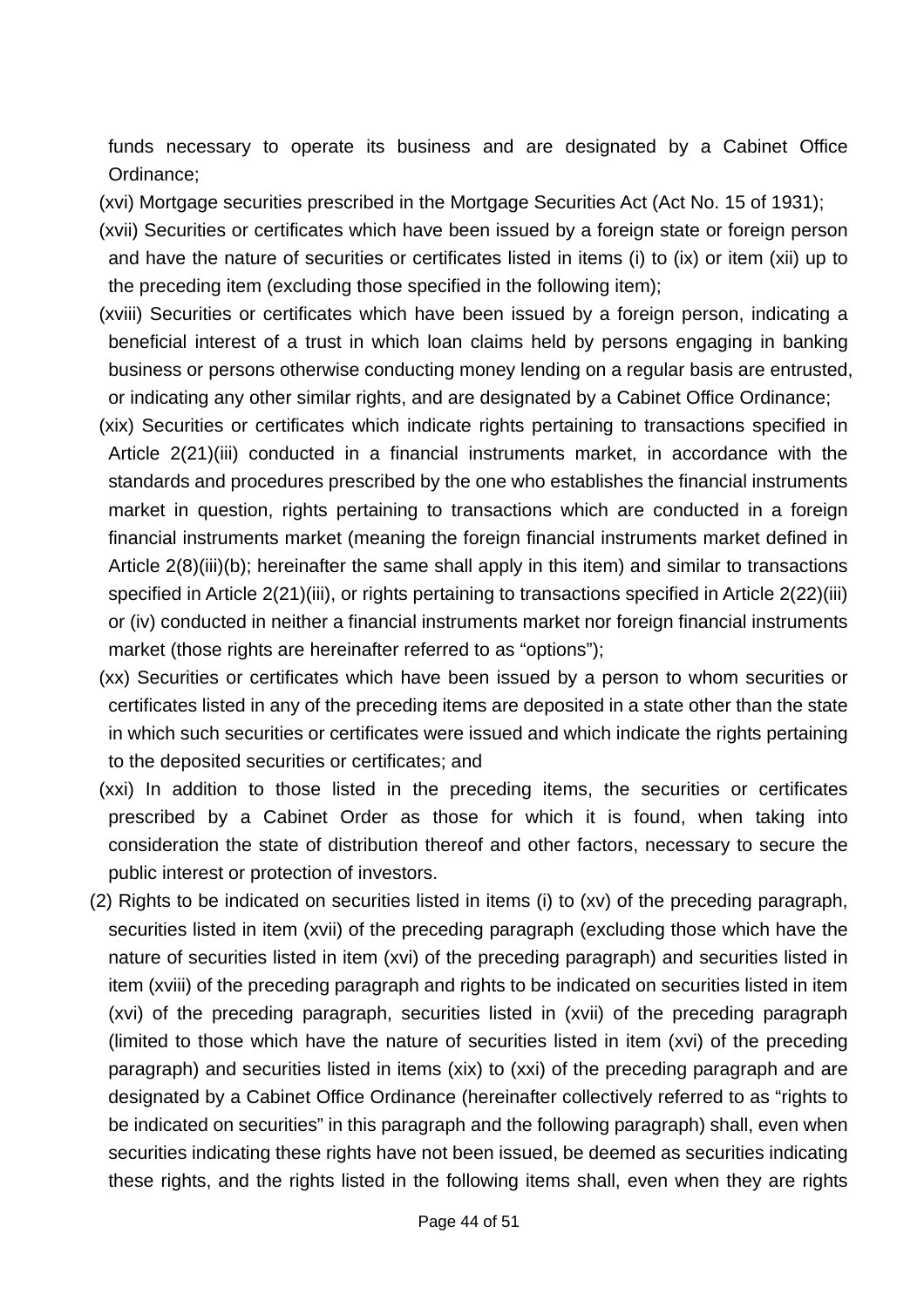that are not to be indicated on securities or certificates, be deemed as securities indicating these rights, and the provisions of this Act shall apply to all these rights.

- (i) Beneficial interest in a trust (excluding those to be indicated on beneficiary securities of investment trusts specified in item (x) of the preceding paragraph and those to be indicated on securities listed in any of items (xii) to (xiv) of the preceding paragraph);
- (ii) Rights which are claimable against a foreign person and which have the nature of the rights specified in the preceding item (excluding those to be indicated on beneficiary securities of foreign investment trusts specified in item (x) of the preceding paragraph and those to be indicated on securities listed in items (xvii) and (xviii) of the preceding paragraph);
- (iii) Membership rights of a general partnership company or a limited partnership company (limited to those designated by a Cabinet Order) or membership rights of a limited liability company
- (iv) Membership rights of a foreign juridical person which have the nature of rights specified in the preceding item;
- (v) Among the rights based on a partnership contract prescribed in Article 667(1) of the Civil Code (Act No. 89 of 1896), a silent partnership agreement prescribed in Article 535 of the Commercial Code (Act No. 48, 1899), a limited partnership agreement for investment prescribed in Article 3(1) of the Limited Partnership Act for Investment (Act No. 90 of 1998) or a limited liability partnership agreement prescribed in Article 3(1) of the Limited Liability Partnership Act (Act No. 40 of 2005), membership rights of an incorporated association or other rights (excluding those based on laws and regulations of a foreign state), rights for which the holders thereof (hereinafter referred to as an "equity investor" in this item) can receive either dividends of profits arising from the business conducted by using money (including those designated by a Cabinet Order as being similar to money) invested or contributed by the equity investors (such business is hereinafter referred to as the "invested business") or distributed assets of the invested business, and which do not fall under any category listed in the following items (excluding rights to be indicated on securities listed in the items of the preceding paragraph and rights which are regarded as securities under provisions of this paragraph (excluding this item)).
	- (a) Rights of an equity investor in the case where all equity investors participate in the invested business as specified by a Cabinet Order.
	- (b) Rights of an equity investor where it is provided that equity investors will not receive dividends of profits or distribution of assets of the business invested in an amount exceeding the amount invested or contributed by them (excluding rights listed in (a)).
	- (c) Rights based on an insurance contract in which a person who engages in insurance business as defined in Article 2(1) of the Insurance Business Act (Act No. 105 of 1995)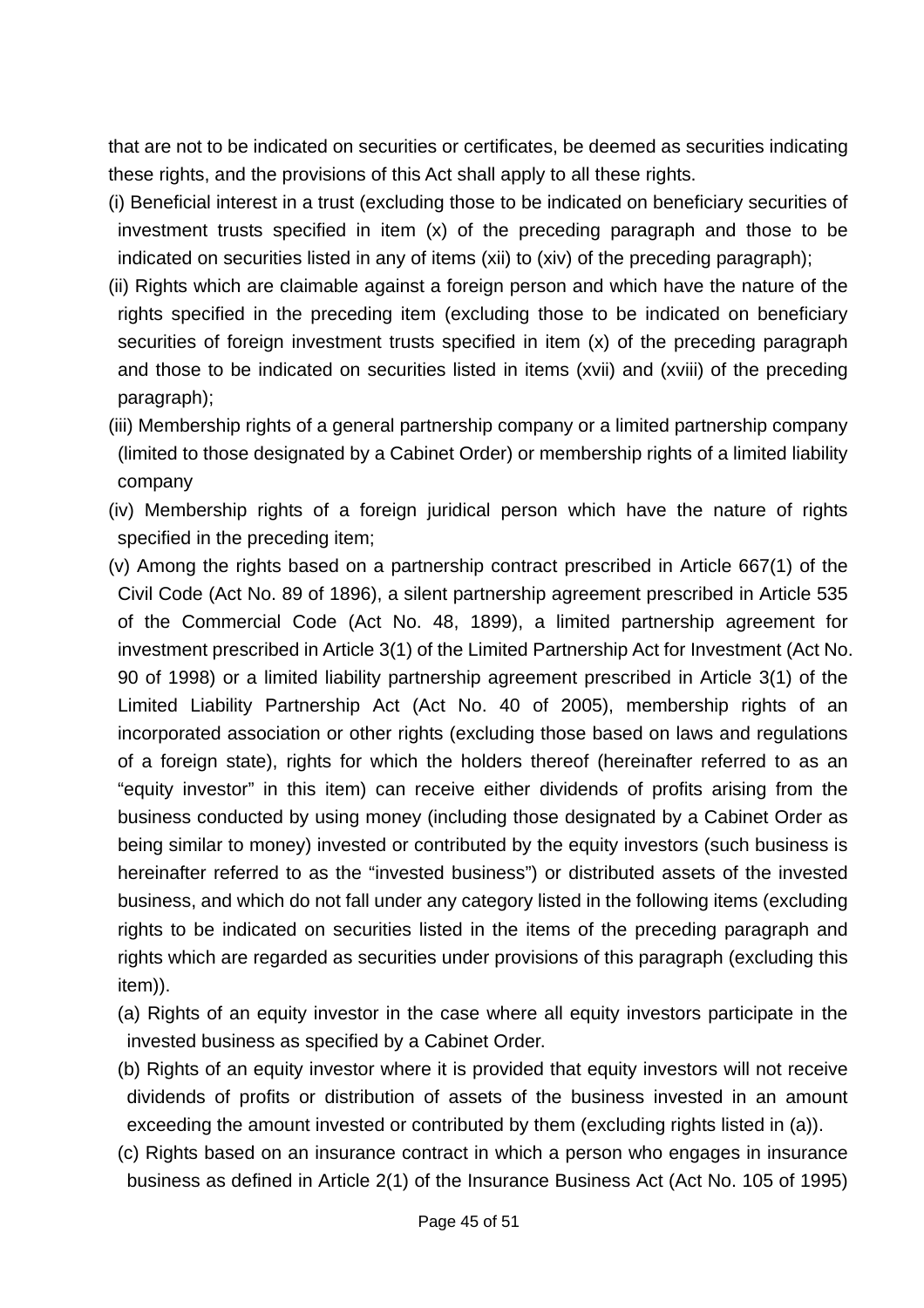is the insurer, a mutual aid contract concluded with a cooperative specified in Article 5 of the Agricultural Cooperatives Act (Act No. 132 of 1947) which engages in the service specified in Article 10(1)(x) of the said Act, a mutual aid contract concluded with a cooperative provided in Article 4 of the Consumers' Cooperatives Act (Act No. 200 of 1948) which engages in the mutual aid service specified in Article 10(2) of the said Act, a mutual aid contract concluded with a cooperative provided in Article 2 of the Fishery Cooperatives Act (Act No. 242 of 1948) which engages in the service specified in the Article 11(1)(xi), 93(1)(vi-ii) or 100-2(1)(i) of the said Act, a mutual aid contract concluded with a cooperative provided in Article 3 of the Small and Medium Sized Enterprise, etc., Cooperatives Act (Act No. 181 of 1949) which engages in the mutual aid service specified in Article 9-2(2)(vii) of the said Act or a real estate specified joint enterprise contract defined in Article 2(3) of the Real Estate Specified Joint Enterprise Act (Act No. 77 of 1994) (excluding rights listed in (a) and (b)).

 (d) In addition to those listed in (a) to (c), rights prescribed by a Cabinet Order as those which are deemed not to hinder public interest or protection of equity investors, even if they are not regarded as securities.

 (vi) Rights based on laws and regulations of a foreign state which are similar to those specified in the preceding item; or

 (vii) In addition to those listed in the preceding items, rights prescribed by a Cabinet Order as those for which it is found, when taking into consideration the fact that they have an economic nature similar to securities provided in the preceding paragraph and rights listed in the preceding items and other circumstances, necessary and appropriate to secure the public interest or protection of investors by regarding them as securities.

(3)~(31) (omitted)

#### **Article 5 (Filing of Securities Registration Statement)**

 (1) Issuer of securities who intend to make a registration for public offering or secondary distribution of securities (excluding a public offering or secondary distribution of securities to be made with regard to specific securities (meaning securities designated by a Cabinet Order as those for which information that has material influence on investors' investment decisions is information on asset management or other similar business conducted by the issuer of the securities; the same shall apply hereinafter in this paragraph and paragraph (5) of this Article and Article 24); the same shall apply hereinafter in this paragraph and the following paragraph) under Article 4(1) or (2) shall file a statement containing descriptions on the following matters with the Prime Minister as provided by a Cabinet Office Ordinance, if the issuer is a company (including a foreign company; the same shall apply hereunder, except in Article 50-2(9) and Article 156-3(2)(iii)) (including the case where the company is to be established by the issuance of said securities (excluding specific securities; the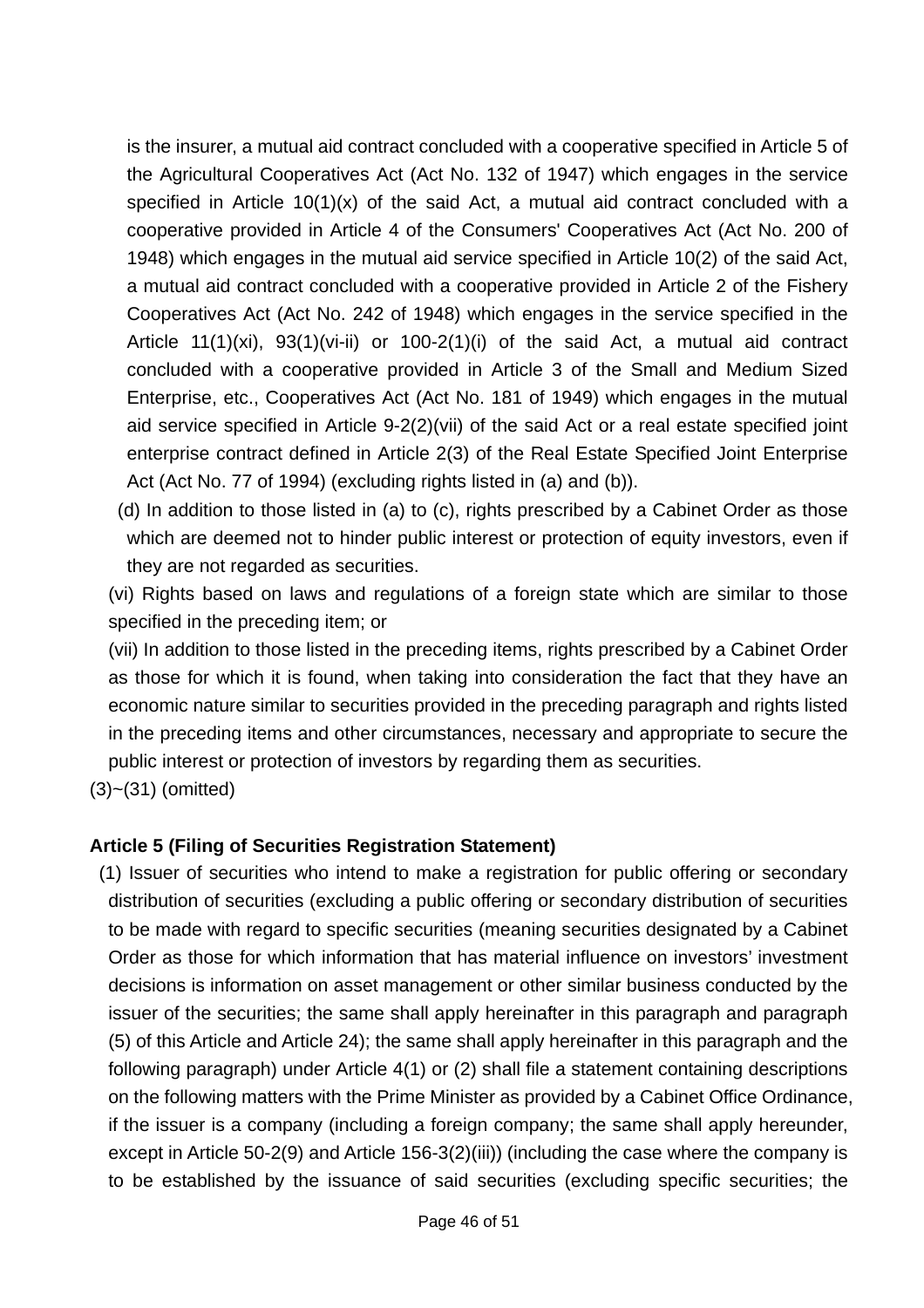same shall apply hereinafter from this paragraph to paragraph (4))); provided, however, that, in the case where it is necessary to make the public offering prior to determining the issue price of the securities or in other cases specified by a Cabinet Office Ordinance, the statement may be filed without stating the issue price or other matters specified in a Cabinet Office Ordinance among the matters required to be described under item (i) below:

- (i) Matters pertaining to the public offering or secondary distribution; and
- (ii) Trade name of the company, financial conditions and other important matters concerning the business of the corporate group (meaning the group consisting of said company and other person whose majority of voting rights are held by said company or other person who satisfies the requirements specified by a Cabinet Office Ordinance as those having a close relationship with said company (limited to companies or other organizations designated by a Cabinet Office Ordinance); the same shall apply hereinafter) to which the company belongs and those of the company and other matters specified by a Cabinet Office Ordinance as necessary and appropriate for the public interest or investor protection.

 $(2)$ ~ $(6)$  (omitted)

#### **Article 24 (Filing of Annual Securities Report)**

 (1) When securities (excluding specific securities; hereinafter the same shall apply in this Article, except in the following items) issued by a company fall under any of the categories specified in the following items, the company shall file, for each business year, a report stating the trade name of the company, the financial conditions and other important matters concerning the business of the corporate group to which the company belongs and those of the company and other matters specified by a Cabinet Office Ordinance as necessary and appropriate for the public interest or investor protection (hereinafter referred to as "annual securities report") with the Prime Minister within three months after the end of the business year in question (or, in the case of a foreign company, within the period designated by a Cabinet Order as the period necessary and appropriate for the public interest or investor protection) as provided by a Cabinet Office Ordinance; provided however, that this shall not apply to cases where the securities issued by the company fall under the category of securities specified in item (iii) below (limited to share certificates and other securities designated by a Cabinet Order), the numbers of holders of the securities on the last day of the business year in question and on the last day of the business years that began within four years of the day on which the aforementioned business year began are fewer than the number provided by a Cabinet Order, and the company has obtained an approval from the Prime Minister pursuant to provisions of a Cabinet Office Ordinance as one the absence of whose annual securities reports does not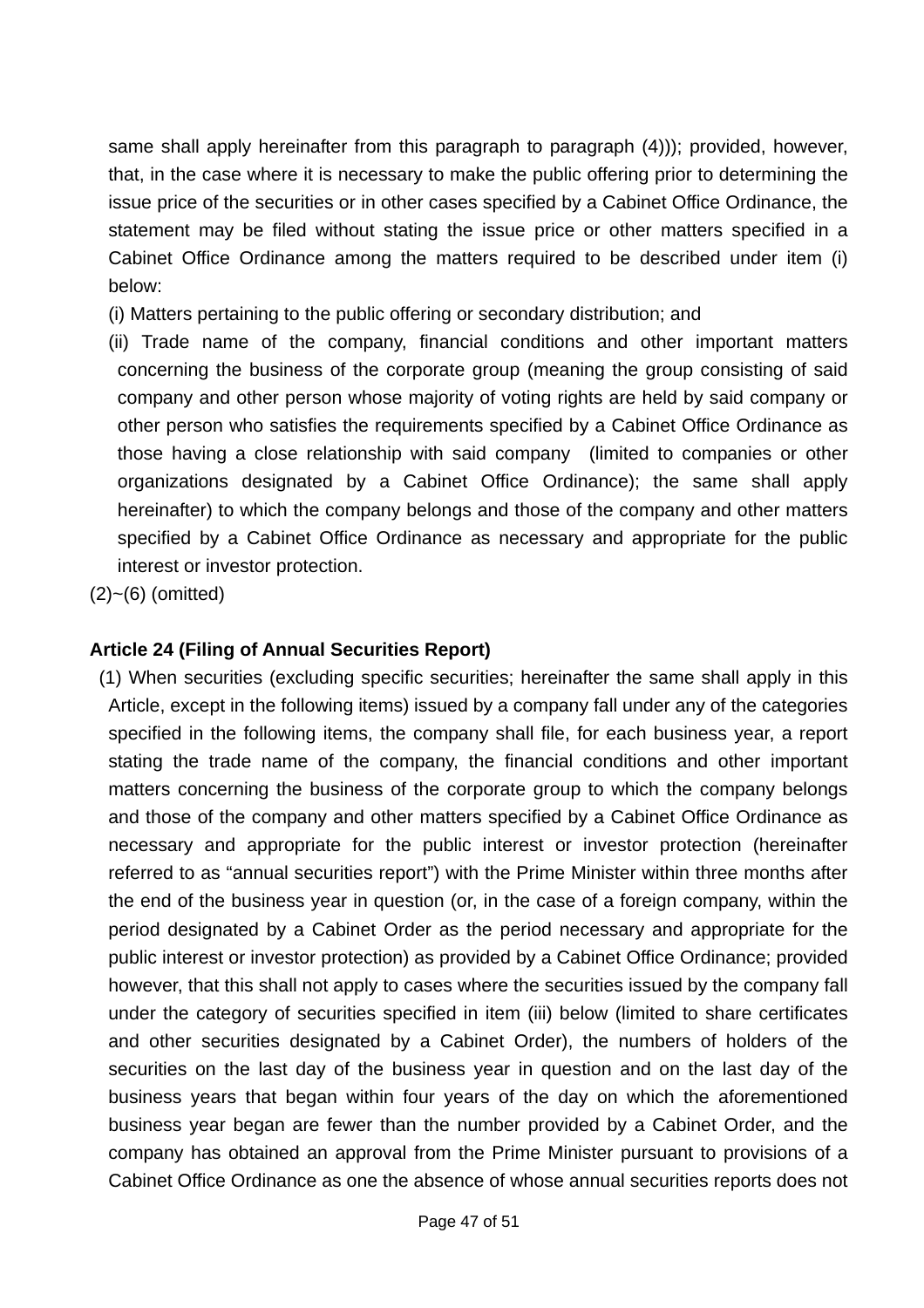impair the public interest or investor protection (limited to companies for which five years has already passed since the end of the year of the commencement of filing of reports (meaning the business year that includes the day on which the main clause of Article 4(1) or (2) or the main clause of Article 23-8(1) or paragraph (2) of the same Article became applicable to the public offerings or secondary distributions of the securities; if multiple business years fall under the category, the latest one of such business years)); where the securities issued by the company fall under the category of securities specified in item (iv) below and either the amount of stated capital of the company is less than 500 million yen (or, in the case where the securities are rights in securities investment business, etc. that are deemed as securities under Article 2(2), the amount that is provided by a Cabinet Order as the amount of stated capital of the company is less than the amount designated by a Cabinet Order on the last day of the business year in question) or the number of holders of the securities on the last day of said business year is fewer than the number designated by a Cabinet Order; and where the securities issued by the company fall under the category of securities specified in item (iii) or (iv) below and the company has obtained an approval from the Prime Minister pursuant to provisions of a Cabinet Office Ordinance as one the absence of whose annual securities reports does not impair public interest or investor protection.

- (i) Securities listed on a financial instruments exchange;
- (ii) Securities designated by a Cabinet Order as those whose state of distribution can be regarded as being equivalent to securities referred to in the preceding item;
- (iii) Securities of which public offerings or secondary distributions have been subject to the main clause of Article 4(1) or (2) or the main clause of Article 23-8(1) or paragraph (2) of the same Article (excluding those specified in the preceding two items); or
- (iv) Securities (limited to share certificates, rights in securities investment business, etc. that are deemed as securities under Article 2(2) and other securities designated by a Cabinet Order) issued by the company, where the number of its holders on the last day of the business year in question or on the last day of any one of the business years that began within four years of the day on which the aforementioned business year began is not less than the number designated by a Cabinet Order (or where, in the case of rights in securities investment business, etc. that are deemed as securities under Article 2(2), the number of its holders on the last day of the business year in question is not less than the number designated by a Cabinet Order) (excluding those specified in the preceding three items)
- (2)~(15) (omitted)

## **Article 24-4-7 (Filing of Quarterly Securities Report)**

(1) A company which is required to file annual securities reports as set forth in Article 24(1)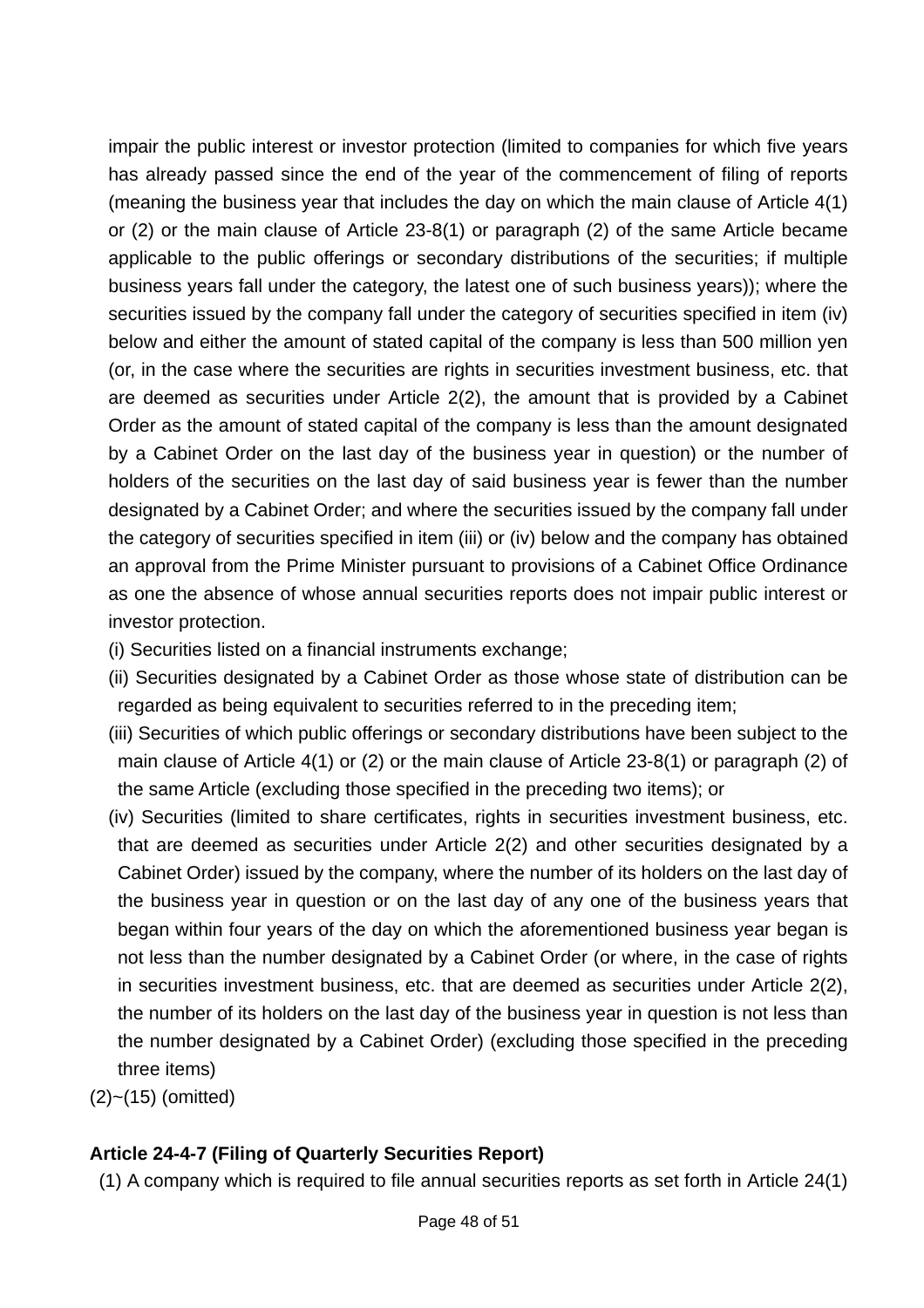(including a company which files annual securities reports under Article 23-3(4); the same shall apply in the following paragraph) and which has issued securities falling under the category specified in Article 24(1)(i) or is otherwise designated by a Cabinet Order (such a company is referred to as a "listed company, etc." in this paragraph and the following paragraph) shall, if its business year is longer than three months, file, for each three-month period of its business year (excluding periods designated by a Cabinet Order), a report stating the financial conditions of the corporate group to which the company belongs and other matters specified by a Cabinet Office Ordinance as necessary and appropriate for the public interest or investor protection (hereinafter referred to as the "matters to be stated in a quarterly securities report" in this paragraph) (such a report is hereinafter referred to as a "quarterly securities report") with the Prime Minister within the period designated by a Cabinet Order which is not exceeding 45 days after the three-month period. In such case, a listed company, etc. which conducts business designated by a Cabinet Office Ordinance shall submit a quarterly securities report stating, in addition to the matters to be stated in a quarterly securities report, financial conditions of the company and other matters specified by a Cabinet Office Ordinance as necessary and appropriate for the public interest or investor protection with the Prime Minister within the period designated by a Cabinet Order which is not exceeding 60 days after the three-month period.

 $(2)$  ~  $(13)$  (omitted)

#### **Article 24-5 (Filing of Semiannual Securities Report and Current Report)**

 (1) A company which is required to file annual securities reports as set forth in Article 24(1) (including a company which files annual securities reports under Article 23-3(4); the same shall apply in paragraph (4)) and which is not a company that is required to file quarterly securities reports under Article 24-4-7(1) (including a company which files quarterly securities reports under Article 24-4-7(2); the same shall apply in paragraph (3)) shall, if its business year is longer than six months, file, for each business year, a report stating the financial conditions and other important matters concerning the business of the corporate group to which the company belongs and those of the company and other matters specified by a Cabinet Office Ordinance as necessary and appropriate for the public interest or investor protection pertaining to the first six months of the business year (such a report is hereinafter referred to as a "semiannual securities report") with the Prime Minister within three months after the end of the first six months.

(2)~(16) (omitted)

#### **Article 193-2 (Audit Attestation of Certified Public Accountant or Audit Firm)**

(1) For the balance sheet, profit and loss statement and other documents relevant to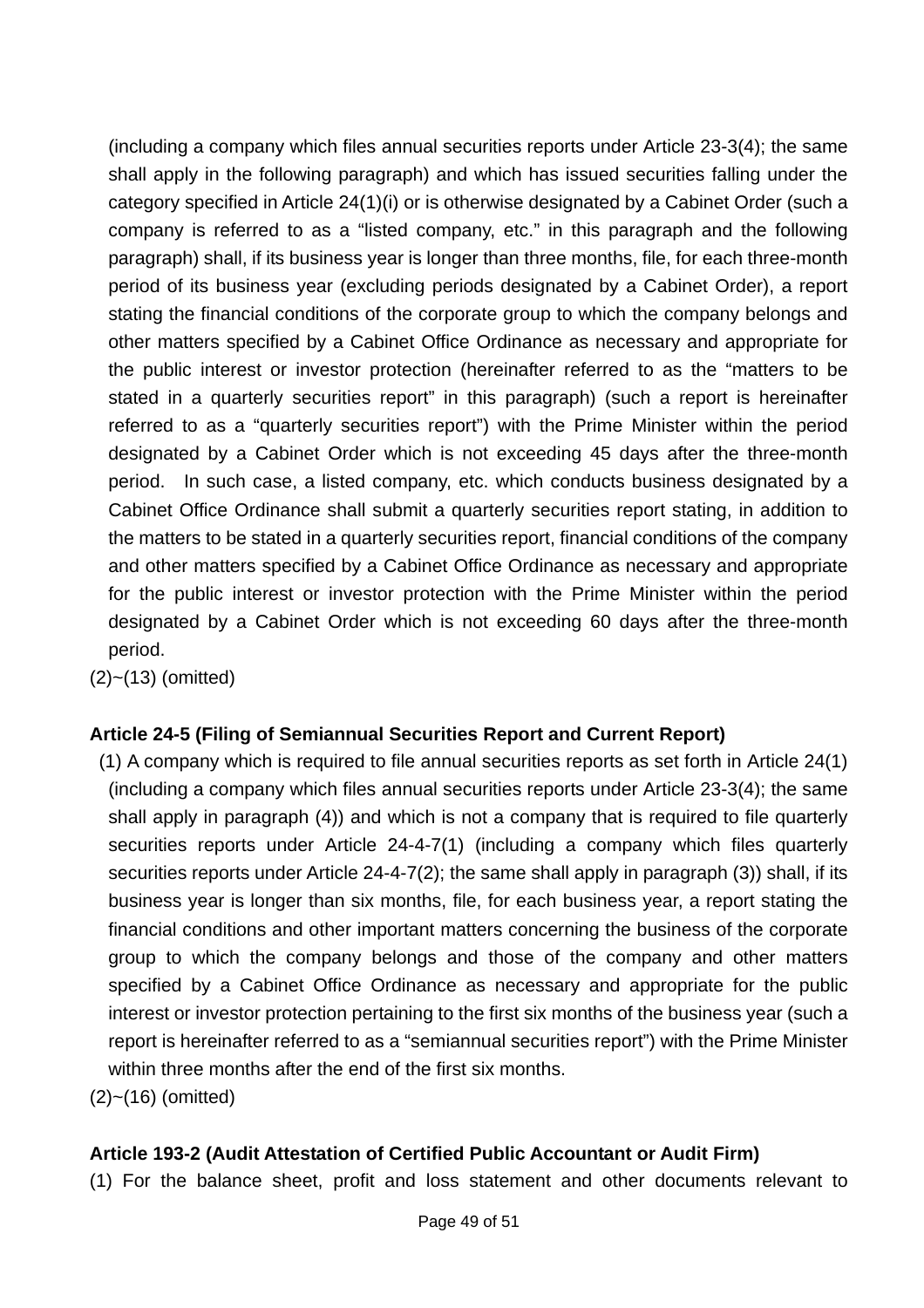financial accounting specified by a Cabinet Office Ordinance ("financial accounting documents" in paragraph (4) and the following article) to be submitted under the provisions of this Act by an issuer of securities listed in a financial instruments exchange or other person specified by a Cabinet Order ("specified issuer" in the next article), audit attestations shall be conducted by a certified public accountant or an audit firm that has no particular interest in the issuer or person in question, provided, however, that this shall not apply to the following cases:

- (i) In the case where an issuer of securities listed in Article 2(1)(xvii) that have the nature of securities listed in Item (ix) of the same paragraph or any other securities specified by a Cabinet Order has received, from a foreign audit firm, etc. ("foreign audit firm, etc." as defined by Article 1-3(7) of the Certified Public Accountants Act; the same shall apply to item (i) of the following paragraph and paragraph (3)), attestations that are recognized by a Cabinet Office Ordinance as corresponding to an audit attestation;
- (ii) In the case where an issuer referred to in the preceding item has received attestation that is recognized by a Cabinet Office Ordinance as corresponding to an audit attestation from a person referred to in the proviso to paragraph (1) of Article 34-35 of the Certified Public Accountants Act as a person specified by a Cabinet Office Ordinance; or
- (iii) In the case where an issuer has been approved by the Prime Minister that a lack of an audit attestation will not undermine public interest nor fail to protect investors.
- (2) For the internal control reports to be submitted under Article 24-4-4 by an issuer of securities listed in a financial instruments exchange or other person specified by a Cabinet Order, audit attestations shall be conducted by certified public accountants or audit firms that have no particular interest in the issuer of person in question, provided, however, that this shall not apply to the following cases:
	- (i) In the case where an issuer referred to in item (i) of the preceding paragraph has received an attestation that is recognized by a Cabinet Office Ordinance to correspond to audit attestation from a foreign audit firm, etc.;
	- (ii) In the case where an issuer referred to in the preceding item has received an attestation that is recognized by a Cabinet Office Ordinance to correspond to an audit attestation from a person referred to in the proviso to paragraph (1) of Article 34-35 of the Certified Public Accountants Act as a person specified by a Cabinet Office Ordinance; or
	- (iii) In the case where an issuer has been approved by the Prime Minister that a lack of an audit attestation will not undermine public interest nor fail to protect investors.
- (3) The provisions of item (i) of paragraph (1) and item (i) of the preceding paragraph shall not apply in the case where it is publicized under paragraph (2) of Article 34-38 of the Certified Public Accountants Act that the foreign audit firm, etc. as referred to in these provisions fails to follow the instructions given under paragraph (1) of Article 34-38 of said Act or where it is publicized under paragraph (2) of Article 34-39 of said Act that the foreign